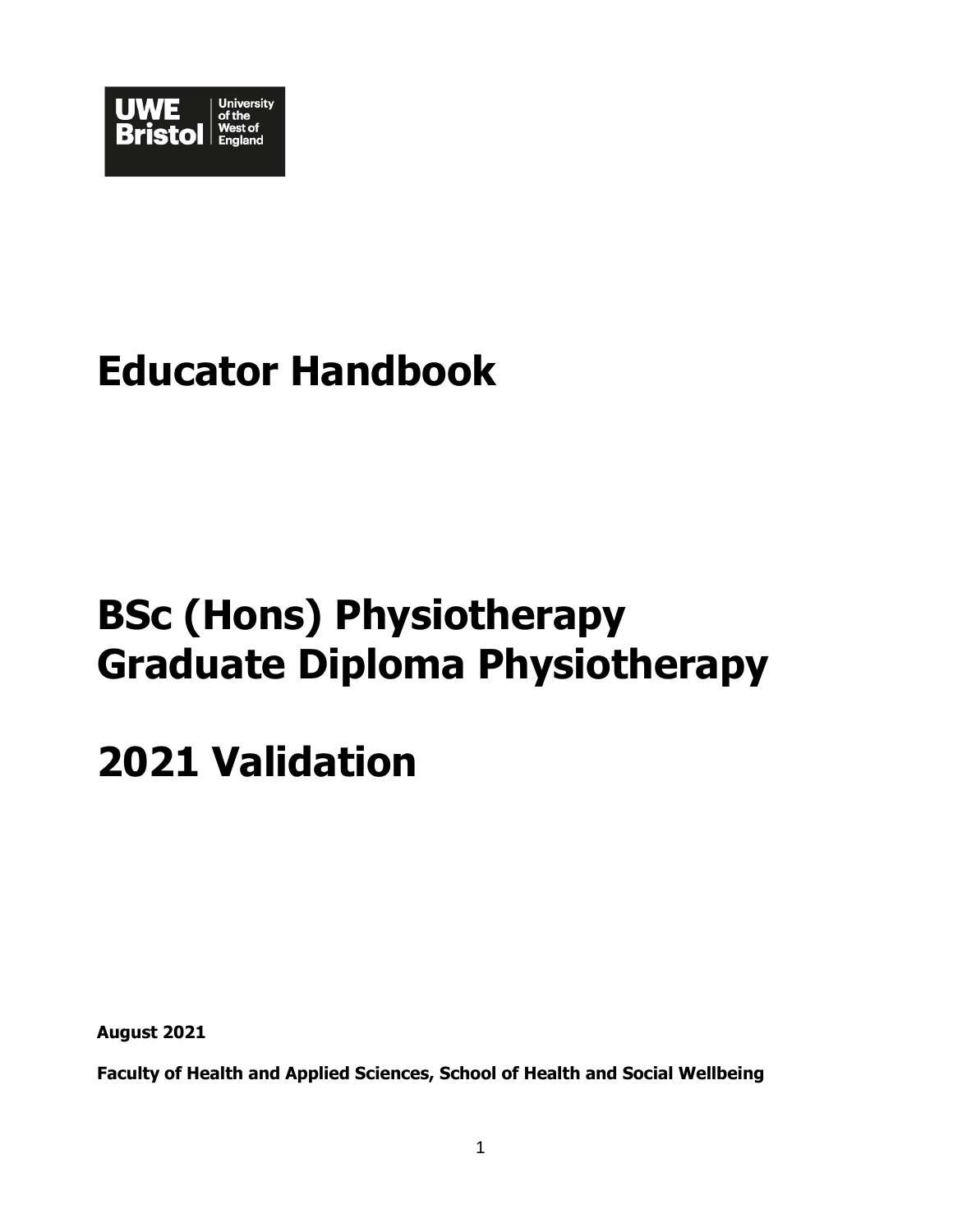| <b>CONTENT</b>                                                      | Page |
|---------------------------------------------------------------------|------|
|                                                                     |      |
| <b>INTRODUCTION</b>                                                 | 3    |
| Programme                                                           | 4    |
| <b>Modules</b>                                                      | 6    |
|                                                                     |      |
| <b>PRACTICE EDUCATION</b>                                           | 17   |
| <b>Placement allocation</b>                                         | 17   |
| Role of the Educator                                                | 19   |
| Educator and placement support                                      | 21   |
| Placement planning guidelines                                       | 23   |
| Pre-placement information                                           | 24   |
| Induction and placement process                                     | 25   |
|                                                                     |      |
| <b>PRACTICE ASSESSMENT</b>                                          | 27   |
| Course progression                                                  | 29   |
|                                                                     |      |
| <b>EDUCATOR DEVELOPMENT</b>                                         | 30   |
| <b>PLACEMENT EVALUATION</b>                                         |      |
|                                                                     |      |
| <b>PLACEMENT ADMINISTRATION</b>                                     |      |
|                                                                     |      |
| <b>FREQUENTLY ASKED QUESTIONS</b>                                   |      |
|                                                                     | 41   |
| <b>APPENDICES</b>                                                   | 42   |
| 1. Glossary<br>2. Information for supporting students with dyslexia | 44   |
| 3. Blooms taxonomy                                                  |      |
|                                                                     |      |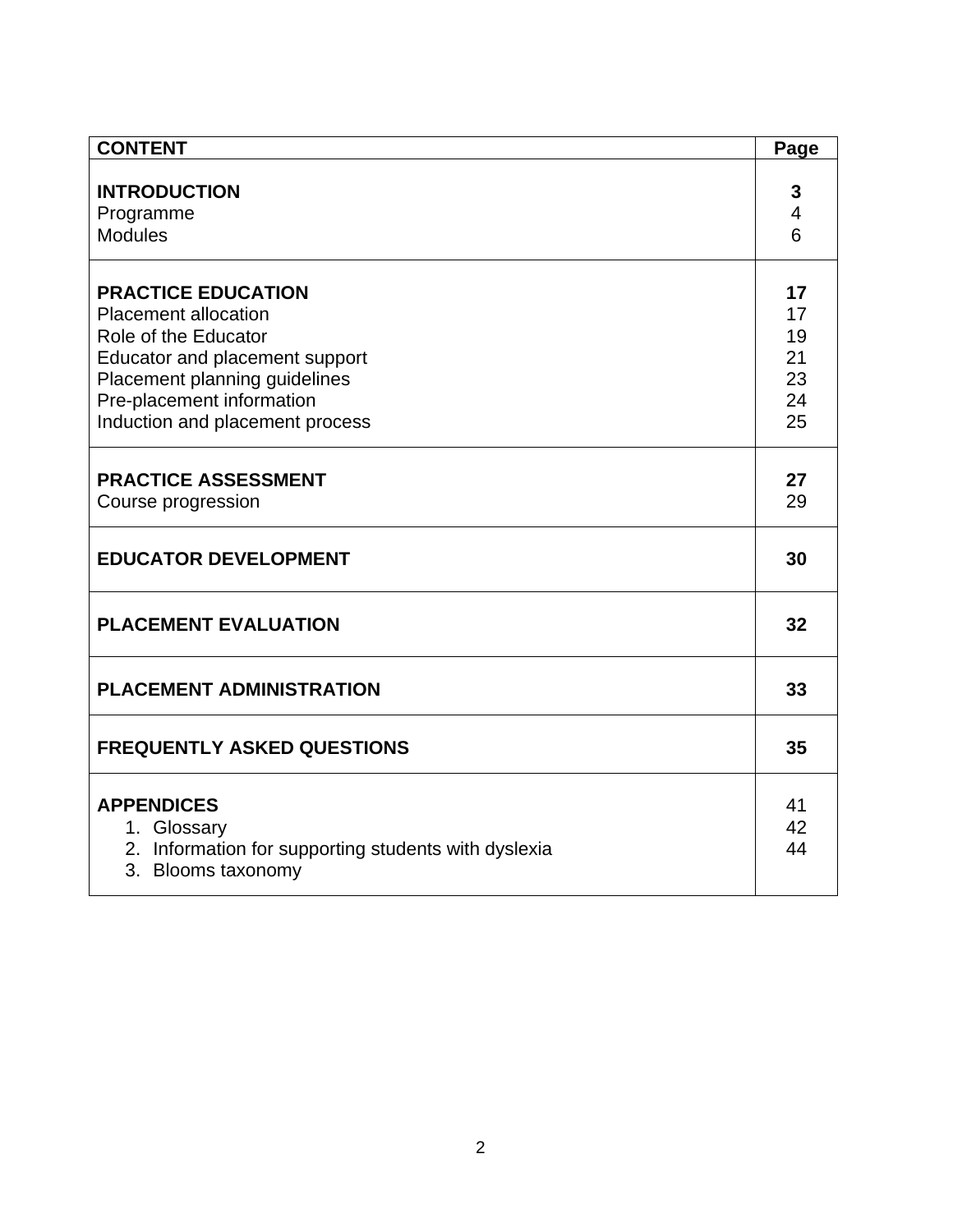# **Introduction**

Practice education is essential to the physiotherapy programme (accounting for one third of the course in terms of time) and, as an educator, you are central to it. This educator handbook has been compiled to provide you with the information and reference material necessary to equip you for this challenge. It is hoped that this handbook will be used as an ongoing resource during the process of facilitating practice placements.

Physiotherapy staff at the University of the West of England (UWE) Bristol are dedicated to supporting you and the students, and can be contacted if you have any queries that this handbook does not address. All information required by educators is available on the physiotherapy page of the [UWE Bristol Practice Support Net \(PSN\) website.](http://www1.uwe.ac.uk/students/practicesupportnet/guidancebyprogramme/physiotherapy.aspx)

In addition, introduction and update sessions are scheduled on a rolling annual programme (dates and booking form available on the [PSN website](http://www1.uwe.ac.uk/students/practicesupportnet/guidancebyprogramme/physiotherapy.aspx) under Programme Information. These provide an opportunity for continued professional development through exploration of relevant topics whilst offering opportunities to meet and discuss matters of interest with other educators.

We would like to take this opportunity to thank you for the energy and enthusiasm you bring to this role and hope that it will be a positive and enjoyable experience for both you and your students.

# **The Programme**

The physiotherapy programme leads to both an academic qualification and a license to practice. The programme is validated by the Health Care and Professions Council (HCPC) and recognised by the Chartered Society of Physiotherapy (CSP), so successful completion of the programme entitles graduates to register with the HCPC and apply for full membership of the CSP. All students are advised to join the CSP as student members when they start their training but this is not mandatory.

Development of the programme to meet these goals is through on-going collaboration between University academic staff, physiotherapy leads, student coordinators, educators and student representatives.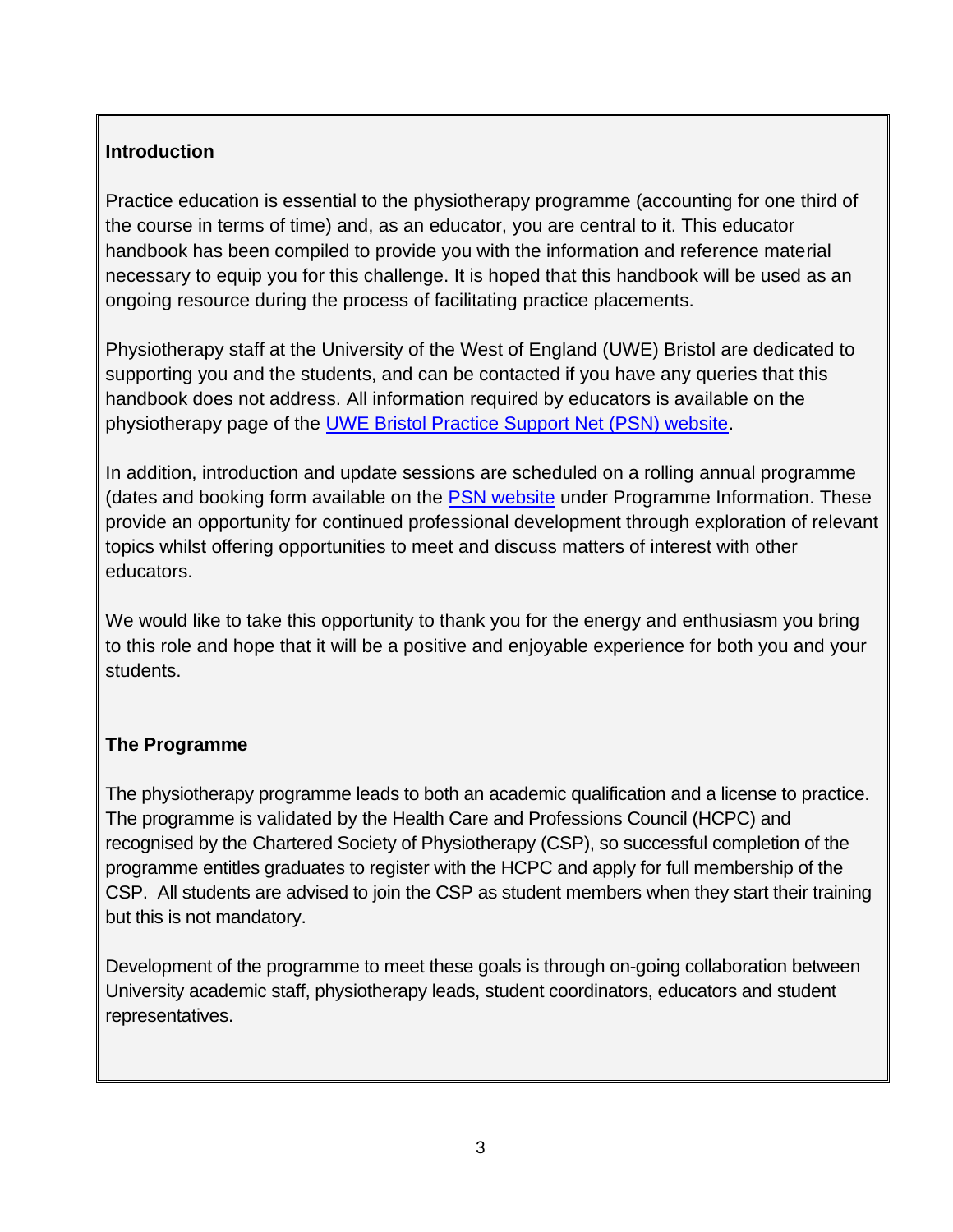# **Aims of the Programme**

The main aim of the programme is to ensure that physiotherapists qualifying from UWE Bristol are fit for practice and purpose by being reflective, competent practitioners and critical thinkers. The programme aims to enable the student to embrace the role of the physiotherapist as a practitioner, partner, leader and an advocate to the patient. Graduates should be able to take responsibility for their own professional development and be able to implement safe, ethical and effective delivery of physiotherapy services in a wide variety of inter-professional and multicultural contexts. The programme also aims to:

- Produce physiotherapists who are able to meet the requirements to be eligible to apply for registration with the HCPC and full membership of the CSP.
- Facilitate an inter-professional approach to healthcare of the individual give an overview of current themes and issues in relation to healthcare interventions.
- Provide a range of theoretical, practical and conceptual tools for critical analysis of contemporary physiotherapeutic intervention and needs.
- Provide an educational experience which acknowledges the diversity of preferred learning styles by utilising a wide variety of teaching and learning strategies.
- Enable students to take responsibility for identifying their future learning needs in continuing personal and professional development.

# **Programme Structure**

The structure reflects the primacy of physiotherapy as a discipline as well as the interprofessional nature of professional practice, and seeks to acknowledge other disciplines that inform and enhance physiotherapy education. Emphasis is placed on integrating theory and practice, clinical reasoning and problem solving in order to provide the best possible education for the student and healthcare for the individual.

The award route is a full-time course, divided into three levels that equate with three academic years. Level 4 (year 1) of the programme is almost entirely university based, but concludes with a period of professional practice. Levels 5 and 6 (years 2 and 3) consist of alternate periods within the university and the practice environment.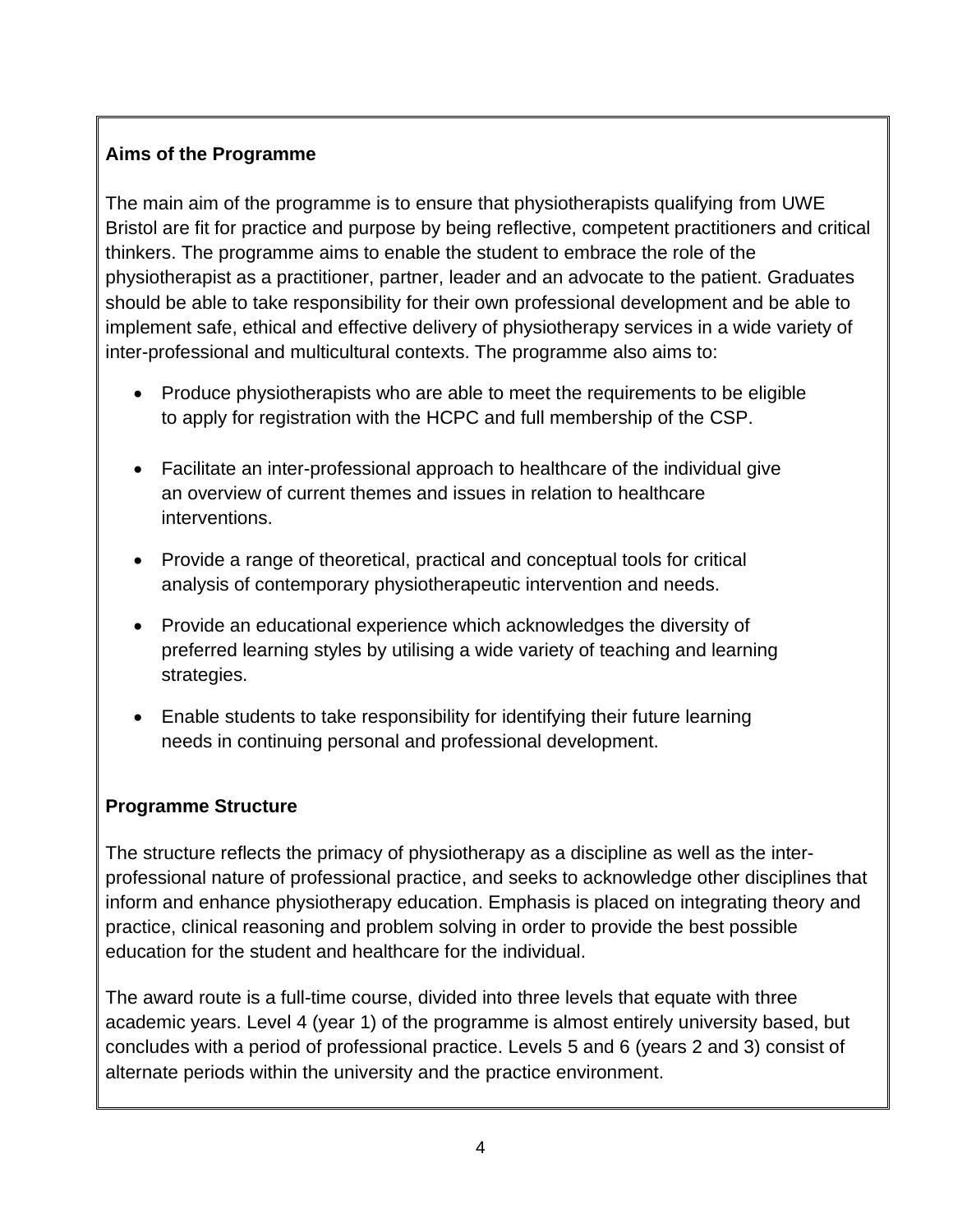Although the levels build upon one another, progress through each module of the award is perceived to be dynamic; the various components being inter-related and inter-dependent.

All modules are compulsory requirements for the award of BSc (Hons) Physiotherapy.

External examiners from other institutions are appointed to a suite of programmes to act independently and work with the faculty in the management of threshold academic standards, ensuring parity of approach to assessment across all awards available.

# **Communication Mechanisms**

There are a number of ways in which the programme team communicate with practice colleagues that provide placements for UWE students:

- Placement support meetings
- Annual physiotherapy coordinator forum
- Individual physiotherapy coordinator meetings annually
- Educator introduction and update sessions
- Practice Support Net website information (includes contact details)
- Programme Management Committee meetings
- Invitations to stakeholder events when necessary
- Involvement in undergraduate interviews.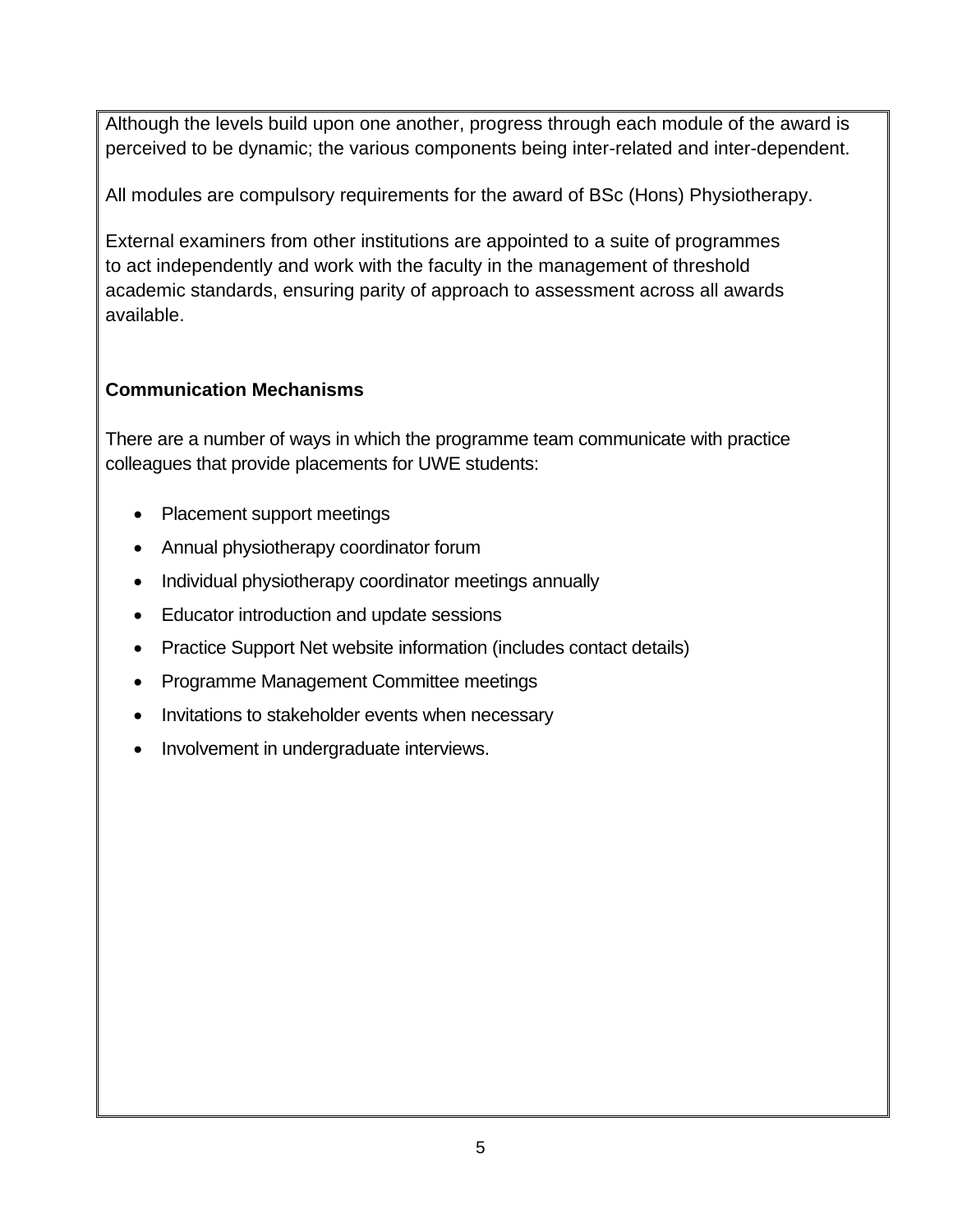**Modules** - the aims of each of the modules are outlined below.

# **LEVEL 4 (1st year)**

Level 4 (1<sup>st</sup> year) aims to introduce the student to the foundation studies required for initial physiotherapy practice and the approach undertaken is both applied and holistic. Throughout level 4 the value of research underpinning and informing practice is emphasised but in an integrative rather than isolationist manner, thereby ensuring a research culture permeates both the theoretical and clinical elements of the award. Level 4 modules are assessed by a variety of methods, including written coursework, unseen written examinations and practical examinations. Assessment is mainly at the lower levels of knowledge, comprehension and application. The modules undertaken are shown below.

# **Essentials of Neuroscience for Physiotherapy (term 1)**

Module Leader: Lois Stevens [lois.stevens@uwe.ac.uk](mailto:lois.stevens@uwe.ac.uk)

This is a 15-credit standard module with both theoretical and practical components. It aims to provide the student with a solid foundation in neuroanatomy and neurophysiology, encouraging the student to synthesise acquired knowledge and begin to apply this to a limited range of neurological conditions. During the course of the module, the student will develop their neurological assessment skills. The module is taught in term 1 and examined in the January assessment period.

This module has two components of assessment. Component A is a written examination, which seeks both depth and breadth of knowledge and comprehension relating to neuro anatomy and neurophysiology. Component B consists of a Structured Oral Practical Examination (SOPE), covering theory and skills of neurological assessment. The SOPE is marked pass/fail. The student needs to pass both components to pass the module.

# **Fundamentals of Human Anatomy and Physiology (term 1)**

Module Leader: Rowan Mitcham [rowan.mitcham@uwe.ac.uk](mailto:rowan.mitcham@uwe.ac.uk) This is a 15-credit standard module shared across all programmes in the faculty.

More information to be added soon.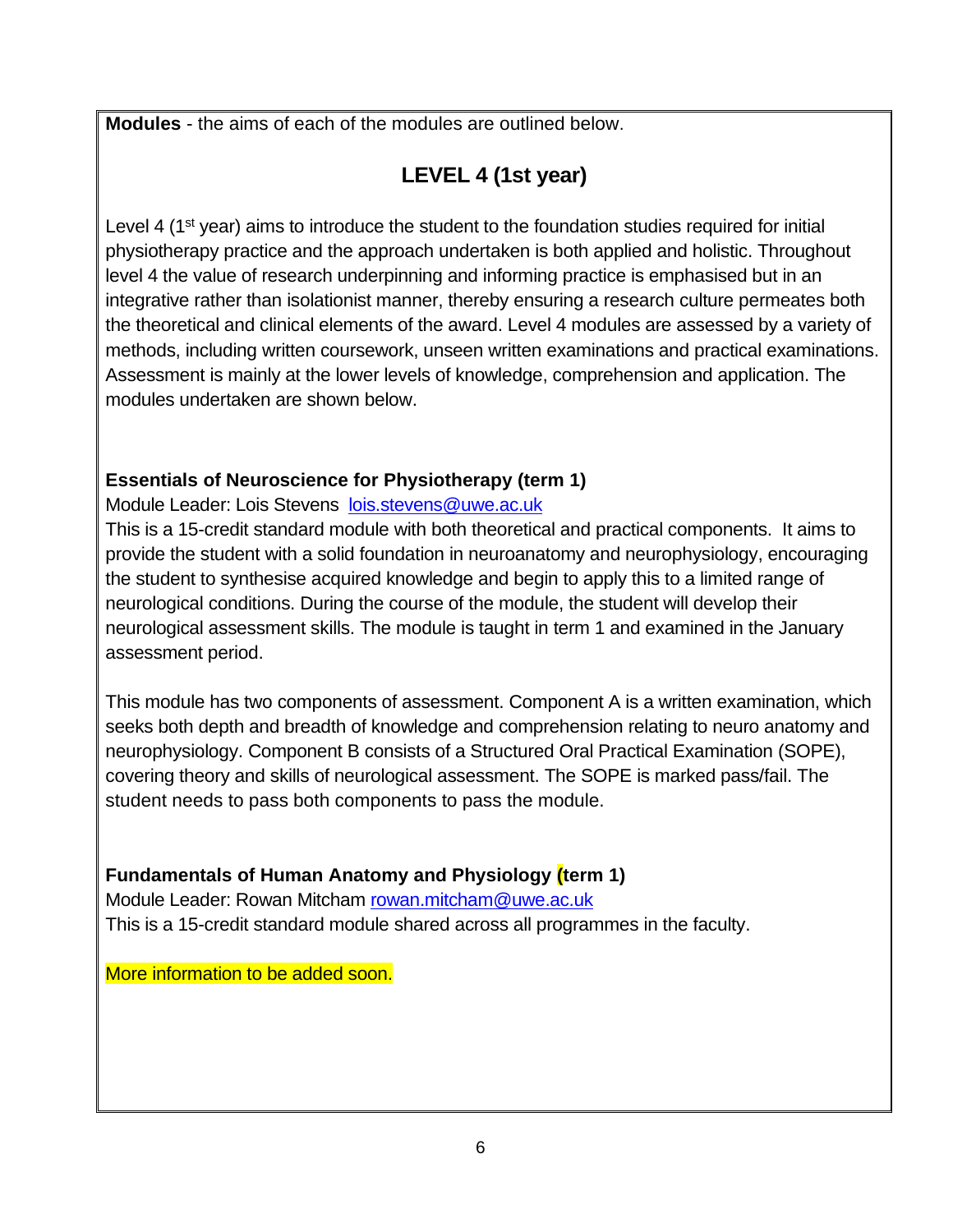# **Clinical Anatomy and Kinesiology for Physiotherapy (terms 1 & 2)**

Module Leader: Reynold Cruziah [reynold.cruziah@uwe.ac.uk](mailto:reynold.cruziah@uwe.ac.uk)

This is a 30-credit level 4 module taught across both terms in 1<sup>st</sup> year. It is designed to give students a basic but comprehensive understanding of normal human anatomy. The practical nature of the learning, whereby students learn with and from each other, places emphasis upon the application of understanding as well as the development of basic clinical reasoning and practical skills such as palpation and handling. The knowledge gained in this module underpins all areas of practice and will be developed further throughout the programme and on practice placements.

This module has two components of assessment. Component A is a SOPE assessing the lower quadrant. Component B is a SOPE assessing the upper Quadrant. Each component will be allocated a mark out of 100% and both components must be passed to pass the module.

# **Essentials of Respiratory Physiotherapy (term 2)**

Module Leader: Robyn Osborne [robyn.osborne@uwe.ac.uk](mailto:robyn.osborne@uwe.ac.uk)

This module is a 15-credit standard module with both theoretical and practical components taught in term 2. It aims to provide the student with the fundamentals of respiratory physiotherapy as well as some general histology and pathophysiology. During this module the student will develop an understanding of histopathology (epithelium, blood tissue, inflammation and repair, and structure of blood vessels). They will explore the histology, anatomy and physiology of the respiratory system and apply this understanding to respiratory conditions relevant to the physiotherapist eg, Chronic Obstructive Pulmonary Disease (COPD), Bronchiectasis, Pneumonia, Post op, Asthma and Cystic Fibrosis. Physiotherapy respiratory assessment and treatment skills (technique application, indications and contraindications) will also be taught alongside some limited clinical reasoning via the use of case studies.

This module has two components of assessment. Component A is a written exam consisting of questions related to both the histopathology and respiratory part of the module. Component B consists of a SOPE that will allow students to demonstrate respiratory practical skills on a model at a series of stations. Communication and professional behaviour will also be assessed as part of this assessment. Students must pass both components to pass the module.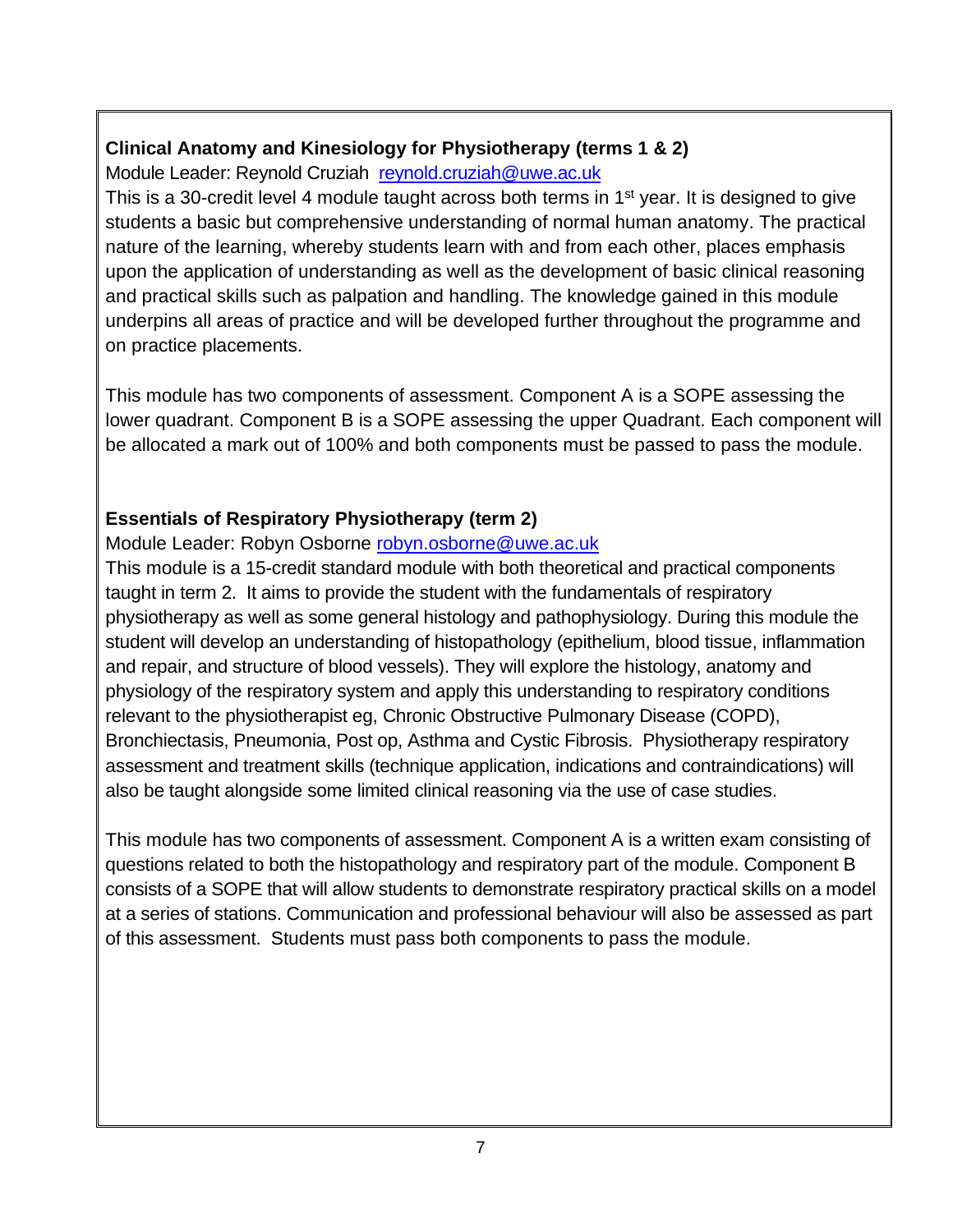# **Essentials of Musculoskeletal Physiotherapy (term 2)**

Module Leader: Pete Ellyatt [pete.ellyatt@uwe.ac.uk](mailto:pete.ellyatt@uwe.ac.uk)

This is a 15-credit module taught in term 2. It aims to introduce the essential aspects of musculoskeletal physiotherapy. Students will develop physiotherapeutic assessment and treatment skills using the clinical reasoning (CR) process. The CR process is an essential process which helps the physiotherapist identify a patient's problems in a professional manner and then determine the best way to help resolve the problems.

Clinical Reasoning is based on a good knowledge and understanding of the body's tissue and systems together with the concepts of health, disease and pathological processes and also incorporates the psychosocial wellbeing of the patient. Successful achievement of the module learning outcomes will help the student to begin to understand and appreciate the complexity of patient assessment, treatment and the CR process. A variety of learning approaches will be used including lectures, group working, practical sessions, directed study, tutorials which may include elements of peer learning and feedback eg each week there will be a lecture followed by a small group seminar, during which the student will be able to explore ideas from their own reading via discussion and this will be followed by practical sessions which are designed to enhance learning and develop practical skills and reasoning related to the topic area. This module is assessed via a SOPE which must be passed to pass the module.

# **Physiotherapy Practice 1: essential skills (term 1 & 2)**

Module Leader: Tanya McGrath [tanya.mcgrath@uwe.ac.uk](mailto:tanya.mcgrath@uwe.ac.uk)

This is a 15-credit professional practice module consisting of both university-based learning and a practice placement (**placement 1**) that takes place at the end of level 1. The focus of the learning outcomes for this placement is to gain basic communication, assessment and treatment skills. Students should be able to demonstrate the ability to clinically reason within a limited context. Students should be able to select and apply a relevant exercise and demonstrate an understanding of the rationale behind it including benefits and contraindications. They must have completed basic life support and manual handling training in order to go out on

placement. Prior to placement 1, students will have had sessions on areas such as: the use of a portfoilo, reflective practice, goal setting, professional behaviour and expectations, assessment procedures.

This module has two components of assessment. Component A (practice) is assessed by the educator using the Common Placement Assessment Form (CPAF) and is marked as pass/fail for the purposes of the degree classification. Formative feedback and a percentage mark will be given for aspects of practice.

Component B is assessed using a pre-placement e-portfolio which will record the student's ability to pass clinical competencies and generic learning in preparation for practice. The student needs to pass both components to pass the module.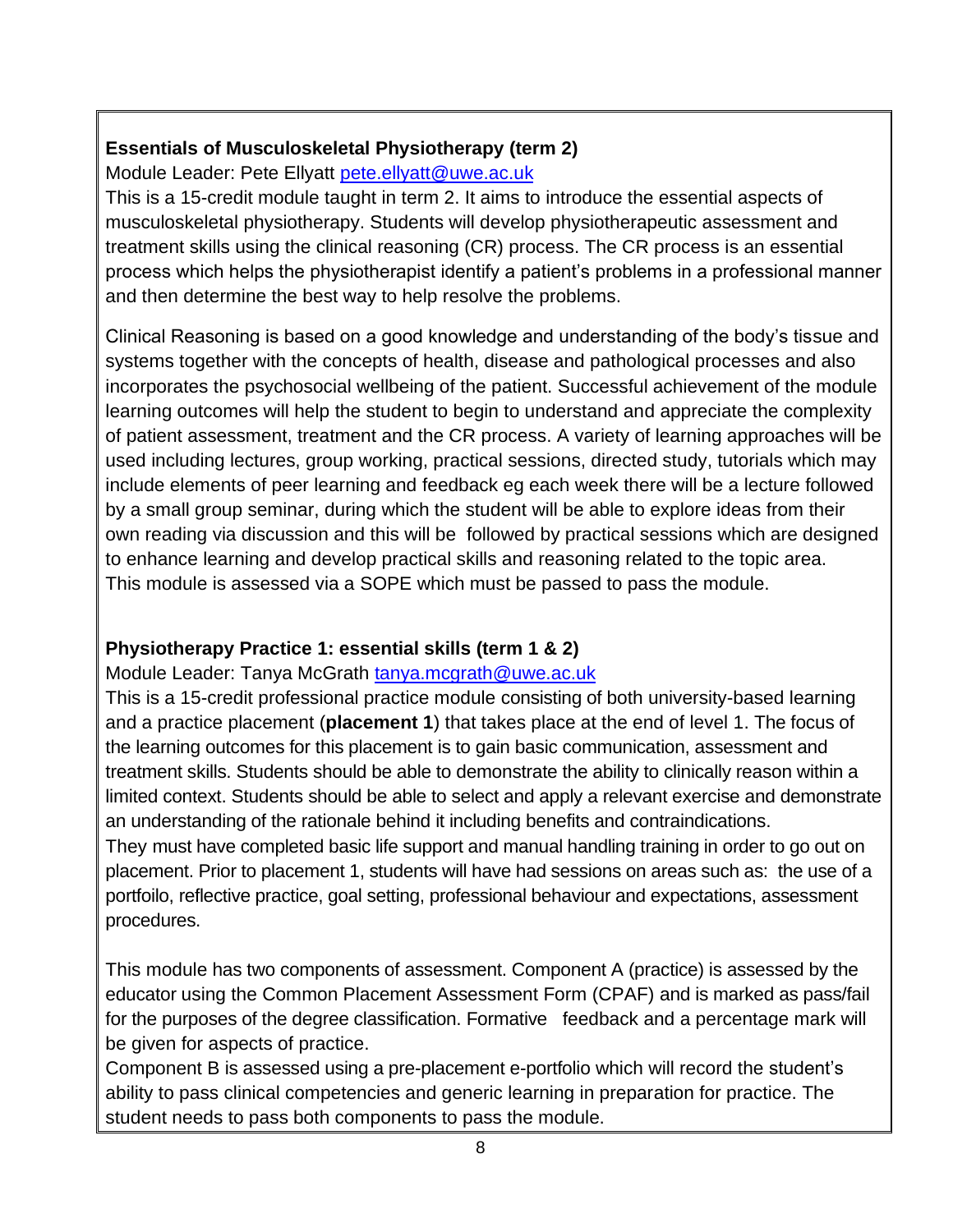#### **Observation placement (term 2)**

This consists of 3 days observation in practice and provides an opportunity for students to familiarise themselves with a ward setting and start to prepare for their first placement experience later in the year. Any students with prior ward experience may be placed in an alternative setting, eg outpatients, community. Students have a workbook with guidance and relevant activities to complete, attend a preparation session prior to placement and review/reflection session after the placement, to support them in optimising their learning on this observation placement. Supervisors provide feedback in the workbook but there is no assessment. Supervisors have access to the workbook/information via the UWE Bristol PSN [website](http://www1.uwe.ac.uk/students/practicesupportnet/guidancebyprogramme/physiotherapy.aspx).

# **LEVEL 5 (2nd year)**

Level 5 seeks to develop further the knowledge and understanding gained at level 4. The students study two 30 credit modules, which run through the entire length of the academic year and four 15 credit modules. The inter-professional module 'Service Improvement – a collaborative approach' is introduced in term 1. There are three placements which run across the whole year. The ethos of a research culture and study of the disciplines which inform physiotherapy continue within this level, both within the university and the practice-based modules. Level 5 is assessed by a variety of methods. Assessment is aimed towards a depth of comprehension, application and analysis appropriate to a student who is undertaking physiotherapy practice. The modules undertaken are shown below.

# **Evidence Based Physiotherapy (term 1)**

# Module Leader: Jen Pearson [jen.pearson@uwe.ac.uk](mailto:jen.pearson@uwe.ac.uk)

This is a 15-credit module introduced early within term 1. Integration of evidence-based research theory related to physiotherapy practice is an essential part of this module. The assessment component will develop level 1 descriptive use of the research evidence and increase intellectual skills of analysis, synthesis and critical appraisal.

The module is assessed by written coursework essay. This will help students to meet the learning outcomes of this module which, together with the writing and critical appraisal aspect, will provide a link to the level 3 research thread. The coursework essay will assess students' ability to source and research evidence, formulate opinions and articulate their ideas in writing; these are important skills for physiotherapists.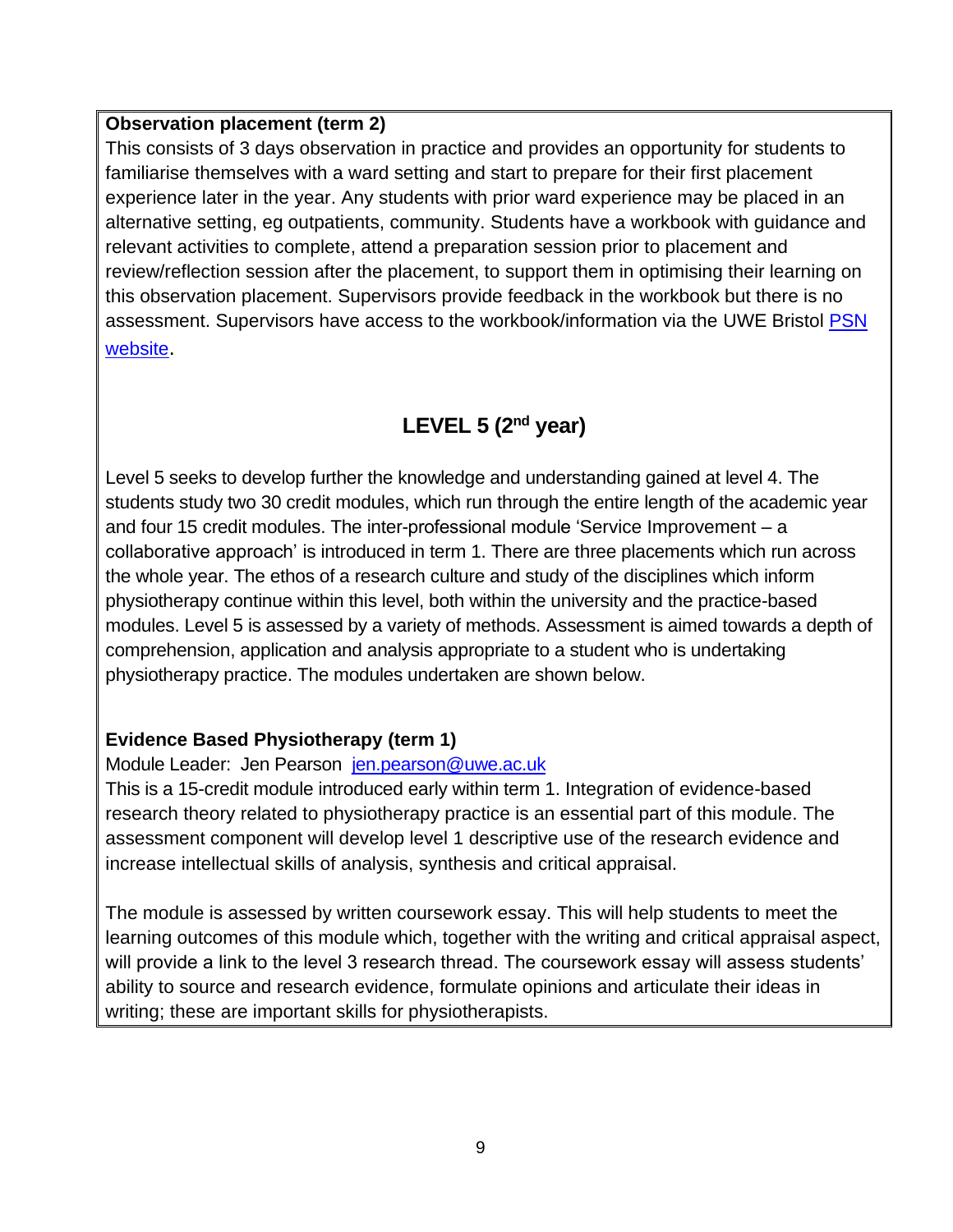#### **Level 2 Placements**

These placements are all of 6 weeks duration and may occur in any area of physiotherapy. They provide students with the opportunity to integrate further theory and skills in a professional practice setting and build on learning and development from placement 1. They aim to allow students to continue to develop their emerging analytical competence and ability to work in a collaborative manner with other members of the multi-professional healthcare team.

# **Critical Care and Cardiorespiratory Rehabilitation (terms 1 & 2)**

Module Leader : Debbie Hubbard [debbie.hubbard@uwe.ac.uk](mailto:debbie.hubbard@uwe.ac.uk)

This is a 30-credit professional practice module which develops the learning that has taken place in the 'Essentials of Respiratory Physiotherapy' module at level 4. The module has two parts, critical care and rehabilitation of long-term conditions. The syllabus has been designed to prepare you to manage patients who are critically ill and therefore require management in acute settings like intensive care units, or who are acutely unwell and being managed in the community. In addition, the principles and techniques necessary to rehabilitate patients with long term cardiovascular and respiratory conditions are included. The content of the module has been designed in collaboration with other level two module leaders and developed to reflect changes in practice and government initiatives, which influence the settings in which management and rehabilitation takes place. A variety of approaches to teaching and learning methods will be used including simulation training, and you will need to actively engage with these in order to be fully prepared to deliver safe and effective physiotherapy to your patients. A six-week practice placement (**placement 2a**) is included within the module at the end of term 1.

This module has two components. Component A (practice) is assessed by the educator using the Common Placement Assessment Form (CPAF) and is marked as pass/fail for the purposes of the degree classification. In order to provide formative feedback, aspects of practice will be given a percentage mark, supported by written comments.

Component B is assessed by an unseen written exam testing knowledge and understanding of physiology, pathology, clinical reasoning and management approaches/techniques. The student needs to pass both components to pass the module.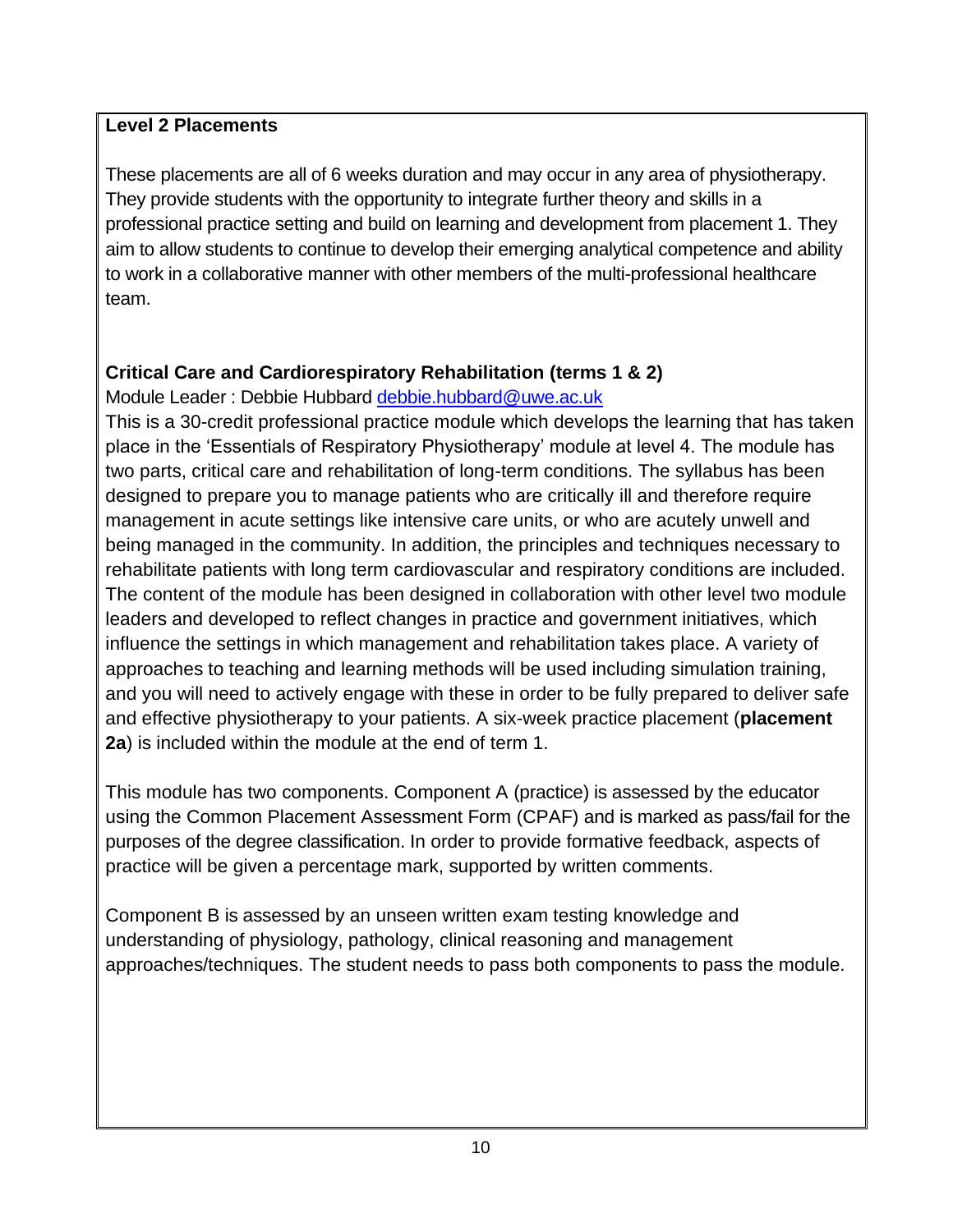# **Musculoskeletal 2 (terms 1 & 2)**

Module Leader: Stephen Hubbard [Stephen.hubbard@uwe.ac.uk](mailto:Stephen.hubbard@uwe.ac.uk)

This is a 30-credit professional practice module taught over 2 terms. It will aim to meet the learning needs of level 5 students in content and assessment. This module will build on and further develop musculoskeletal skills gained in level 4 'Foundations of Musculoskeletal Physiotherapy' and 'Applied Anatomy for Physiotherapy and Sport Rehabilitation'. Further refinement of musculoskeletal clinical reasoning and management will be encouraged. A six-week practice placement (**placement 2b**) is included within the module during term 2.

This module has two components of assessment. Component A (practice) is assessed by the educator the CPAF and is marked as pass/fail for the purposes of the degree classification.

Component B is assessed by an Objective Structured Clinical Exam (OSCE) devised to allow the student to demonstrate knowledge, understanding and clinical reasoning in assessment and management of musculoskeletal dysfunction. It will provide an opportunity to examine spinal assessment and management, thereby building on level 1 peripheral assessment and management skills. The student needs to pass both components to pass the module.

# **Neurology 2 (term 2)**

Module Leader: Praveen Kumar [Praveen.kumar@uwe.ac.uk](mailto:Praveen.kumar@uwe.ac.uk)

This is a 15-credit standard module consisting of theory and practical components taught in term 2. It will incorporate the pathology/clinical reasoning/assessment and treatment skills related to neurological disorders. This module will form a link between the level 4 'Foundations of Neuroscience for Physiotherapy' and the level 6 'Complex Issues in Musculoskeletal and Neurological Physiotherapy Practice'.

This module is assessed by an OSCE which must be passed to pass the module. Students will be expected to demonstrate their performance and competency in skills such as communication, assessment, interpretation of findings, therapeutic handling, treatment approaches, underpinning theoretical knowledge and clinical reasoning. Case studies/scenarios/ video-patients will be used for the assessment purpose.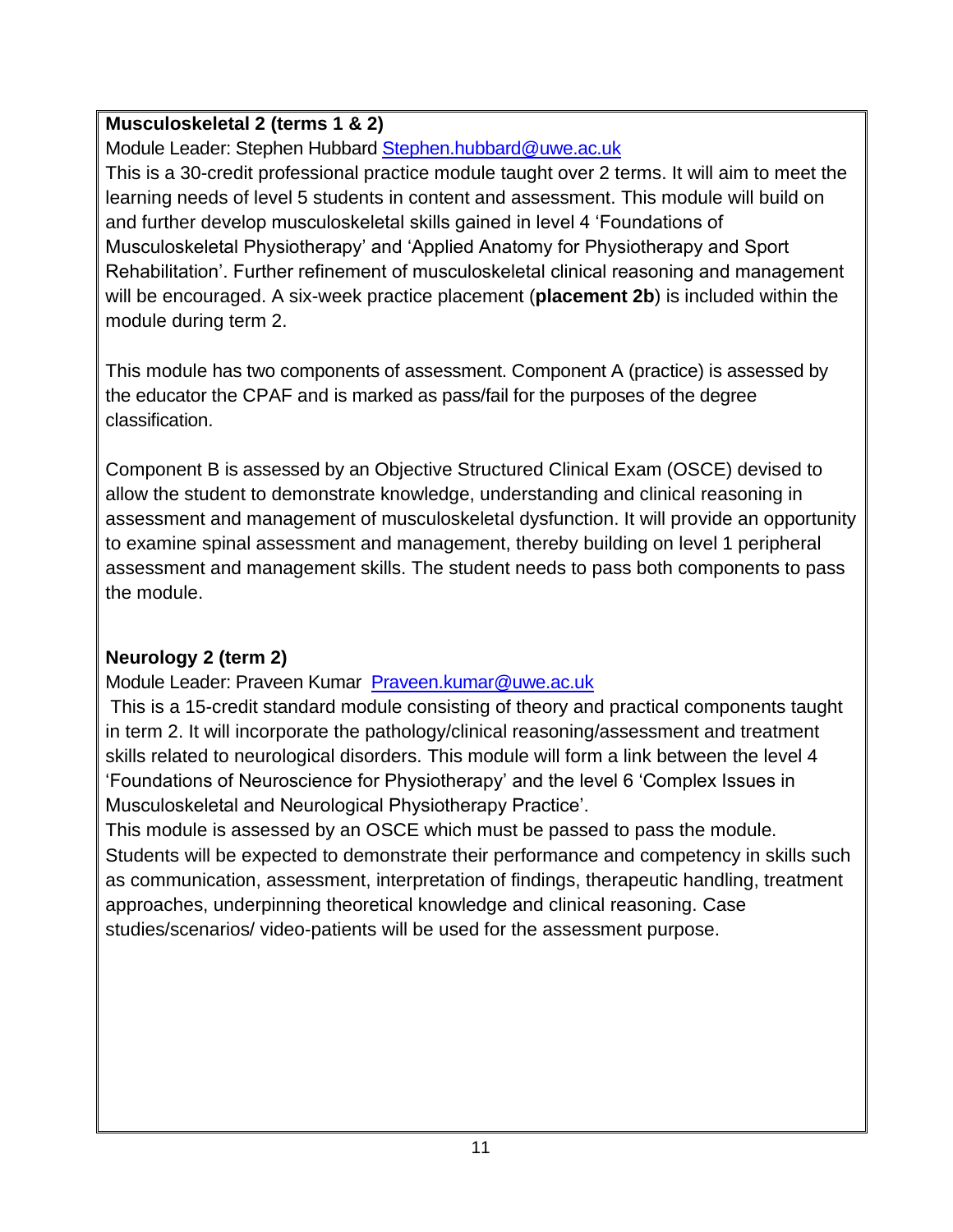# **Health and Well Being across the Lifespan (term 2)**

Module Leader: Rachel Thomas [rachel4.thomas@uwe.ac.uk](mailto:rachel4.thomas@uwe.ac.uk) 

This is a 15-credit module taught in term 2. It links with the level 4 module 'Exercise and Biomechanics for Physiotherapy and Sport Rehabilitation' and will build on the students' understanding of the contemporary government initiatives to promote healthy living and physical activity to deal with challenges that can arise throughout life. This module will facilitate a self-management approach to health promotion and maintenance of healthy living and will assist students to develop and apply the biopsychosocial model introduced at Level 4 into practice. A lifespan approach will allow students to explore specific client groups including pregnancy, paediatrics, adolescents and older adults.

This module is assessed by an unseen written exam.

# **Service Improvement: A Collaborative Approach (term 1)**

Module Leader: tbc

This is a student-led module, employing an enquiry-based learning (EBL) approach to teaching and learning. It is a blended learning module where students are required to attend two compulsory interprofesssional (IP) conference days, as well as work on-line in IP groups for a six-week period. The conference days "book-end" the on-line activities and collectively the module focuses on service improvement plus the dynamics and nature of IP collaboration within interprofessional and intra-agency health and social care. The online work is crucial to learning, and ability to reflect on the challenges of interprofessional collaboration/service improvement.

As part of the group learning, during week 6 of the module, each IP group will be asked to consider how their learning so far, re service improvement and interprofessional working, can be captured and summarized. To do this, groups will be invited to construct a poster to be presented and displayed at the 2nd conference day later that week.

The assignment for the module is a 2400-word reflective essay requiring the student to analyse their learning and reflect on the implications for service improvement and their future IP practice. The group poster also forms part of the assignment and carries 10% of the marks available.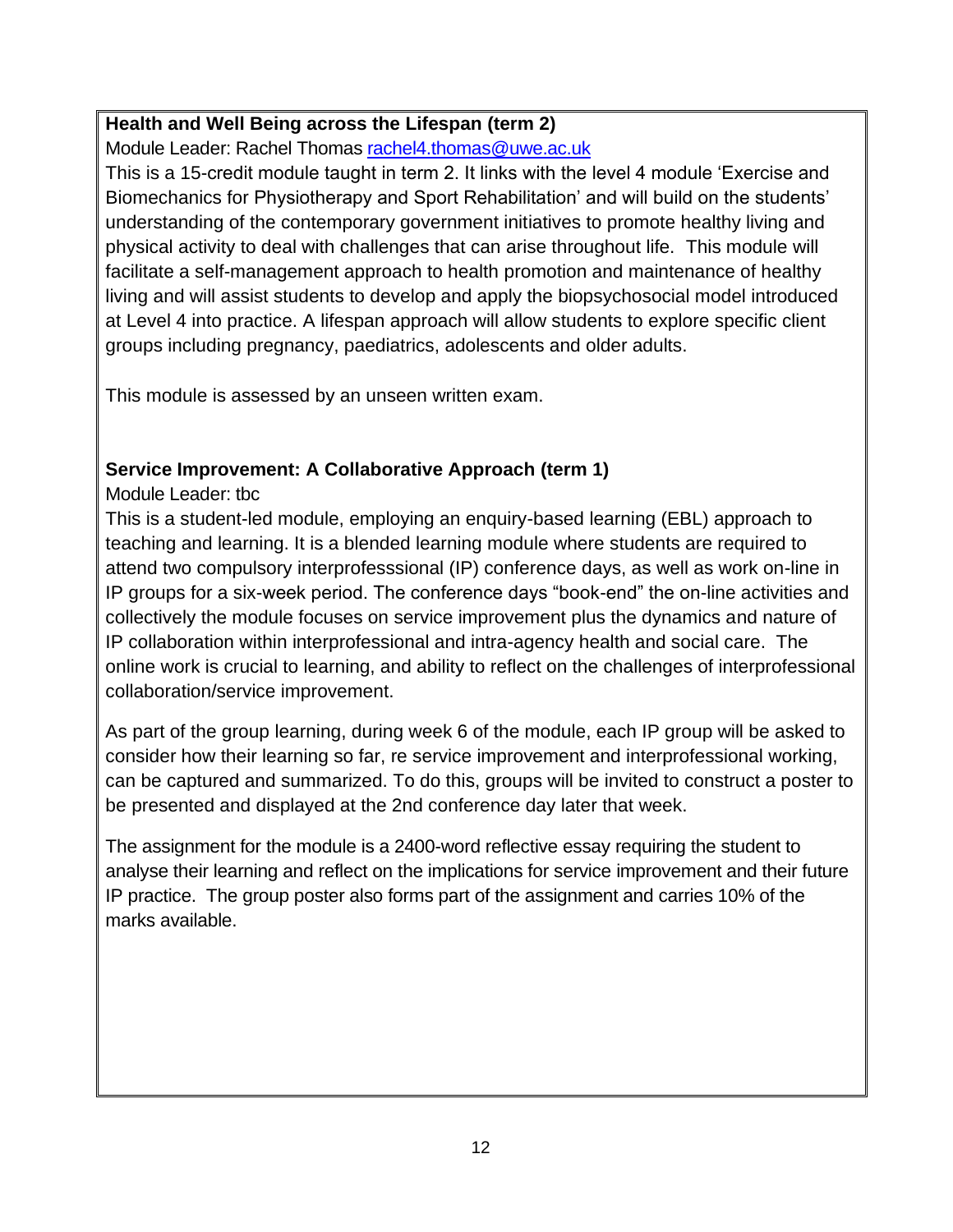# **LEVEL 6 (3rd year)**

The third and final level of the award is a culmination of all levels and seeks to ensure that, on qualification, the student is able to meet the CSP Learning and Development principles, HCPC Standards of Proficiency for Physiotherapy and QAA benchmark statements for Physiotherapy. Level 6 is assessed by a variety of methods. The student is expected to demonstrate the higher levels of learning i.e. analysis and evaluation in relation to physiotherapy theory and practice. The modules undertaken are shown below.

# **Physiotherapy Practice (terms 1 and 2)**

Module Leader: Kate Stancombe [catherine.stancombe@uwe.ac.uk](mailto:catherine.stancombe@uwe.ac.uk)

This is a 15-credit professional practice module made up of two 6-week practice placements in terms 1 and 2, and revision sessions prior to the first of the two placements. The student is given the opportunity to develop their theory and practice skills at the higher levels of learning synthesis, analysis, evaluation and reflection. Students are expected to develop further their skills in the management and prioritisation of workload and demonstrate some knowledge of evidence-based practice on which their choice of physiotherapy management strategies for individuals is justified.

The module has two components of assessment both assessed by educators using the CPA form. Component A (section A on CPA form) is pass/fail only and assesses safety and professionalism (element 1 for placement 3a, element 2 for placement 3b). Component B (section B on the CPA form) is marked and contributes towards the degree classification (element 1 for placement 3a, element 2 for placement 3b). This section is assessing communication, clinical reasoning, practical skills, and organisation/learning behaviour. The student needs to pass both components to pass the module.

# **Contemporary Issues in Physiotherapy Practice (term 1)**

Module Leader: Kate Stancombe [catherine.stancombe@uwe.ac.uk](mailto:catherine.stancombe@uwe.ac.uk)

This is a 15- credit module that complements the other level 6 modules ('Complex Issues in Musculoskeletal and Neurological Physiotherapy Practice' and 'Long Term Conditions). It reflects the changing face of healthcare delivery from the individual professional's perspective, responding to current policy drivers and diverse roles within physiotherapy. It also supports the development of skills for leadership, use of technology and further personal development. The module will also explore the 'Internationalisation agenda' to help students develop their cross-cultural understanding and awareness of global perspectives in order to be able to work effectively in a multicultural environment.

The module is assessed by an interview-style oral assessment which must be passed to pass the module. Students will be required to answer questions on any of the topics covered in the module. The possible questions are made available early in the module.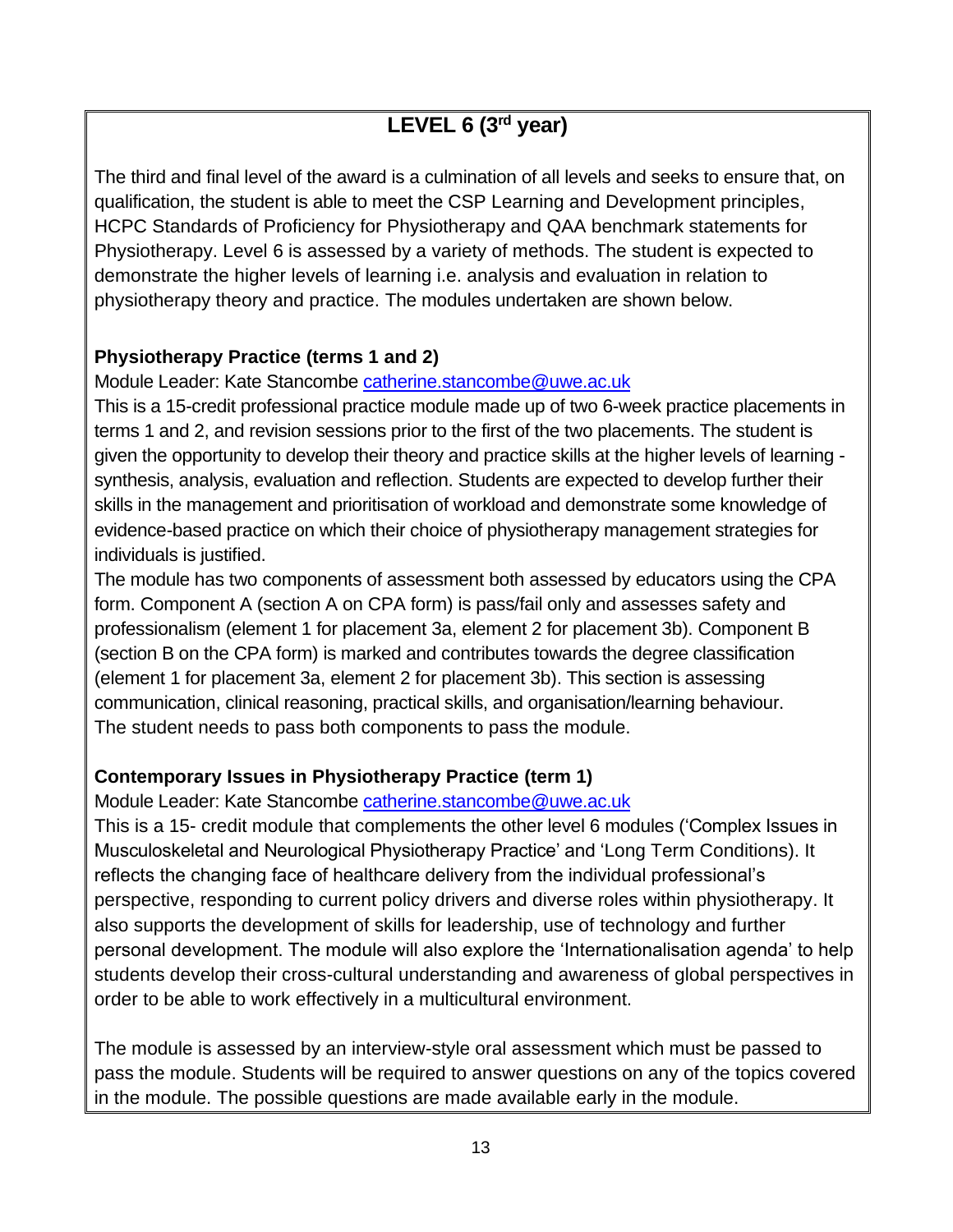**Complex Issues in Musculoskeletal and Neurological Physiotherapy Practice (term 2)** Module Leader: Richard Smith [richard22.smith@uwe.ac.uk](mailto:richard22.smith@uwe.ac.uk)

This is a 30-credit module designed to emphasise the theory-practice link particularly in relation to complex musculoskeletal and neurological conditions. It will encourage students to synthesise previously acquired knowledge, theory, clinical reasoning and management /treatment skills and develop and apply these skills to more complex physiotherapy practice. Students will explore how they can adapt their assessment, and management strategies and skills, work with multi agencies and understand the changing needs of today's healthcare. The dilemmas, skills and personal responsibility of managing complex patients will be explored in this module using case studies and subject areas, eg chronic pain, traumatic head injury. It will complement the level 6 modules 'Contemporary Issues in Physiotherapy Practice' and 'Long Term Conditions – effective collaborative working'.

This module has two components of assessment. Component A is assessed by an oral defence of a poster. Component B is a seen examination. Both components allow assessment of the student's ability to engage with the issues, dilemmas and debates of managing patients with complex conditions. They will also provide opportunities for the students to articulate the issues effectively, show insight into their contribution, professional responsibility and ability to manage such cases/situations. The student needs to get an average mark of 40% or above for both components with neither component mark below 35% to pass the module.

# **Research Studies for Physical Therapies (terms 1 and 2)**

Module Leader: Rob Grieve rob.grieve@uwe.ac.uk

This is a 30-credit module classified as a project module. It crosses both terms, with the taught component occurring within term 1. It aims to develop students understanding of the research process and to deepen their awareness of different methods of research, data analysis and related ethical issues. This module is a progression of the level 5 module 'Evidence Based Physiotherapy' where students will have acquired some understanding of research processes and critical appraisal skills.

The assessment of this module consists of a 'dissertation portfolio' containing the following two tasks, which altogether will be a maximum of 5000 words.

1. A journal article prepared for submission (maximum 4000 words).

2. Expanded Discussion (maximum 1000 words).

The research can either be a Systematic Literature Review (SLR) or a Primary Data Collection (PDC) research project. Whilst students will work in small groups to conduct the research, the dissertation is an individual piece of work. However, prior to acceptance of the research project a 2000-word group proposal must be submitted before the end of term 1. This proposal is not formally marked but it is scrutinised by members of the physiotherapy academic team to ensure that the research topic is feasible and ethical prior to the project commencing. Students are given written feedback on the formative proposal.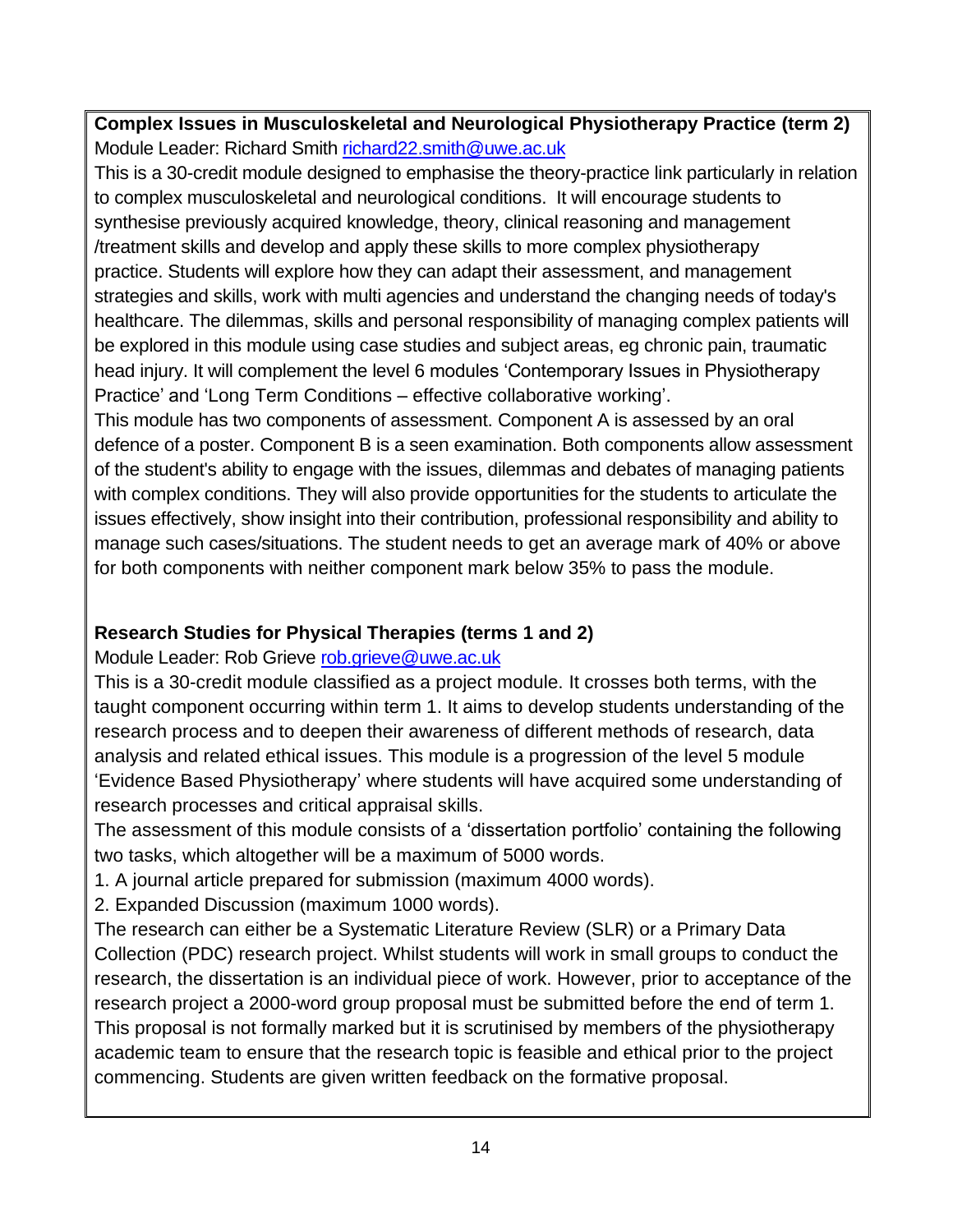# **Long Term Conditions – Effective Collaborative Working (term 1)**

Module Leaders: Paul Cunningham [paul.cunningham@uwe.ac.uk](mailto:paul.cunningham@uwe.ac.uk)

This is a 30-credit standard module delivered across both terms. It is designed to emphasise the management of complex clinical problems in relation to long term conditions and explore the impact of a variety of settings on practice and patient/carer experience. It will encourage the student to synthesise previously acquired knowledge, theory, clinical reasoning and management /treatment skills and develop and apply these to long term conditions and their management. This will require the students to explore how they can adapt assessment and management strategies and skills, work with multiple agencies and enable them to understand working flexibly to meet the changing needs of service users. The dilemmas, skills and personal responsibility of managing these patients will be explored in this module using relevant case studies. The module will also reflect the national focus on patient choice, community-based care and the expanding role of physiotherapy. It complements the level 6 modules 'Contemporary Issues in Physiotherapy Practice' and 'Complex Issues in Musculoskeletal and Neurological Physiotherapy Practice' to produce graduates who are fit for purpose and able to meet the challenges expected of them.

This module has two components of assessment.

Component A is assessed by a case study presentation assessing the student's ability to reflect on the management of a person with one or more long-term condition(s) by clinically reasoning and critically appraising chosen interventions.

Component B is assessed by a 2000-word individual report based on a group online blog analysing a case study of a person with multiple pathologies. This allows students to engage effectively in debate with peers, demonstrating negotiation. Both components allow assessment of the student's ability to engage with the issues, dilemmas and debates of managing patients with long term conditions and provide opportunities for the students to articulate the issues effectively, show insight into their contribution, professional responsibility and ability to manage such cases/situations. This will also allow students to demonstrate skills in leadership and management. The student needs to pass both components to pass the module.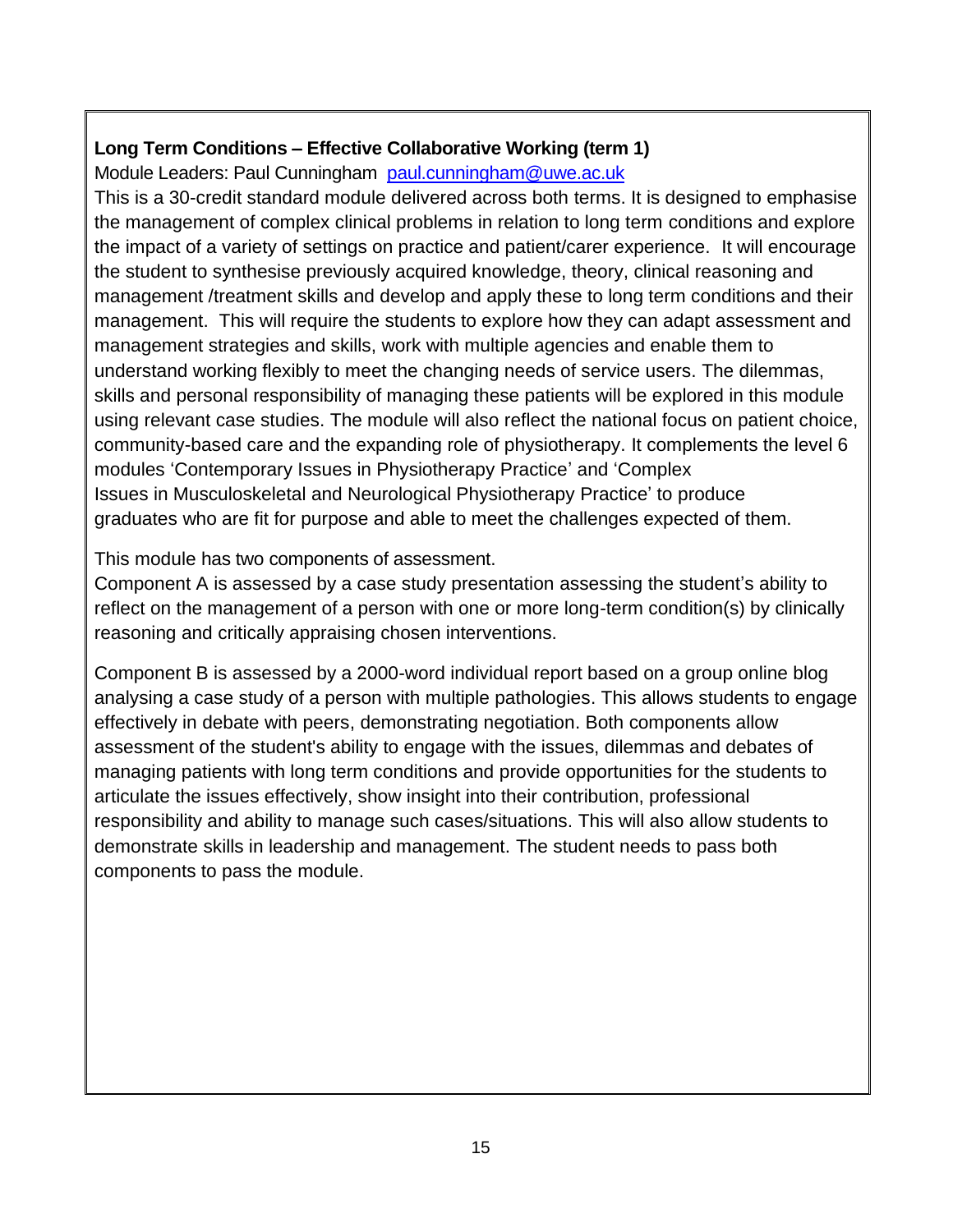# **Table of Modules**

| Level                  | <b>Module Title</b>                                                          | <b>Academic</b><br><b>Credits</b> |
|------------------------|------------------------------------------------------------------------------|-----------------------------------|
|                        |                                                                              | 15                                |
| 4                      | <b>Essentials of Neuroscience for Physiotherapy</b>                          |                                   |
| $(1st$ year)           | Fundamentals of Human Anatomy and Physiology                                 | 30                                |
| <b>New</b><br>modules  | <b>Clinical Anatomy for Physiotherapy</b>                                    | 30                                |
| for 2021<br>validation | <b>Essentials of Respiratory Physiotherapy</b>                               | 15                                |
|                        | <b>Essentials of Musculoskeletal Physiotherapy</b>                           | 15                                |
|                        | Physiotherapy Practice 1: essential Skills (incl. Placement 1)               | 15                                |
| 5                      | <b>Evidence Based Physiotherapy</b>                                          | 15                                |
| $(2nd$ year)           | <b>Critical Care and Cardiorespiratory Rehabilitation</b>                    | 30                                |
|                        | (incl. placement 2a)                                                         |                                   |
|                        | Musculoskeletal 2 (incl. placement 2b)                                       | 30                                |
|                        | Neurology 2                                                                  | 15                                |
|                        | Health and Well Being across the Lifespan                                    | 15                                |
|                        | Service Improvement - A Collaborative Approach                               | 15                                |
| 6                      | Physiotherapy Practice (incl. placements 3a and 3b)                          | 15                                |
| $(3rd$ year)           | Contemporary Issues in Physiotherapy Practice                                | 15                                |
|                        | Complex Issues in Musculoskeletal and Neurological Physiotherapy<br>Practice | 30                                |
|                        | Long Term Conditions - Effective Collaborative Working                       | 30                                |
|                        | <b>Research Studies for Physical Therapies</b>                               | 30                                |

# **All modules are compulsory requirements for attainment of a BSc (Hons) in Physiotherapy.**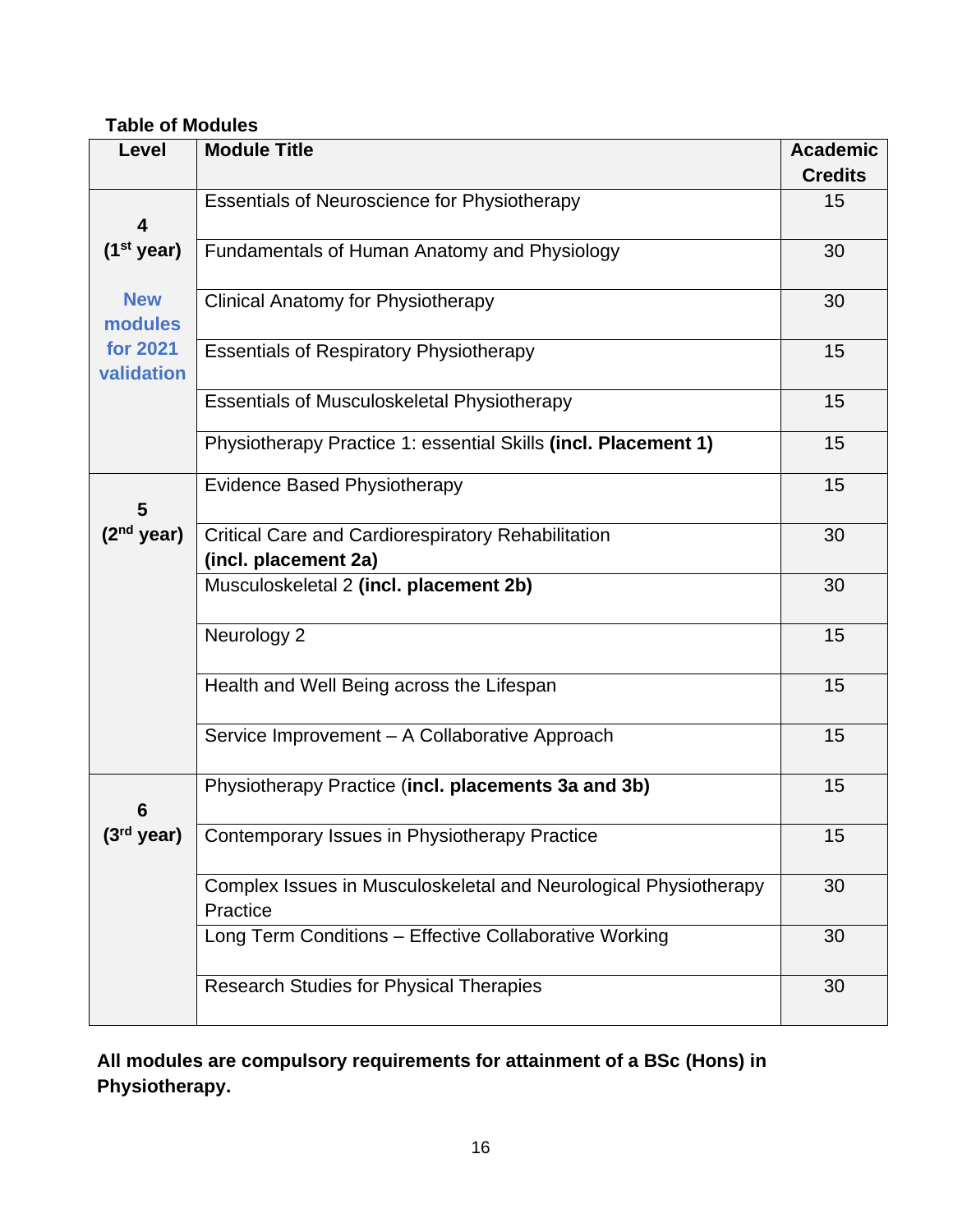# **Practice Education**

Practice education is an indispensable and integral part of the programme. There is increasing diversity of physiotherapists' practice within health and social care, in terms of its setting (primary, intermediate or acute care), sector (NHS, social services, independent and private practice, industry or the voluntary sector) and patterns of teamwork (with individuals increasingly working with members of other professions and relatively dispersed from other physiotherapists). This means that a flexible approach as to how students' learning in the practice environment is organised, delivered and recognised is required. It is therefore essential that the professional practice placements and their associated outcomes reflect this trend while providing the 1000 hours recommended for qualification in line with the recommendations in the CSP Learning and Development Principles (Principle 6 Practice Placements).

Emphasis is placed upon students achieving the appropriate practice placement outcomes and gaining experience in a variety of practice settings. The student practice placement handbook enables students, faculty staff and Educators to work together to ensure that each student attains an appropriate level and breadth of practice prior to qualification. The establishment of personal goals allows students to begin to develop responsibility for their own learning in the practice environment and to reflect on their practice.

Students will be guided by the practice placement and module learning outcomes to search for and capitalise on practice learning resources as they arise. The ability to transfer skills from one setting to another is seen as vital in health care today as is the need to place professional skills in the broader psycho-sociological context. Each professional practice module facilitates integration of theory into practice. It is anticipated that students will develop new knowledge and skills in the practice environment, rather than merely consolidating what has previously been learnt in the University setting.

The practice placement outcomes have been aligned to the HCPC Standards of Proficiency (2012) and the CSP Physiotherapy Framework: putting physiotherapy behaviours, values, knowledge & skills into practice (2011). They build at each level to ensure progression to higher levels of learning by the end of level 3. The learning process is seen as a spiral continuum with the transfer of professional skills from one level to the next reinforcing and enhancing previous learning whilst students add further skills as they "travel" from one practice area to another.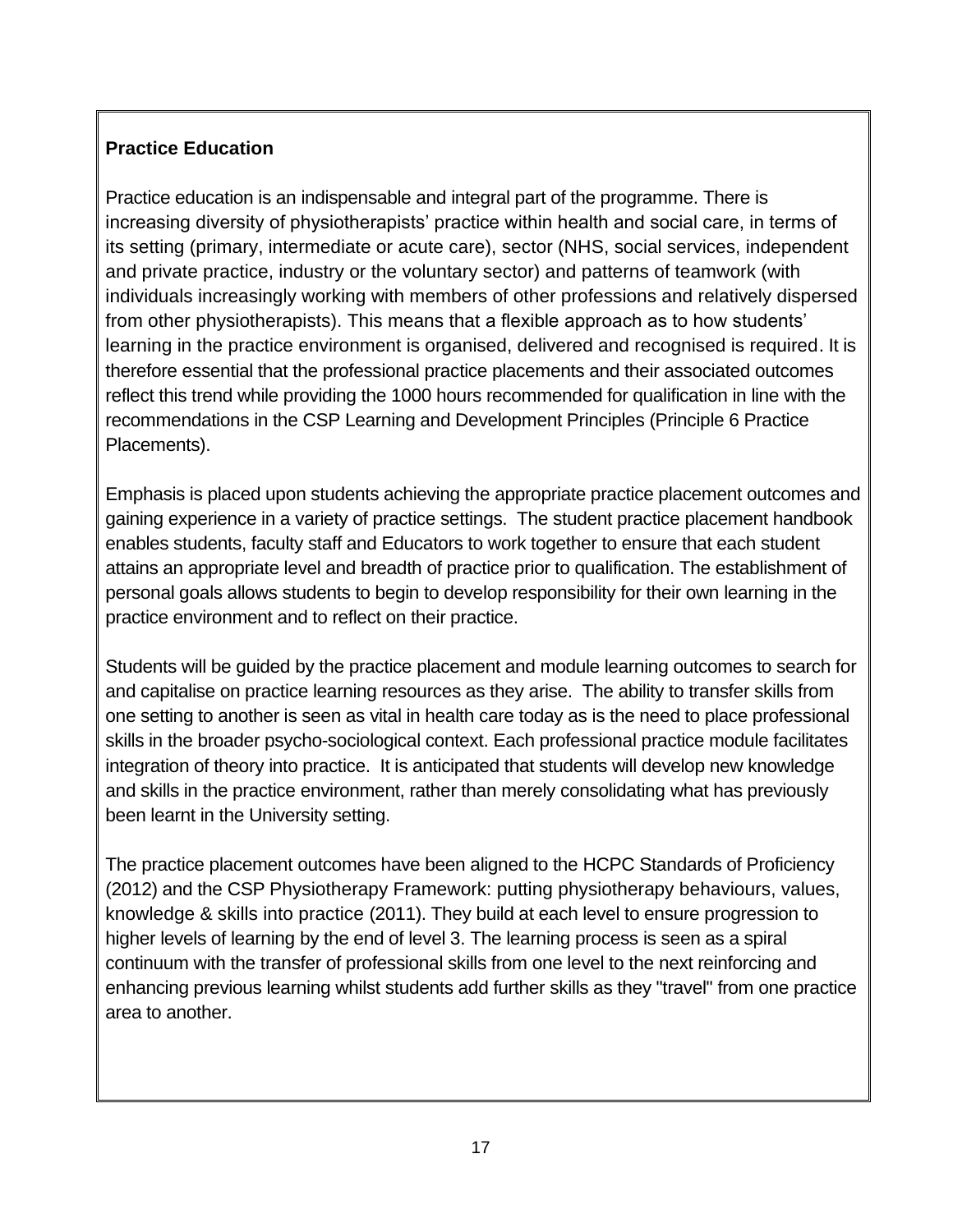There are five professional practice placements of either five weeks (placement 1 – 187.5 hours anticipated/maximum) or six weeks (all others – 225 hours anticipated/maximum). The spread of these hours is at the discretion of the educator and their manager, with due consideration given for the needs of the patients, workplace and service provision. If the placement includes late shifts or weekend work, this needs to be made clear on the Placement Environment Profile (PEP) made available to students prior to the start of the placement [\(PSN](http://www1.uwe.ac.uk/students/practicesupportnet/qualityassurance.aspx)  website - [Quality Assurance\)](http://www1.uwe.ac.uk/students/practicesupportnet/qualityassurance.aspx).

The student must complete at least 75% of the anticipated hours to have done sufficient practice to be assessed. Unless there are unusual circumstances, eg a resit exam, there should be no requirement for students to attend the university during practice placement periods. It is the student's responsibility to agree any other anticipated absence (eg medical appointment, interview or wedding) with their educator **before** making any appointments.

Students must pass all their placements in order to pass the relevant module and successfully complete the course. All placements are marked against the appropriate level practice placement outcomes using the relevant marking descriptors (within CPAF for levels 4 and 5). However, only the marks for the two level 6 placements (3a and 3b) count towards the degree classification. The marks for level 4 and 5 placements are formative only.

All students should gain experience in a range of settings and specialties including acute/hospital, MSk outpatients and rehabilitation/community. Models of supervision vary between placements and include 1:1, 2:1 and 2:2 or variations of these eg three students with two educators. In order to provide the best possible work-based education for students and healthcare for individuals, the integration of theory and practice through clinical reasoning and problem solving is fundamental and continuous throughout the programme.

On successful completion of all the practice placements students will be able to demonstrate the ability to:

- Practice in line with the values and behaviours outlined in the NHS constitution, HCPC Guidance on Conduct & Ethics for students (2012) and CSP Physiotherapy Framework: putting physiotherapy behaviours, values, knowledge & skills into practice (2011).
- Adapt clinical and social skills to different practice environments
- Make independent decisions with appropriate justification.
- Manage themselves and a caseload.
- Work as part of a team recognising the roles of other health care professions.
- Recognise the scope and limitations of their skills.
- Take responsibility for continuing professional development.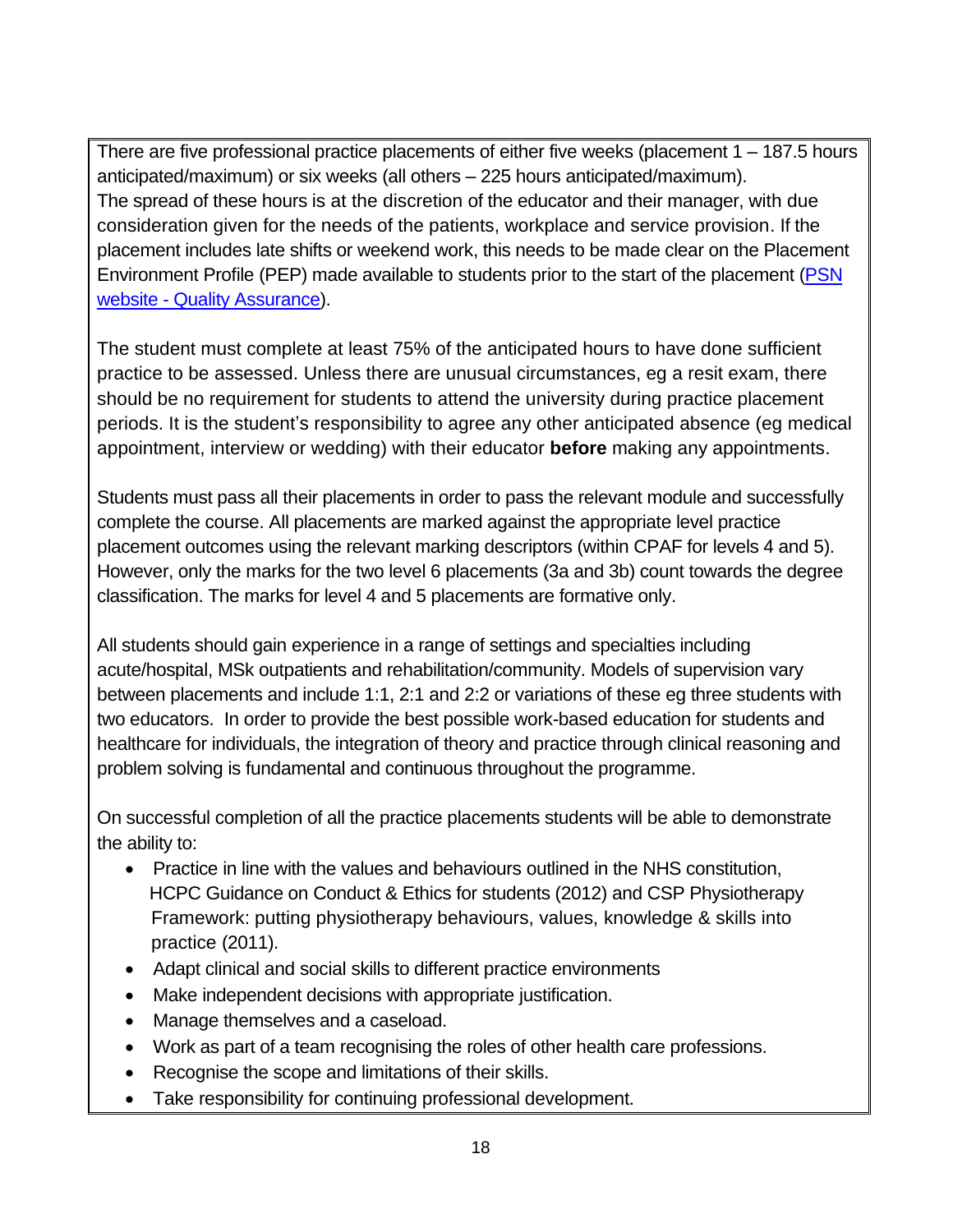- Identify areas of service improvement and recognise the implications of change.
- Be aware of current policy drivers and recognise the changing, potentially diverse roles within physiotherapy.

#### **Placement Allocation**

Placements can be in a variety of settings and locations. The majority of placements are in Avon, Gloucestershire, Wiltshire and Somerset. Settings may include acute NHS trusts (hospitals), primary care settings and independent, voluntary providers.

The CSP encourages an emphasis on the overall profile of practice experience that individual students gain, rather than the completion of specific practice placements demarcated along traditional lines (see Appendix 2). Key experiences may be acquired in different settings rather than the increasingly unworkable and inappropriate notion of core placements. Attention should be paid to patient pathways allowing students to have exposure to richer learning experiences that cross boundaries in the way that patient journeys do.

Placement allocation is a complex process influenced by a number of variables including range of placements offered by practice, students' previous placement experiences and any identified access or carer needs that we need to accommodate.

The provision of detailed and accurate information regarding the experiences available on the placement (PEP – Placement Environment Profile) can help this process. This should be provided and updated by practice staff and is made available to the student on the ARC system for placement allocation. Please discuss with your student coordinator re: getting access ARCPEP to update this yourself.

# **The Role of the Educator**

A lead educator is required if more than one member of staff is involved with the student. This person is responsible for the organisation of the placement and to gain feedback from other staff to include in the mid-way and final appraisals. It is suggested that it can be advantageous for the student to be involved with several staff but it is helpful to the student if it is clear as to who the lead educator is.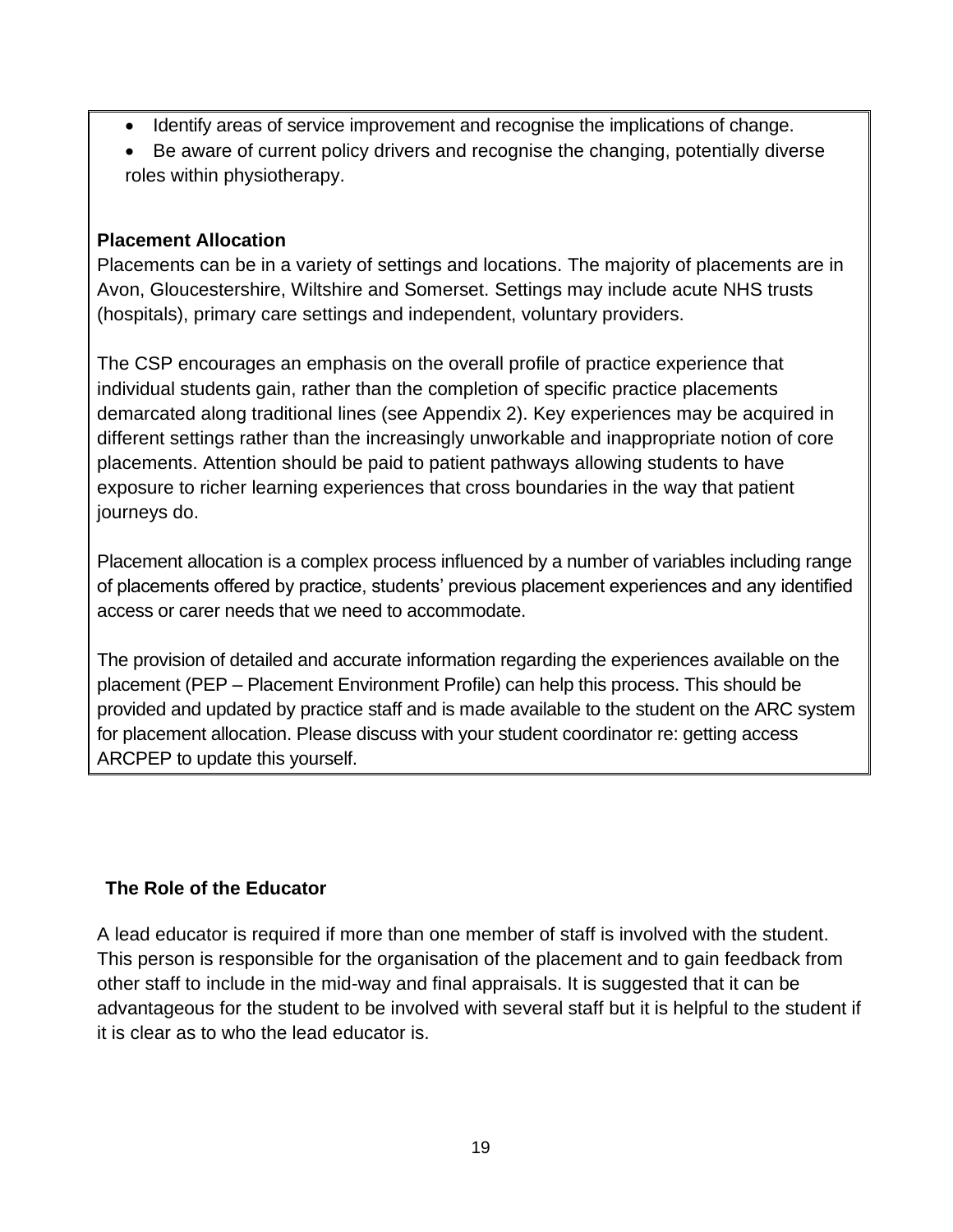| <b>WHAT?</b>           | HOW?                                                                           |
|------------------------|--------------------------------------------------------------------------------|
|                        | Students appreciate an overall plan/timetable for their placements offering    |
| Organise placement     | some protected time for teaching, discussion and feedback.                     |
| to allow optimum       | An induction session at the start familiarises students with local policies,   |
| learning               | expectations (eg punctuality, dress guidelines, communication) and             |
| experience             | protocols, eg how consent is gained to be seen by a physiotherapy student.     |
| $\overline{2}$         | Students are encouraged to consider their own personal goals for               |
| Facilitate setting of  | development for each placement. However, educator's experience and             |
| personal goals         | specialist knowledge are valued especially in ensuring the goals are Specific, |
|                        | Measurable, Achievable, Realistic and Timed (SMART).                           |
|                        | Identify the students learning needs/preferences and agree strategies to       |
| 3                      | support these. The practice placement outcomes for each level are identified   |
| Provide opportunities  | within the marking descriptors on the PSN website. Each placement              |
| to meet the practice   | environment and speciality offer a different range of learning opportunities   |
| placement outcomes     | that are best known to the PE. Forward planning with colleagues prior to the   |
| of the module          | placement may identify a wider range of opportunities for the student and      |
|                        | allow the educator to share their role with others.                            |
|                        | Some Educators choose to protect time specifically for teaching sessions,      |
| 4                      | where others prefer to use a variety of teaching/learning methods, eg          |
| Facilitate learning of | workshops, demonstration during practice, setting tasks or assignments,        |
| professional skills,   | question and answer sessions, shadowing etc. The programme team                |
| knowledge, attitudes   | recommends a variety of techniques recognising the different preferences in    |
| and values             | teaching/learning styles of both Educators and students.                       |
|                        | To maximise student performance and development it is vital to assess          |
|                        | students <i>throughout</i> the placement using the CPA form and marking        |
| 5                      | descriptors available on the PSN website. Observation, questioning and         |
| Continuously assess    | open discussion early in the placement their will help identify students'      |
| students               | previous experience, knowledge and skills as well as a baseline of abilities.  |
|                        | Sharing of self-directed work and previous placement feedback by the           |
|                        | student is encouraged to optimise learning.                                    |
|                        | To advance the professional development of students it is vital to provide     |
|                        | them with regular, constructive feedback. It is advised that you label         |
| 6                      | sessions as 'feedback' so that this is obvious to them, eg end of              |
| Provide                | each day or whenever suitable. A planned weekly feedback session on            |
| constructive           | overall performance is recommended. Where several educators                    |
| feedback to students   | are involved with student supervision, a file (electronic/hard copy) to note   |
|                        | evidence for feedback from all those involved may be useful plus an            |
|                        | individual notebook for evidencing positive aspects and areas for practice     |
|                        | development kept. Students are encouraged to reflect on their own practice     |
|                        | and self-assess throughout.                                                    |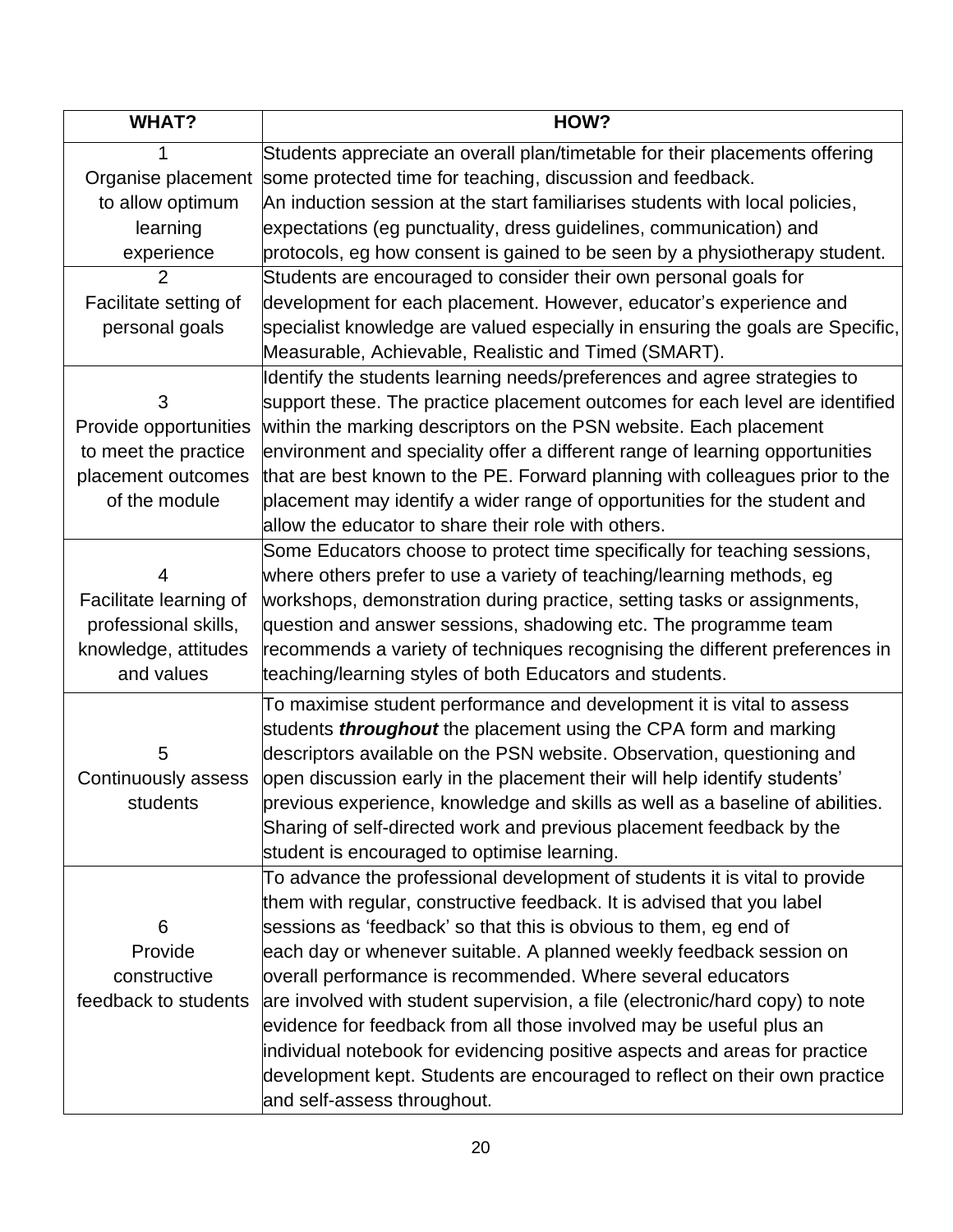| $\overline{7}$<br>Liaise with UWE<br>programme staff<br>regarding student<br>progress and<br>performance | Link tutors will contact Educators and arrange to visit both student(s) and<br>educator. If problems or difficulties arise at any point in the placement they<br>may be contacted via email or phone. Contact numbers for key staff are<br>available on the PSN website if needed. If there are concerns at any stage<br>that the student's performance may not meet the practice placement<br>outcomes within the placement time, please contact the link tutor for support<br>and guidance as soon as possible.                                            |
|----------------------------------------------------------------------------------------------------------|--------------------------------------------------------------------------------------------------------------------------------------------------------------------------------------------------------------------------------------------------------------------------------------------------------------------------------------------------------------------------------------------------------------------------------------------------------------------------------------------------------------------------------------------------------------|
| 8<br>Act as professional<br>role model                                                                   | The educator is a key person is a significant role model for students. They<br>should therefore model the values and behaviours outlined by the HCPC<br>(Guidance on Conduct & Ethics for students, 2012) and the CSP (Code of<br>Professional Values and Behaviours, 2011).                                                                                                                                                                                                                                                                                 |
| 9<br>Formally assess<br>students at mid-way<br>and the end of the<br>placement                           | As well as the ongoing continuous assessment, Educators are asked to<br>formally assess the student at mid-way and at the end of the placement by<br>completing and discussing the relevant sections on the CPA form.<br>The midway assessment is an opportunity to outline areas of good practice,<br>identify any areas for development and agree actions to address these<br>during the remainder of the placement.<br>All placements are marked and must be passed but only marks for the<br>level 6 placements contribute to the degree classification. |
| 10<br>Recognise and<br>address personal if<br>appropriate                                                | Educators may become aware of students' personal problems. There are no<br>expectations that Educators manage these problems unless they have the<br>appropriate skills and time. Your link tutor can support and advise on<br>services available for students at UWE so liaise with them.                                                                                                                                                                                                                                                                   |

#### **Educator Support**

Key individuals within the programme team support the development, maintenance and improvement of an appropriate learning environment for students on practice placements. To ensure that the placement meets the requirements of the Quality Assurance mechanisms of the faculty an audit of placements takes place in a regular cycle. Through audit the learning experiences available are recorded so that recommendations for future developments can be made. Educators must be registered with the HCPC.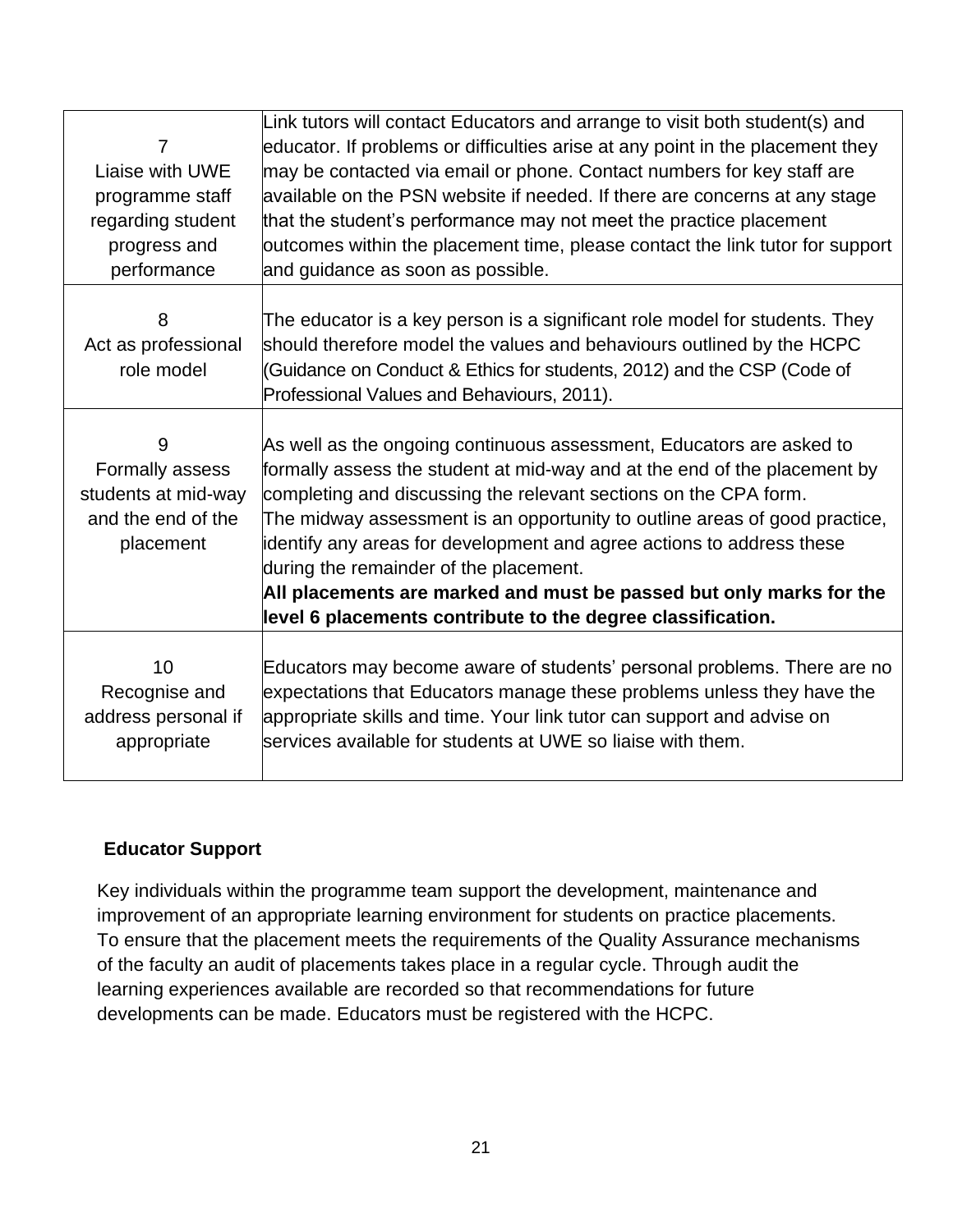# **Placement Support**

Link tutors (programme team staff) are allocated to support students on each placement. They provide the essential link between the placement and UWE. The link tutor is also the first point of contact for educators and students on placement should queries or problems arise.

The link tutor will usually contact educators before the start of the placement. This is to agree dates/times for the placement support meeting and set up communication channels for future contact if needed.

If you urgently need to contact the university regarding a student before you have heard from your link tutor, you can find contact details for key staff on the [PSN website.](http://www1.uwe.ac.uk/students/practicesupportnet/guidancebyprogramme/physiotherapy.aspx)

The link tutor will usually meet with the educator and student at least once for each placement. Exceptions to this are where:

- 1. Either the student or the educator requires further support and the link tutor agrees that this is necessary.
- 2. The link tutor feels that a further support meeting is required to support either the student or the educator in the learning and/or assessment process.

**Normally** the link tutor will:

- Liaise with each educator independently from the student/s.
- Liaise with each student individually.
- Ensure that the practice placement outcomes (within marking descriptors) are able to be met.
- Ascertain whether the student is engaging in self-directed work effectively to support their learning and development, and provide guidance on preparing personal goals for the placement.
- Address any concerns the student or educator may have over any aspect of the placement.
- Facilitate feedback between the educator(s) and student if necessary.
- Support and advise educators throughout the assessment and marking process with particular reference to rigorous use of the marking descriptors.
- Complete a placement support record for each student and email the student a copy.
- Feedback to APT and/or placement coordinators if necessary.
- Address personal issues whilst on placement where able and/or direct student to appropriate support.

# **Contact the link tutor at any time during the placement if problems are arising and advice or earlier/further support is required.**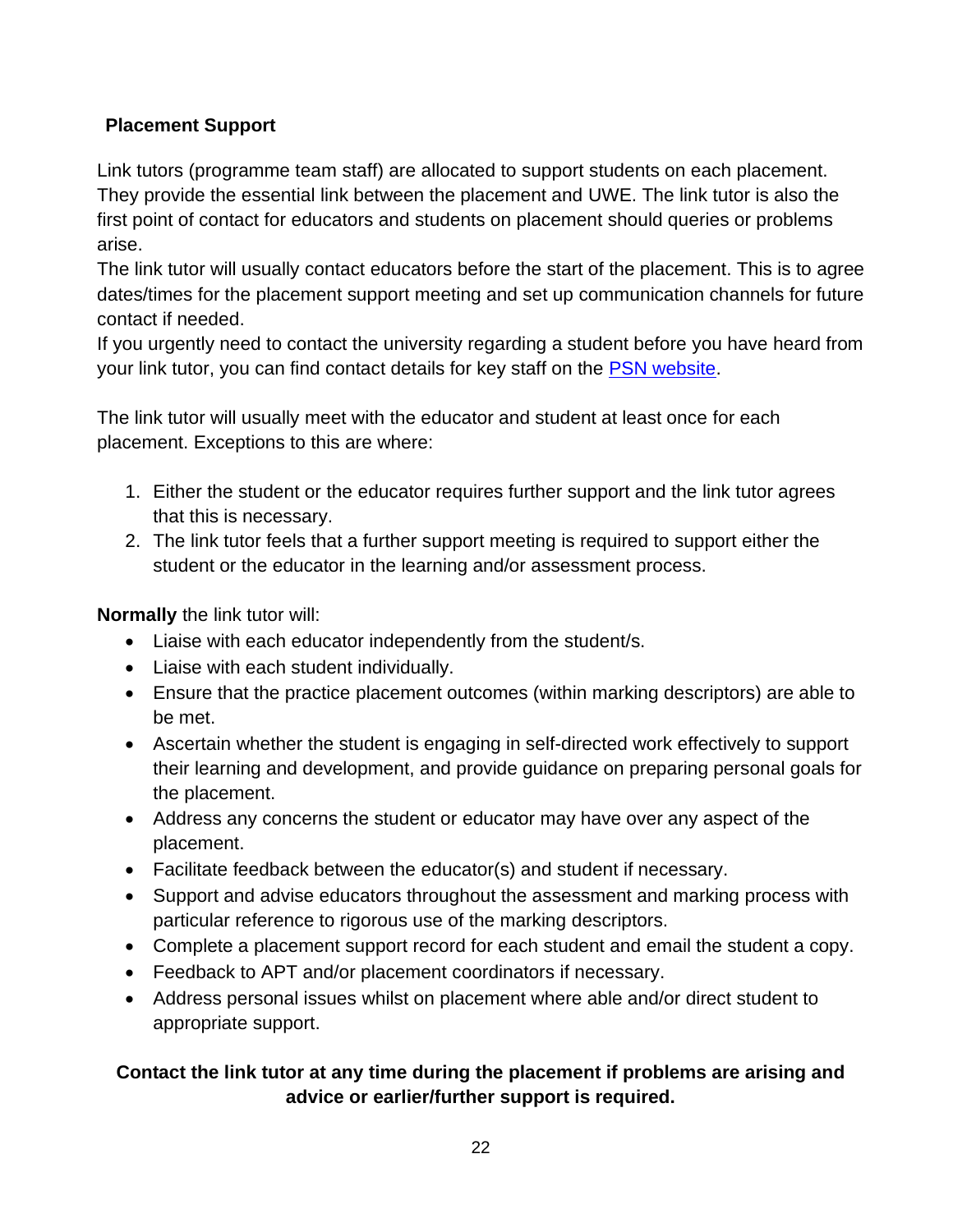# **Placement Planning guidelines**

These suggestions are for educators with some pointers to provide structure to the planning process.

Student feedback highlights how much they value and appreciate the structure and security of a timetable and clear guidelines on even the most obvious things (like how to answer the telephone in the department and what details to take down for a message) as this varies considerably between placements. Planning certainly pays dividends when it comes to placement success and achievement of the learning outcomes.

NB. Where students have disclosed a disability, reasonable adjustments to the placement need to be accommodated. This information will be shared by the students themselves following an access planning meeting at UWE. If you would like more assistance please contact one of the programme team (key contact details on PSN website).

# **Identify:**

- Staff who may be involved with the students and liaise in advance
- Opportunities for interprofessional working.
- Essential or desirable learning opportunities.
- In-service training that may be appropriate for the student to participate in and in some cases present at.
- Resources available eg videos, articles, books, clinics, surgery, patients' notes, case conferences, management meetings etc.
- Potential times for tutorials, observation of practice, feedback, and teaching and plan these in advance where possible.
- A selection of 'paper patients', questions or tasks for students at a level that can be carried out with minimal supervision as contingencies. These may be useful if further evidence for assessment is required.

# **Plan:**

Integrate the above considering all supporting staff, clinics, travel times (where appropriate) and opportunities for reflective practice.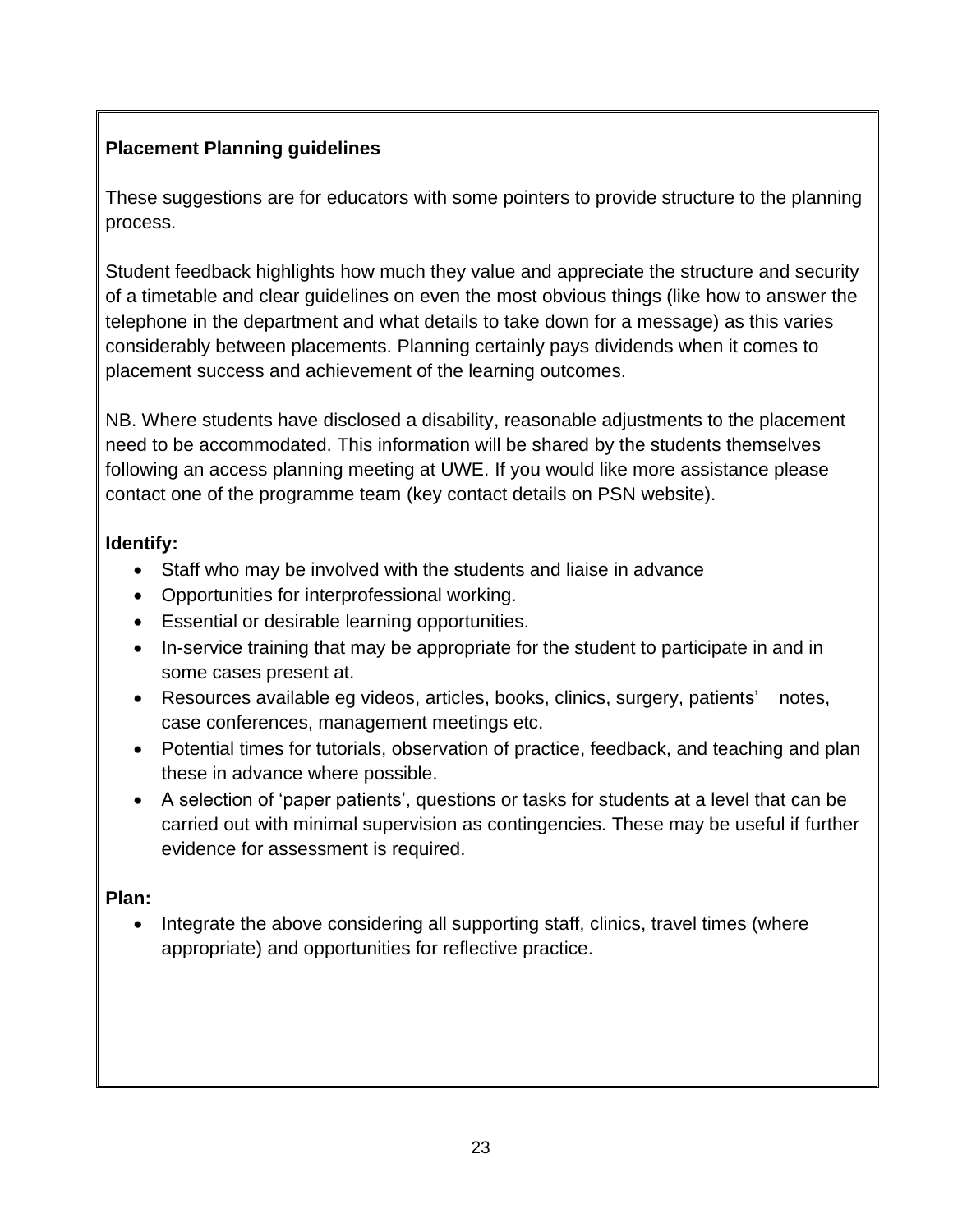# **Information to provide to students prior to placement**

Below is an outline of the information that students should receive prior to commencing their placement. This information should be included on the PEP (completed by team leads/educators) that the students can access when allocated their placement. All students are encouraged to contact their educator as soon as they know their placement allocation.

- Please check if the students have any access needs or reasonable adjustments for placement. This is included on a report written by UWE Disability Advisor in agreement with the student. The student is advised that it is their responsibility to share this report with relevant academic and practice staff.
- Where to report to on the first day, at what time and to whom.
- If not already known, the name of the educator(s) responsible for the student and their assessment. A lead educator should be named if there is a team.
- The student's working times eg 8.30-16.30 Mon-Fri or any shift work.
- The anticipated type and amount of caseload during the placement including conditions commonly seen.
- Essential and desirable reading please specify clearly.
- Structure of the department and team within which they will be working including staff that they can access for advice/support if necessary.
- How to report sickness/absence during placement as well as informing UWE (see information on the PSN website).
- Uniform eg if trainers are acceptable, will swimwear be needed, tunics or polo shirts, own clothes etc.
- Facilities available lockers, changing area, shower, canteen, shop, staff room
- Car Parking/bicycle rack provision.
- **Education facilities eg library access, computer access, study area.**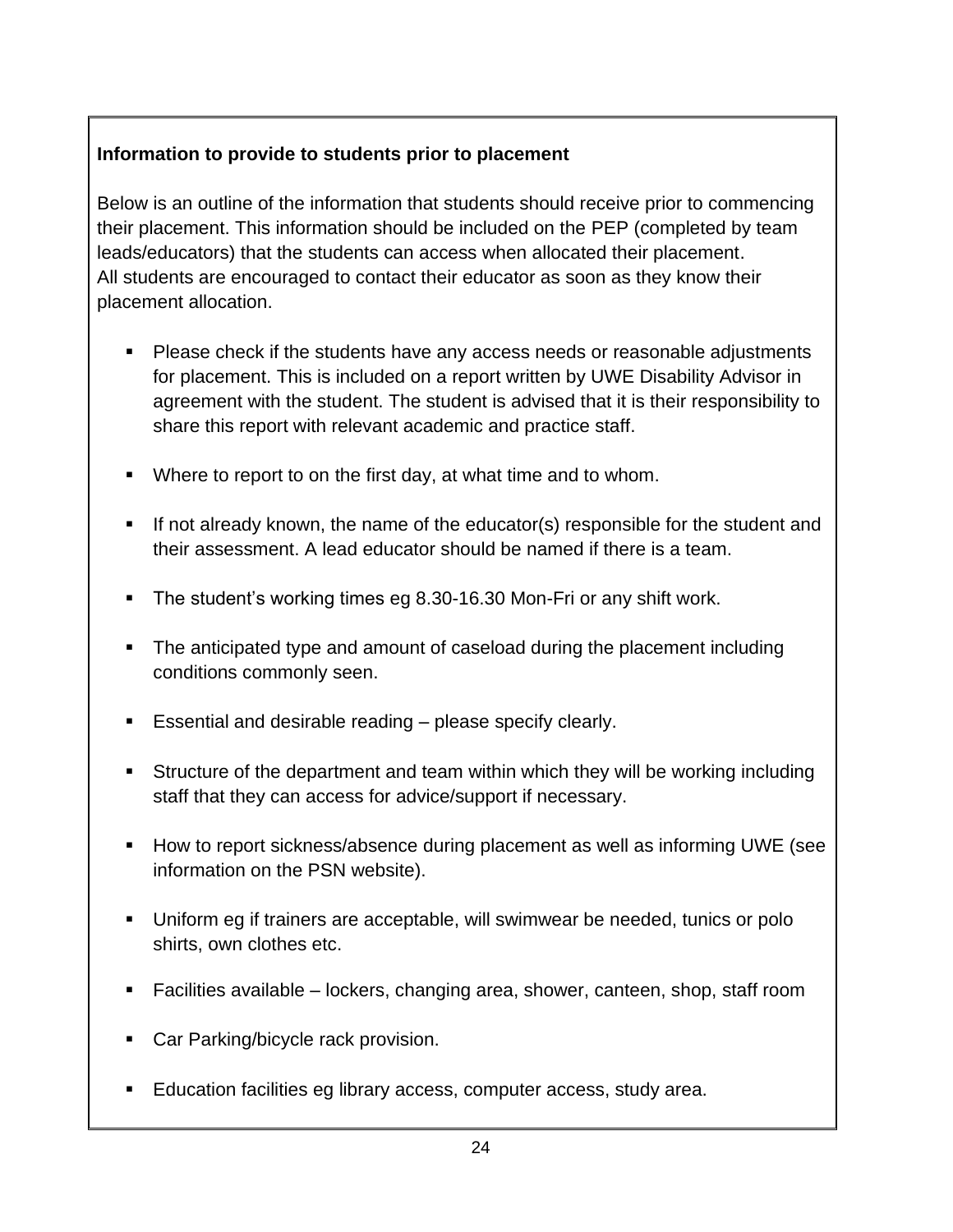# **Induction Guidelines**

These are designed to offer ideas to aid the smooth running of the practice placements and are not intended to be a prescriptive or definitive list of things to do. You may have your own ideas to enhance the 'settling in' process. Remember, *whatever* it is you require of the students: **be explicit from the outset to avoid misunderstandings.**

# **DAY 1**

# *Orientation*

- Orientate students to the department/hospital eg lockers, canteen and library.
- Introduce staff students' value knowing the staff hierarchy and to whom they should report in your absence.
- Orientate to department policies, documentation eg Health and Safety, fire procedure, crash procedure, manual handling
- Emergency procedures eg fire escapes/alarms, emergency buttons.
- Housekeeping eg hours, breaks.

# *Getting to know them -*

- Ascertain previous practice experience
- Explore their knowledge and skills base
- Discuss strengths/weaknesses. For guidance on difficulties and strategies that might be relevant to and useful for students with dyslexia (Appendix 3)
- What is their learning style?
- Discuss perceptions and expectations of this placement are they feasible?

# *Getting to know you -*

- Define your expectations eg punctuality, professionalism, time management and note writing as this can vary significantly on different placements.
- Give clear guidelines about what to do should a problem arise.
- Outline your 'style' and how you carry out your role as an educator, eg informal/formal, teaching sessions, observing practice, student assessment and plan discussion, feedback times.

# *Placement information-*

- Discuss learning opportunities.
- Discuss conditions/pathologies to be encountered.
- Familiarise with equipment.
- Give guidance on appropriate reading material/revision guidelines.
- Highlight opportunities for inter-professional working.
- Provide a timetable of scheduled events eg clinics, home visits, in-service training, ward rounds, meetings.
- Introduce routine paperwork.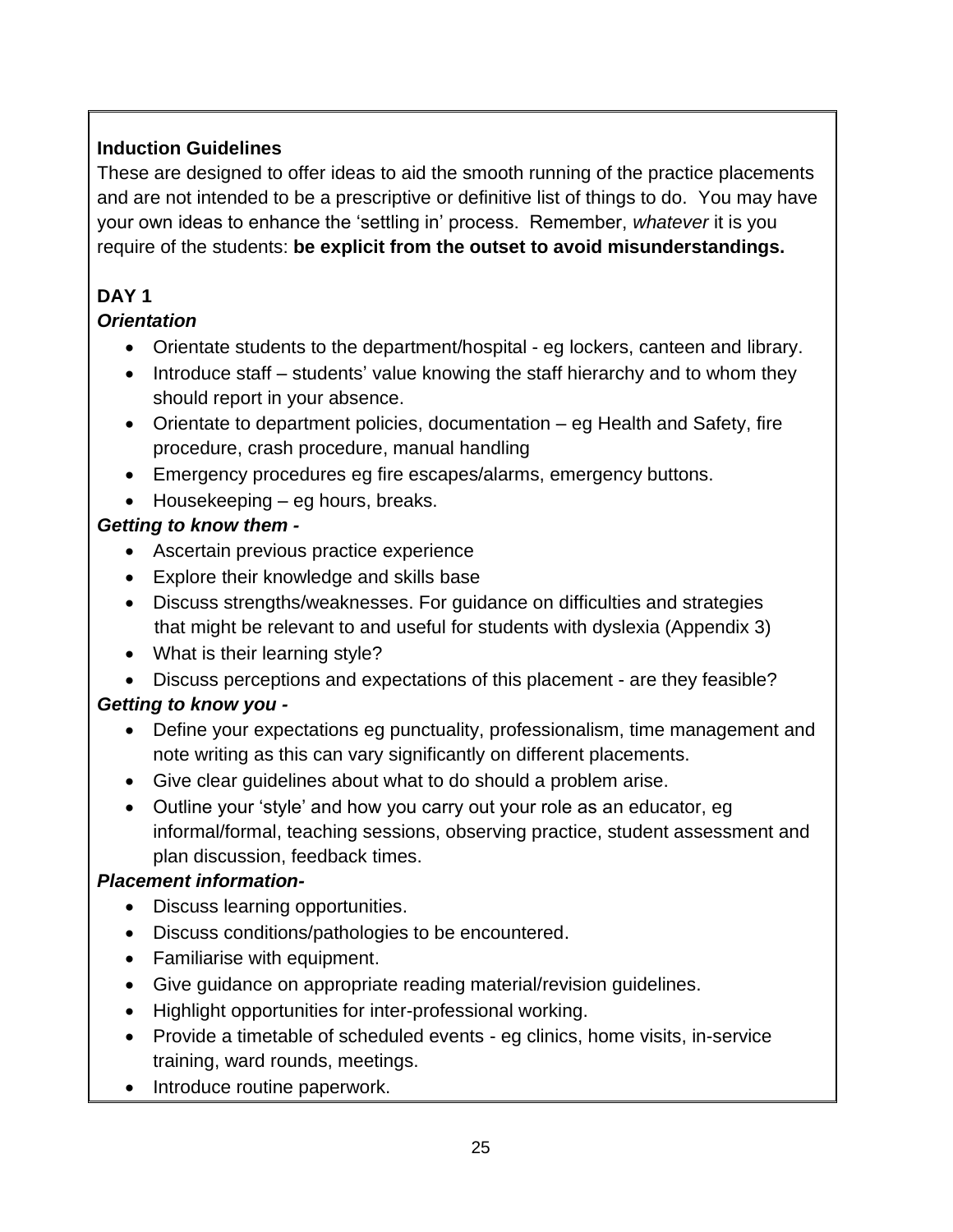#### **Week 1**

- **Encourage students to share the practice section of their professional portfolio**. This will detail the personal goals completed on other placements and outline previous experience while giving insights into student's learning styles and ability to critically reflect.
- **Discuss and finalise personal goals.** Personal goals are different from the learning outcomes of the placement but may be linked. The student should identify the goals, based on previous placement feedback and opportunities available, and draft them in a SMART format. The educator should ensure they are SMART and appropriate for that placement area.
- **Observe students in practice regularly**. This will help you to ascertain the current level of ability, development areas, support needed and the appropriate level of independence to allow.
- Set a date and time for the **midway and final appraisals** (see below).

# **Week 2**

• Continue to observe the student(s) and question their clinical reasoning so a clear picture of strengths and areas for development should emerge. **Consistent** and **regular observation** of students in practice is vital to the credibility of the assessment process and your feedback.

Reference to **'Bloom's Taxonomy of Learning'** may help you to evaluate the student's level of ability and assist in the marking process (Appendix 4).

# **Midway appraisal (usually in week 3)**

This should be a formal, documented discussion with feedback that relates to the appropriate level learning outcomes. The midway appraisal provides an opportunity for Educators to reflect upon their own performance as well as the student's. **Students also need clear and constructive ongoing feedback throughout the placement**. Students should also fill in their self-assessment form and bring it to the appraisal to facilitate discussion. If significant weaknesses are identified and there is a risk of the student failing the placement if performance does not significantly improve, the section entitled 'potential for failure declaration' must be completed and signed by both the student and PE. Action points must be written to highlight the changes required to meet the learning outcomes of the placement and the link tutor should be informed.

# **Final week**

The completed assessment form (CPA or CPAF) is discussed formally at the final appraisal, ideally on the final or penultimate day of the placement.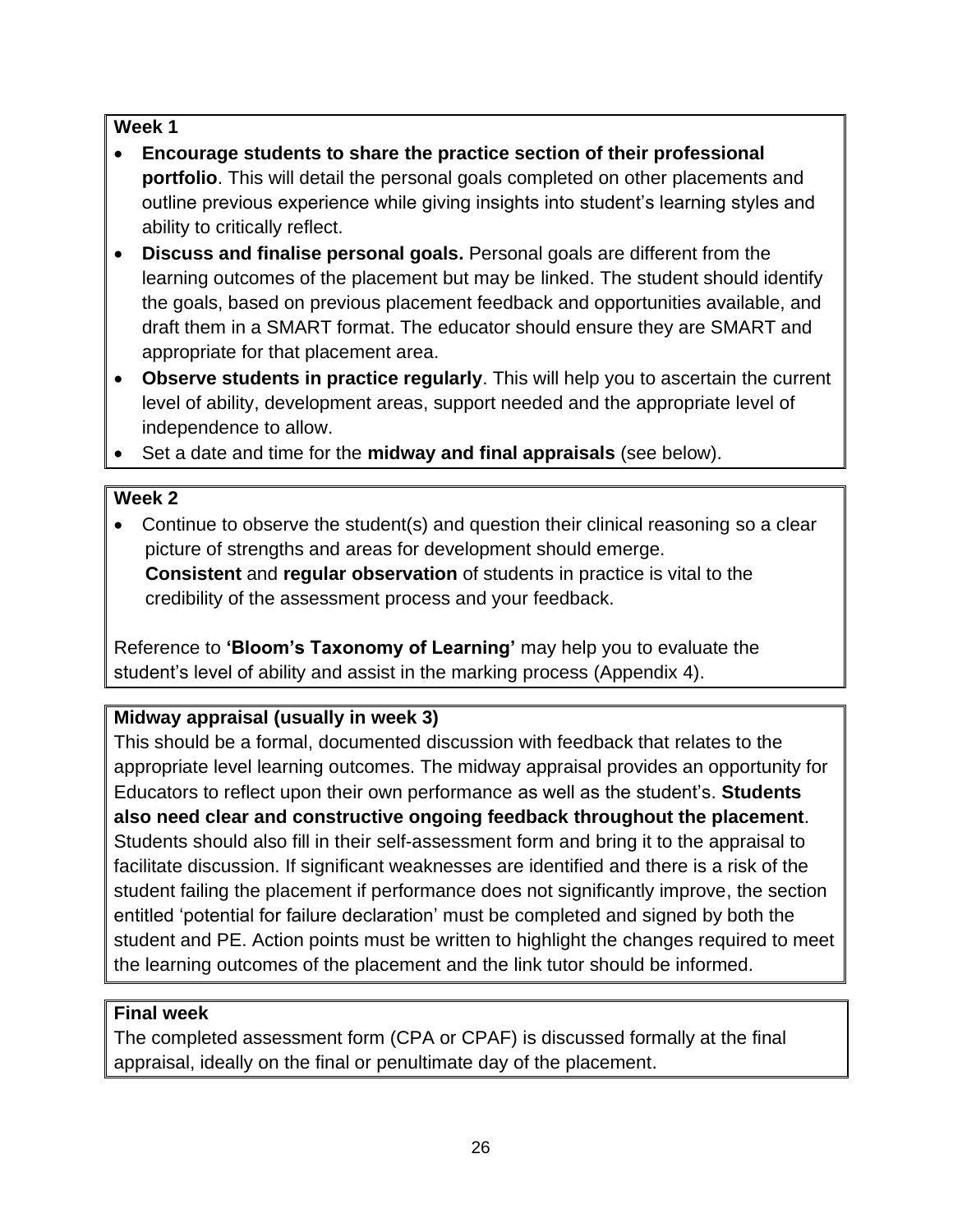#### **Practice Assessment**

Continuous Practice Assessment (CPA) combines both formative and summative methods of assessment. While only the summative method is used to decide the outcome of the placement, the formative feedback component helps students reflect on their own progress and enables link tutors and academic tutors to facilitate this process. All of the placements are assessed using either the UWE CPA form (3<sup>rd</sup> years) or the CSP CPAF (1<sup>st</sup> and 2<sup>nd</sup> years). **Please see information and guidance on the CPAF for 1st and 2nd years on the [CSP website.](https://www.csp.org.uk/professional-clinical/practice-based-learning/common-placement-assessment-form)** 

This assessment reflects the *entire* period of the placement and is undertaken by the educator(s). It is also directly linked to the student's self-assessment described below. The educator undertakes assessment and provides feedback in an ongoing formative manner and by the formal marking process using the marking and performance descriptors available on the PSN. The outcome and feedback are documented on the CPA/CPAF.

# **UWE CPA form (3rd years only)**

The practice learning outcomes incorporate the areas identified by the HCPC (Standards of Proficiency, 2012) and the CSP (Physiotherapy Framework: putting physiotherapy behaviours, values, knowledge & skills into practice, 2011) and are assessed under the following sections:

- Safety (pass/fail only)
- Professionalism (pass/fail only)
- Communication
- Clinical Reasoning (includes knowledge, understanding, relevant supporting evidence)
- Practical Skills
- Organisation and Learning Behaviour.

A formal midway appraisal should be done with the student to discuss their progress, provide constructive, formative feedback with a formative banding, eg 40s or 50s, and identify clear actions for development during the rest of the placement. This information should be recorded on the CPA form so that the students are clear and can refer to it if necessary. The final appraisal should be done at the end of the placement and provide further written formative feedback including areas for future development. A mark is given for all sections, except safety and professionalism which are pass/fail only. The overall placement mark is an average of the four section marks but all sections must be passed to pass the placement overall.

#### **Please note that the mark for level 4 and 5 placements is formative only but for level 6 placements it contributes towards the degree classification.**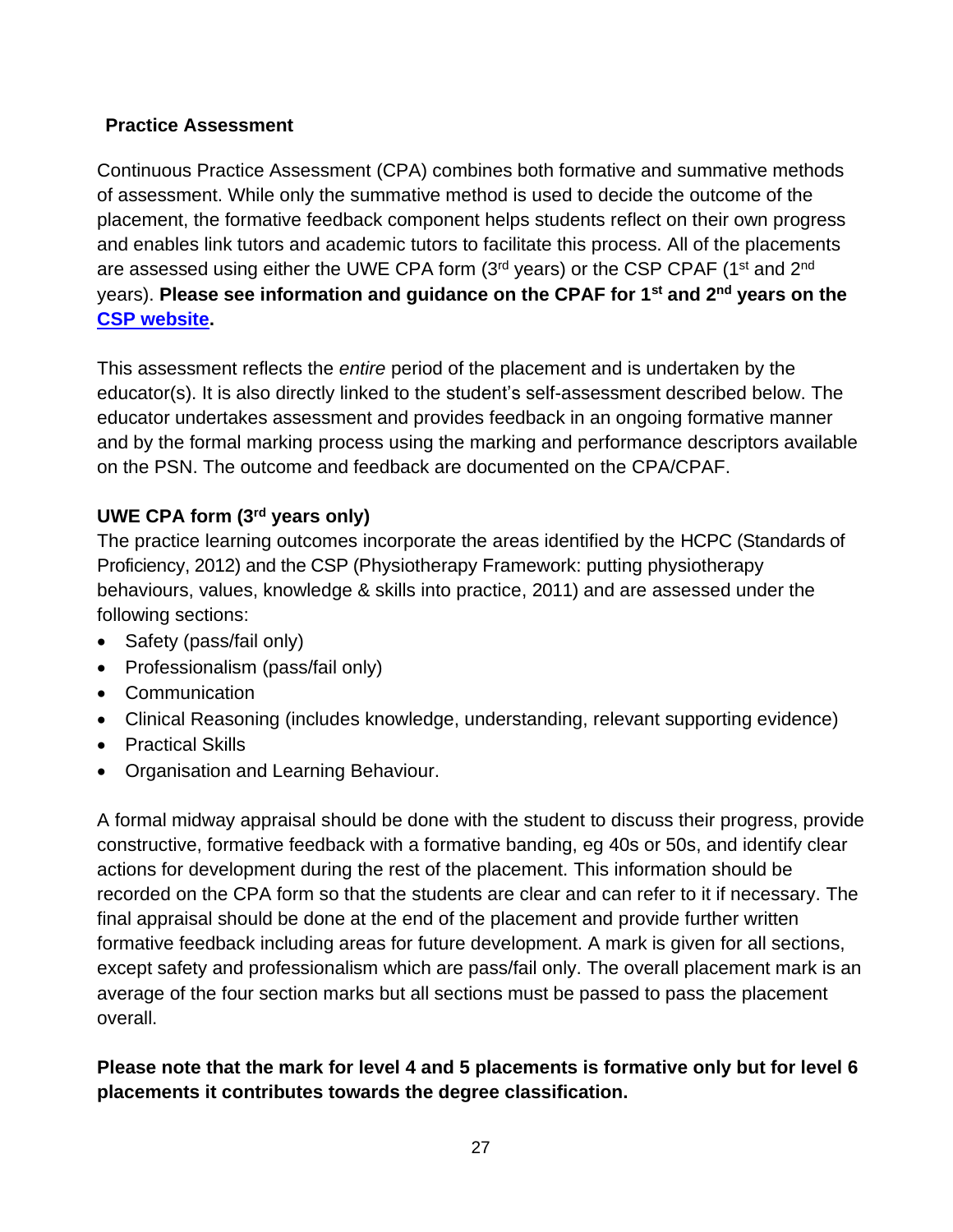The CPA form is available on the [PSN website.](http://www1.uwe.ac.uk/students/practicesupportnet/guidancebyprogramme/physiotherapy.aspx) **The educator must sign the front of the CPA form as verification of the placement result and hours completed.** If this is not possible, the educator must email the completed CPA form (word or pdf format) to one of the placement coordinators as verification.

It is the students' responsibility to submit the completed CPA form (whether passed, failed or stopped due to health) by the submission deadline as stated in the relevant module handbook and on Blackboard (student intranet) under Practice Placement. Students are advised to save a copy of their completed CPA form for their future reference. As stated earlier, a minimum of 75% of the anticipated placement hours have to be completed for a student to be assessed.

#### **Student's Self-Assessment**

The student's self-assessment form is a modified version of the CPA. Students are expected to complete this and bring it with them for both the mid-way and the final appraisals. It serves both as a reflective tool for students and helps facilitate their discussions with educators and/or the link tutor.

Students are also expected to regularly complete self-directed work including reflections and clinical patterns sheets (see **PSN** website). They should share this with their educator for feedback and use it to reflect on and develop their practice.

# **Significant Safety or Professional Issues**

The placement provider can stop the student seeing patients or send them home that day if there is a significant concern regarding the safety of the student, staff or patients if they remain on placement. However, the placement can only be stopped early following discussion with and authorisation by the Dean of Faculty at UWE. This should only be required in extreme circumstances.

If there are significant safety and/or professionalism issues that are not resolving despite regular, clear and constructive feedback from the educator (including completion of the final warning) and support from the link tutor, then stopping the placement may be necessary. It is more likely that adjustments to the student's learning opportunities and supervision will need to be made until improvements are seen.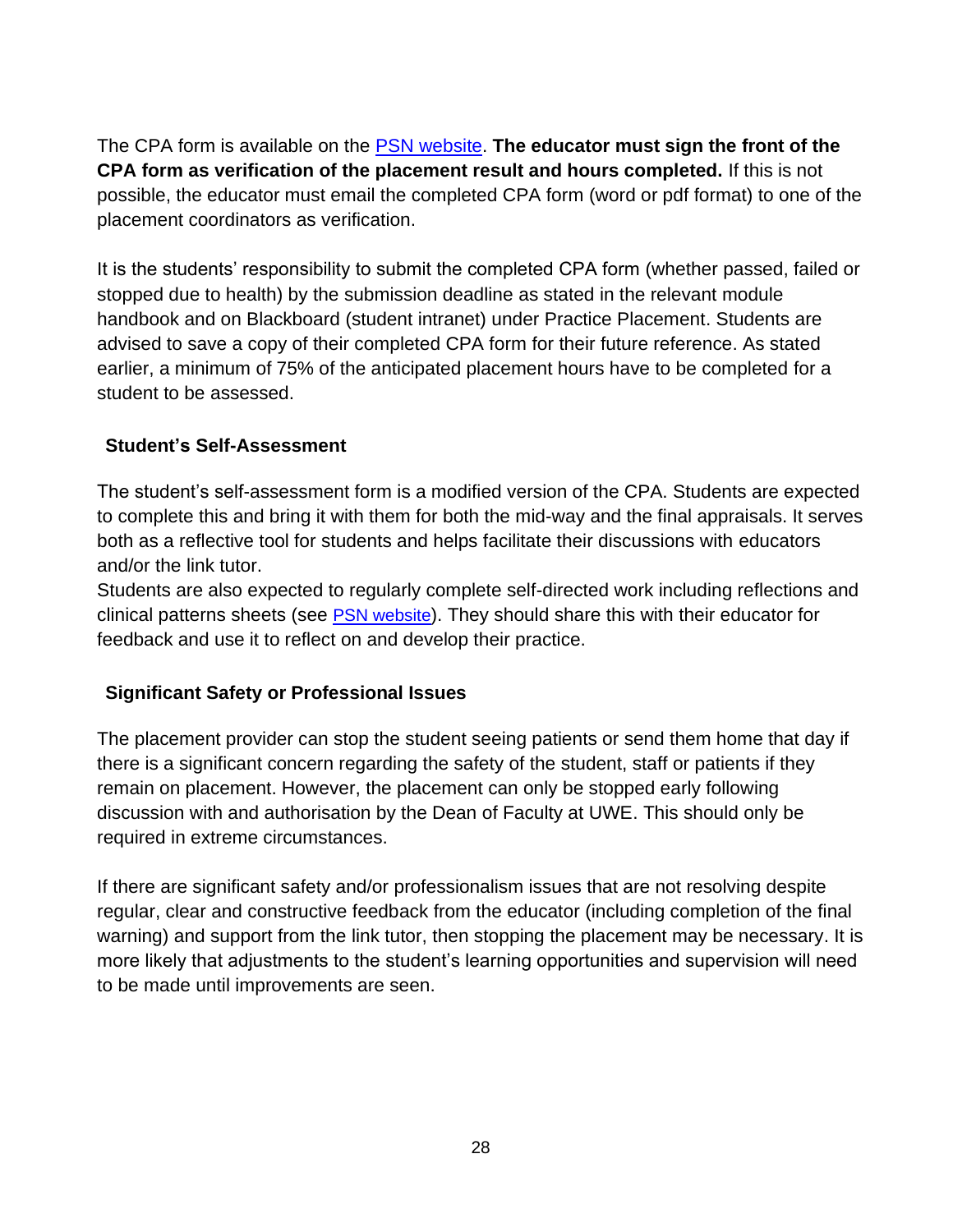#### **Course Progression**

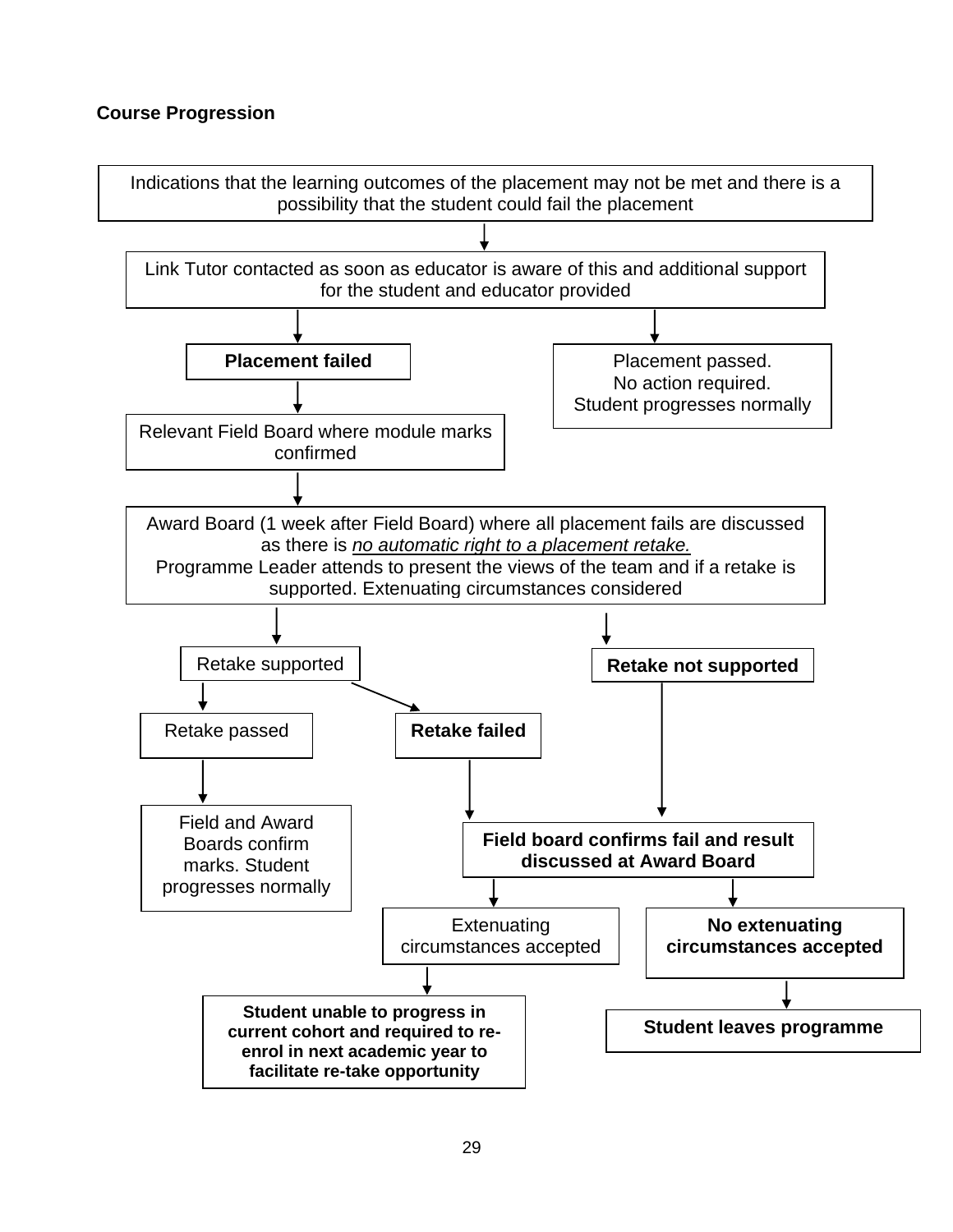#### **Recommended Pathway for Physiotherapy Practice Educator Development Physiotherapy Educator Training Sessions**

Dates and booking details available on the [PSN website](http://www1.uwe.ac.uk/students/practicesupportnet/guidancebyprogramme/physiotherapy.aspx).

As a newly qualified physiotherapists, be involved with supporting students on placement with your team, and on observational placements.

> Attend the introduction session run by the UWE Physiotherapy programme before leading on a placement (see below for details).

> Consider enrolling on the Supporting Students in Practice module (see below for information).

> > Lead on student placements, putting in to practice learning from the Introduction session.

Attend additional physiotherapy sessions for educators who have some experience leading on student placements (see below for details).

Consider enrolling on the Practice Learning and Student Support module (see below for information).

> Consider the Student Coordinator role for your Trust/provider or applying for a Practice Educator faciliator role (if available).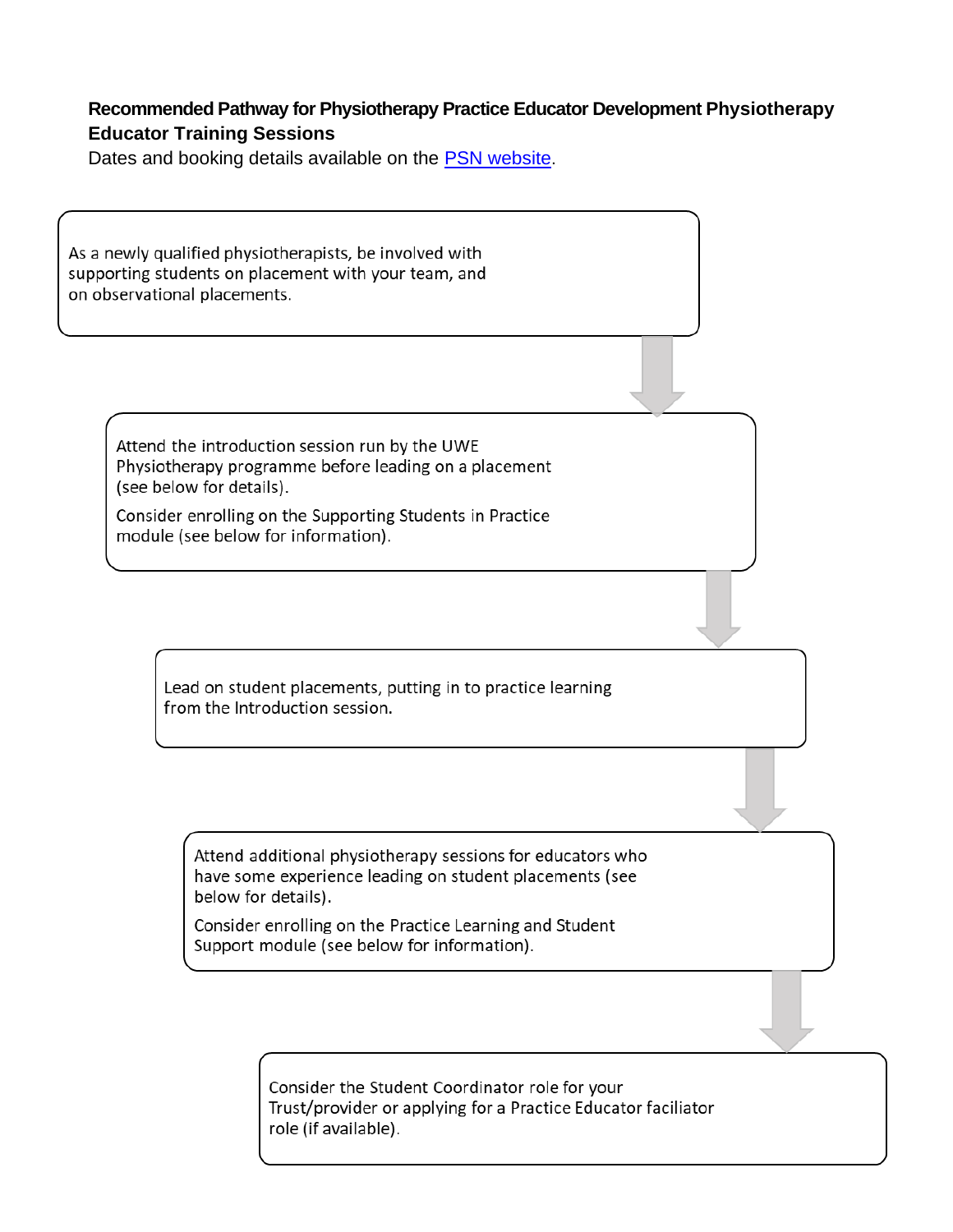| For new educators prior to leading with a student on placement |                                                                                                                           |
|----------------------------------------------------------------|---------------------------------------------------------------------------------------------------------------------------|
| <b>Introduction</b>                                            | Provides essential information for staff new to being an educator prior to<br>taking the lead with students on placement. |

| For educators who have some experience leading on practice placements |                                                                                                                                                                                                                                                           |
|-----------------------------------------------------------------------|-----------------------------------------------------------------------------------------------------------------------------------------------------------------------------------------------------------------------------------------------------------|
| <b>Assessment</b>                                                     | Provides information related to assessment during practice placements, as<br>well as the opportunity to review your own current practice.                                                                                                                 |
| <b>Managing</b><br><b>Problems on</b><br><b>Placement</b>             | Provides participants with information and guidance on what makes a<br>successful placement, how to recognise early indicators of problems and<br>implement appropriate intervention strategies, and the impact of failing a<br>placement on progression. |
| <b>Delivering</b><br><b>Feedback</b>                                  | This session helps to developing skills in delivering feedback to students,<br>and covers the importance of feedback, opportunities for feedback, and<br>best practice strategies for giving and receiving feedback.                                      |
| <b>Reflective</b><br><b>Skills</b>                                    | This session provides an overview of reflective practice and aims to<br>enhance your skills in supporting learners to reflect effectively.                                                                                                                |

In addition to the physiotherapy specific educator training, UWE also offers a number of modules that educators may wish to undertake to complement their learning and knowledge.

The [Supporting Student in Practice](https://courses.uwe.ac.uk/Z51000122/supporting-students-in-practice) (SSIP) module aims to provide an understanding of the principles of supporting students in practice. The module is delivered as a self-directed, online, asynchronous module, allowing participants to engage with the learning at a time convenient for them. There are no timetabled teaching sessions, and it is expected that students will take between 30 and 150 hours to complete the learning activities. This module is non-credit bearing.

[Practice Learning and Student Support](https://courses.uwe.ac.uk/UZYY38153/practice-learning-and-student-support) (PL+SS) module is for students who have completed the SSIP module, and is designed to enable a range of healthcare professionals to enhance their knowledge and skills in supporting students in practice. The module is an online, self-directed module, and can be studied at level 3 (also known as level 6) or Masters level (level 7), with students awarded 15 credits on successful completion of the module assessment.

All educators that support level 6 students will have to successfully complete the 'Grading in Practice' online quiz since 1 August (start of that academic year). This is to ensure that they are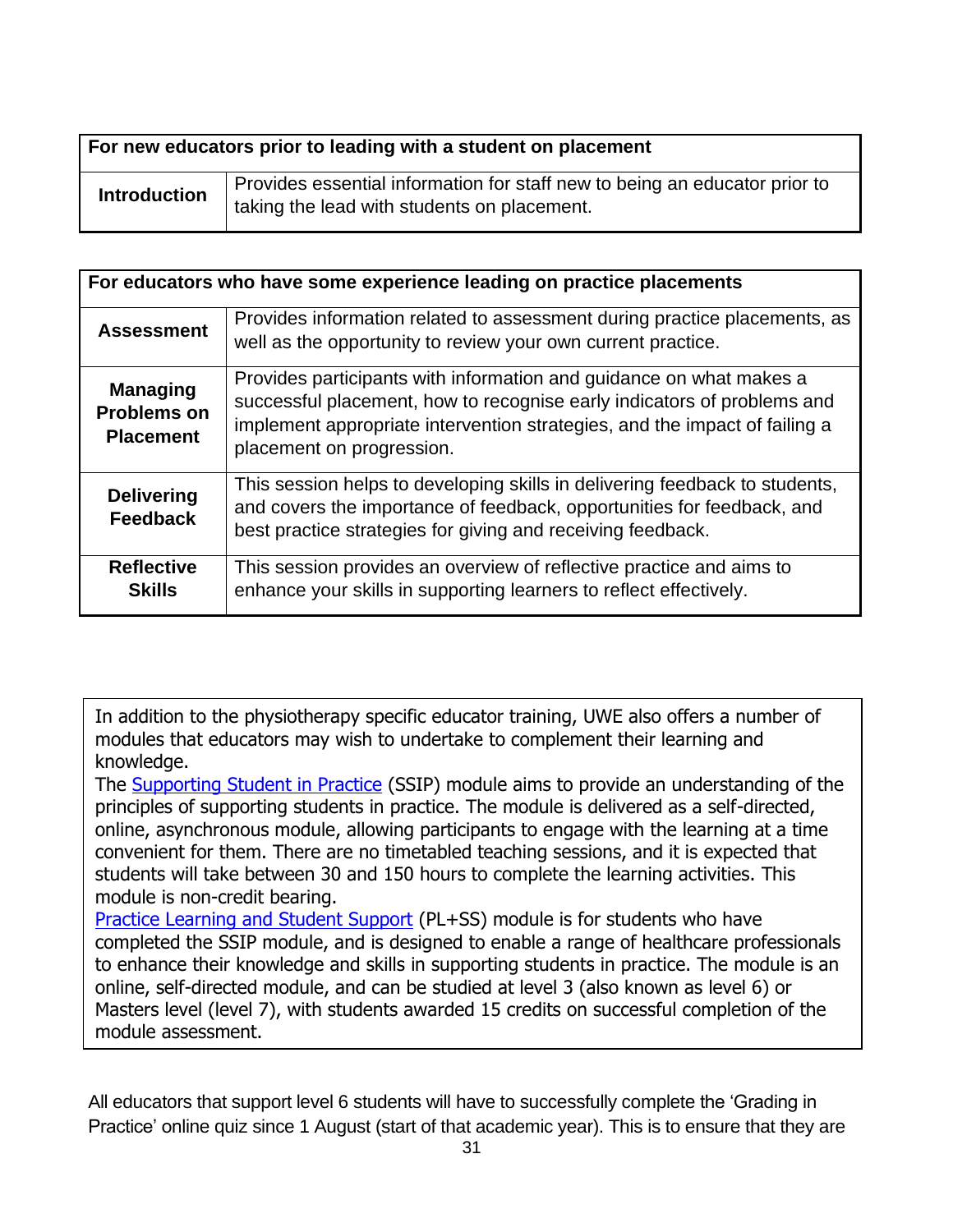up to date with assessment and marking procedures and to optimise the standardization of the assessment and marking process. Questions will include information such as:

- Interpreting learning outcomes for different placement settings
- Expectations of different levels in different types of placements
- Which sections are pass/fail and which are marked
- Which sections must be passed
- Process for managing safety/professional issues
- Understanding of marking descriptors for each level
- Awareness of performance descriptors
- Midway feedback and marking (actual not predicted mark)
- Student self-assessment.

#### **Practice Placement Evaluation**

#### **Students**

Following the completion of each practice placement, students have to complete an online placement evaluation via the ARC system. Any significant issues that are raised are discussed by the relevant programme staff and either fed back to the educator/student coordinator or noted for future reference if further concerns arise.

#### **Educators**

An evaluation form is emailed to individual educators biannually (February and July) for them to complete and return. Your feedback is welcomed.

#### **Physiotherapy programme team**

Relevant members of the programme team are asked for feedback via e-mail for level 4 and 5 placements and in a module review meeting for level 6 placements.

#### **External examiner**

A sample of practice assessment forms from each placement is sent to the external examiner to review and provide feedback to the programme team.

#### **Other processes**

Valuable feedback on the practice aspects of the programme is gained during the educator training sessions, evaluation of these sessions and discussions at the coordinator forum.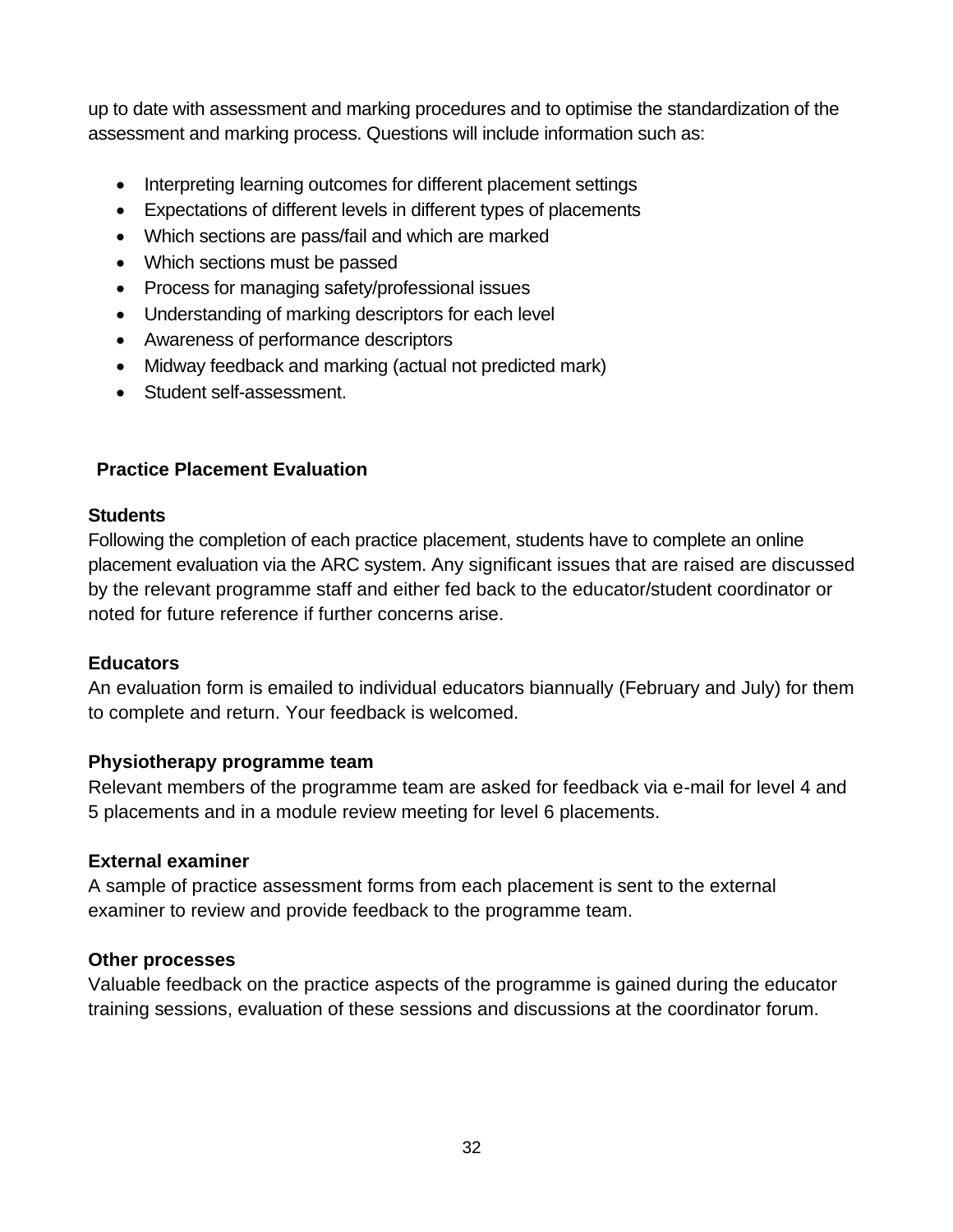#### **Placement Administration**

#### • **Occupational Health check**

Students all have an occupational health check on commencement of the programme and cannot go out on placement until they have been cleared.

#### • **Professional indemnity**

It is the responsibility of each Trust to ensure that public liability insurance is in place which covers students on placement from the university, providing they are supervised by appropriately qualified persons on placement. It is not mandatory for students to join the CSP although this gives them greater professional and personal liability indemnity cover. It is not essential unless they need cover outside their scope of working as a physiotherapy student. The programme team at UWE encourages students to join the CSP, but cannot insist.

#### • **Professional Code of Conduct**

Students are required to adhere to the rules of professional conduct of the CSP and HCPC.

# • **Accommodation**

For all information about UWE's Accommodation services, follow this [link.](http://www1.uwe.ac.uk/students/accommodation/uweaccommodationoptions/ahpplacementaccommodation.aspx)

# • **Travelling**

Whilst travelling, it is strongly recommended that students, for professional reasons as well as health and safety, travel in their own clothes and change into uniform when they arrive. If this is not possible, uniform should be completely covered and worn for the minimum amount of time outside their placement.

# • **Accidents on placement**

If a student is involved in an accident whilst on placement then they should complete an accident report form and forward this to the practice area manager and send a copy to the relevant UWE Health and Safety representative.

# • **Dress Code Guidelines**

Most but not all placements will require students to wear a uniform. Standard Uniform consists of navy blue trousers with a plain white tunic as issued in level 1. They are advised to check the uniform requirements for each placement before they start. Students can purchase white polo shirts with a physiotherapy logo from the Student Union. Whether they are required to wear uniform or not students should be aware that they will be meeting patients/clients, therefore their dress should reflect their professional position**.**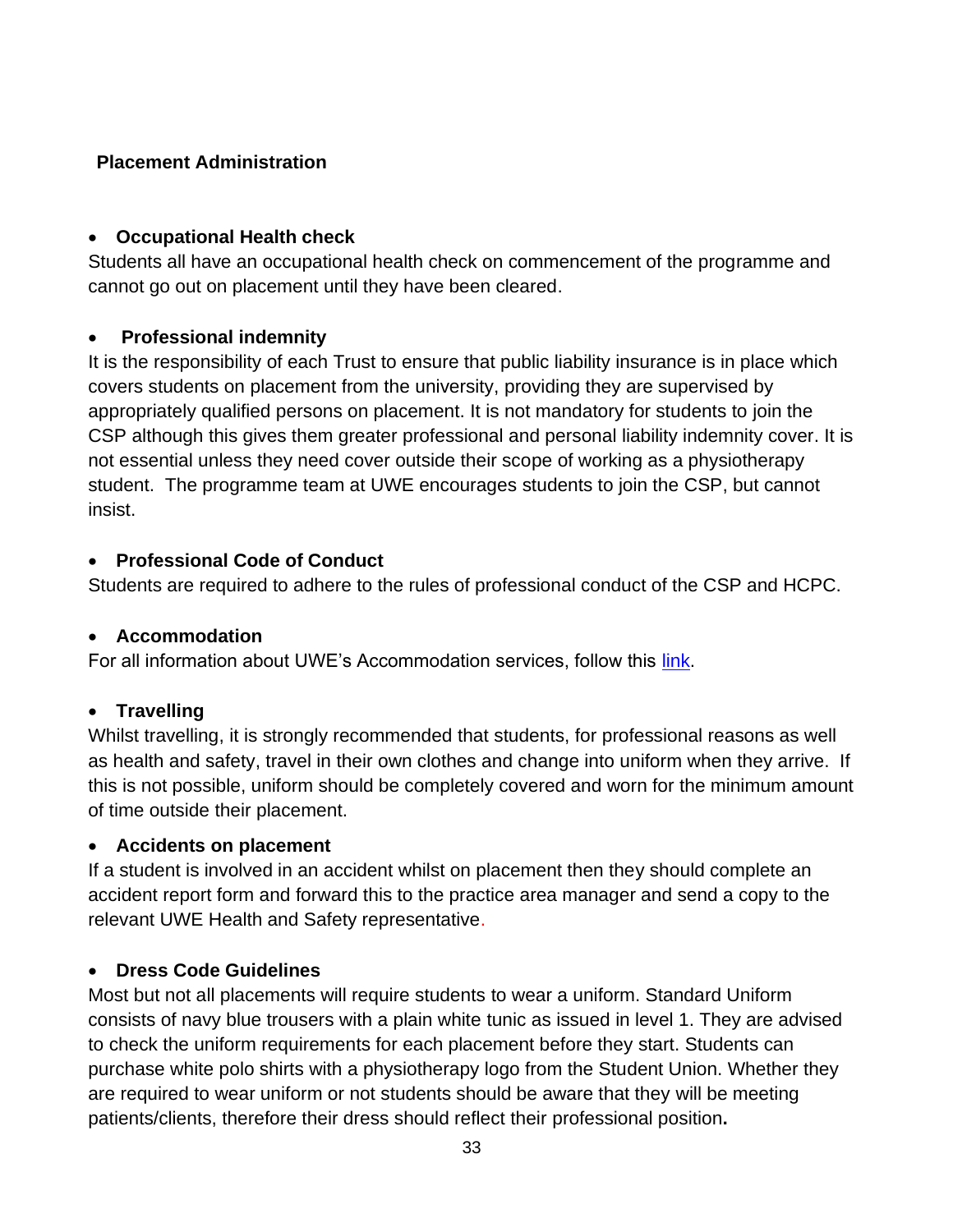Appearance should be safe and hygienic and portray a professional image. See guidance below.

| <b>Hair</b>                  | If you have long hair, please ensure it is securely tied back and off your<br>face. If you have short hair, it should be of a tidy appearance.                                                                                      |
|------------------------------|-------------------------------------------------------------------------------------------------------------------------------------------------------------------------------------------------------------------------------------|
| <b>Jewellery</b>             | Jewellery should be kept to a minimum. Necklaces and bracelets<br>should not be worn. If you have pierced ears, stud earrings should be<br>worn. Any other visible piercings should be discrete and not<br>compromise patient care. |
| <b>Watches</b>               | Watches if worn should be removed during patient contact. A watch<br>pinned to your tunic may be preferable.                                                                                                                        |
| <b>General</b><br>Appearance | All clothes worn whilst on placement should be well laundered and fit.                                                                                                                                                              |
| <b>Footwear</b>              | For all students, navy or black shoes should be worn with plain dark<br>socks. Training Shoes may be appropriate in some areas. All footwear<br>should be kept clean and in good repair.                                            |

#### • **General Trust Policies**

All students must adhere to all relevant local policies whilst on placement including Health and Safety, Infection Control, Equal Opportunities, Safeguarding and Confidentiality/Data Protection. Students should be made aware of these policies as part of an induction programme at the commencement of the placement.

#### • **Absence from placement**

**Any absence must be reported via the Practice Absence Reporting line (0117 32 83283) as well as directly to the placement.** Students must obtain permission from the educator following discussion with their academic or link tutor before taking any leave such as compassionate, interviews, special events). An authorised absence form must be completed and the educator informed by the student at the earliest opportunity. If it is unplanned leave (eg sickness), the student should inform the educator ASAP (as agreed in induction) plus the link tutor if a visit is planned for that day. If students are off sick for seven days or more they are required to submit a doctor's medical certificate along with their CPA form and discuss the effect on their placement hours with the educator and link tutor. They should keep a copy of this.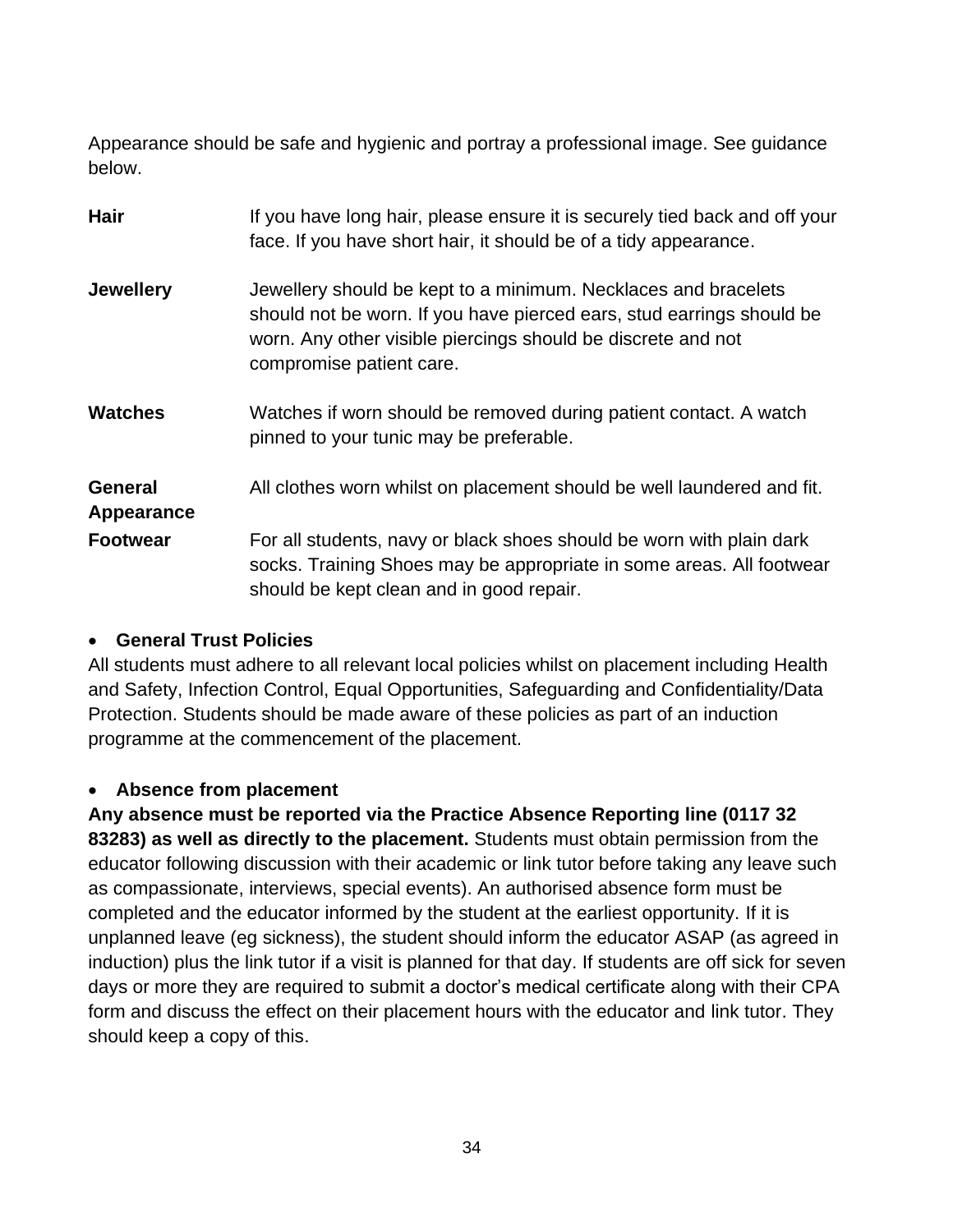# **Frequently Asked Questions**

#### **Before the placement starts:**

#### **I am due to support a student on a placement. What information should I be giving to them when they contact me before the placement starts?**

You shouldn't need to send students individual information when they contact you as a profile of your placement (known as a Placement Environment Profile or PEP) should have been created by your team lead/student coordinator. The PEP includes all the information that a student needs to know in accordance with HCPC standards, such as uniform policy, shift hours and travel information, and is made available to students when the placement allocation is released.

As a practice educator, it is useful to be aware of what is contained in your PEP (link with team lead/student coordinator), and it should be regularly updated and checked at least 8 weeks prior to the next student starting. If you need access to the PEP, please speak to your team lead/student coordinator in the first instance.

It is important to provide them with information for where to meet you on their first day, and perhaps a contact number they can use should they have any problems but you shouldn't need to send them lots of individual information as much of what they will need to know should be contained in the PEP.

#### **Where can I get information about what the students have been taught?**

An overview of each module is outlined in the Educator Handbook, which can be found on the PSN. The email address for each module leader can also be found there so you can contact them if you need further information.

# **What information can the university give me about the student? Can they tell me how their previous placements have gone, or if they have a disability?**

We will not give you any details of the student's previous performance at university or on placement as this can introduce bias (both positively and negatively). You can ask the student when they arrive but they do not have to share this information with you. Details of any disability are confidential and we can only inform a placement with the student's permission. We strongly encourage our students to disclose disabilities and share any strategies that they find helpful either themselves or via a UWE staff member. Any student with significant access needs due to a disability will have a placement access plan report which they are expected to share with relevant academic and practice staff.

#### **How many practice/placement hours does a student need to complete?**

It is expected that UWE Bristol students will be working 37.5 hours per week (187.5 hours for a 5-week placement and 225 for a 6-week placement). The CSP currently recommend students complete 1000 hours of practice-based learning as part of their programme, and UWE Bristol students complete these hours over 5 placements.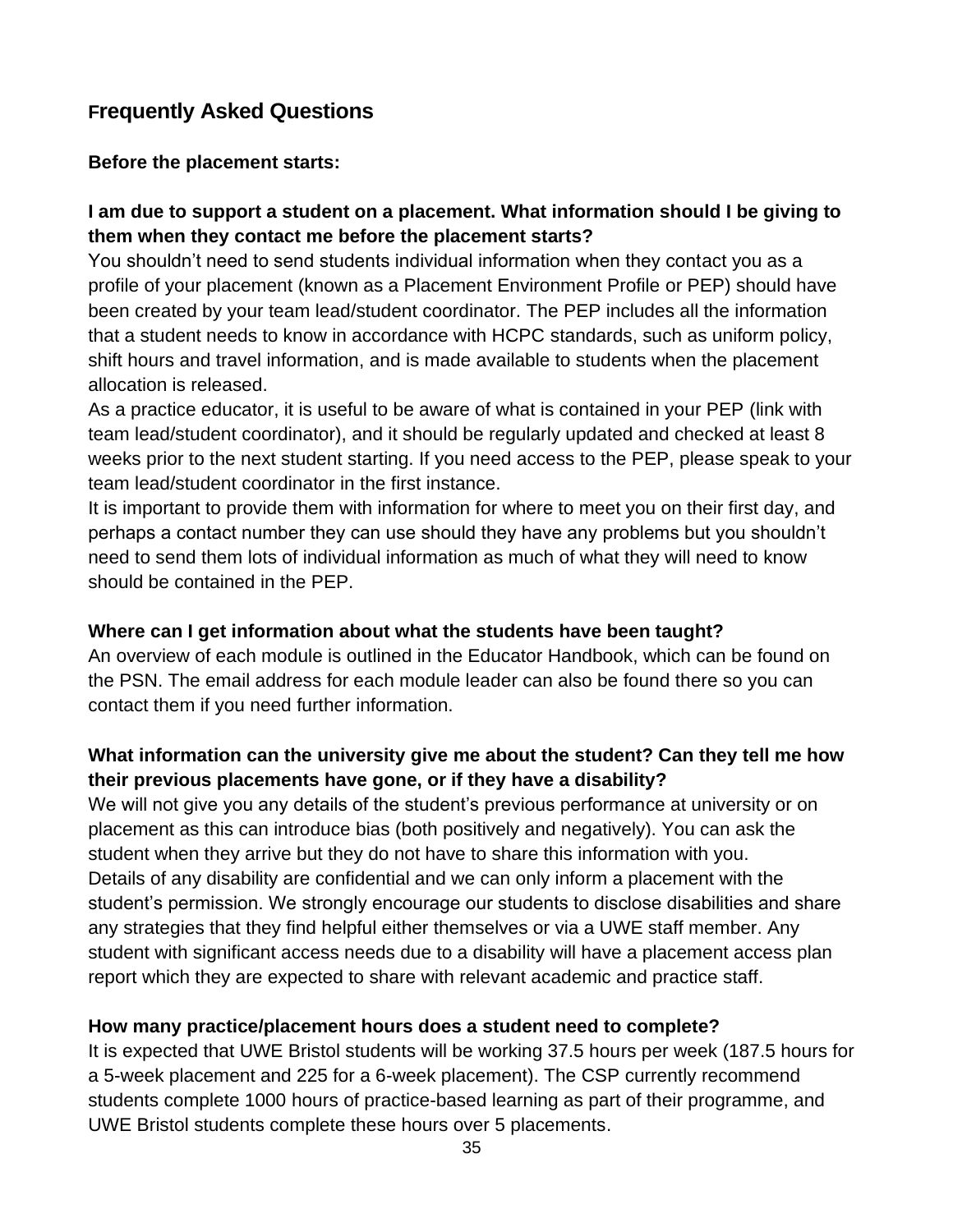# **I'm planning my student's timetable. What activities can contribute to practice-based learning (placement) hours.**

Any activity that aids a student's development and attainment of the placement learning outcomes can contribute to their practice-based learning (placement) hours. This may include face-to-face and remote patient contact, but is not limited to patient facing activities. Practice-based learning (placement) hours may also non-patient facing activities, including self-directed study, simulation, project work, presentation preparation and delivery, peer reviews, observation, and other learning experiences. These non-patient facing activities can contribute to practice-based learning hours where evidence is provided of the activity/learning.

#### **Is it a problem if I have leave booked during the placement?**

This is not a problem although we would not recommend it if possible to avoid. It is also easier to manage if leave is taken in weeks 2 or 4 rather than weeks 1, 3 or 5/6 (depending on the length of the placement). It is preferable if the main educator is available for the visit to ensure that appropriate guidance and support can be given. It is also essential that there is an alternative qualified physiotherapist supervising the student during the educator's leave and that clear lines of support/communication are agreed with the student.

#### **Can students have any time off for non-UWE Bristol related events during placement?**

There are no official reasons for students to have time off placement to attend UWE Bristol during placements, and any absence from placement is discouraged. Holidays are not acceptable reasons for missing placement. Occasionally students will request time off for important events such as weddings, funerals, interviews, and unavoidable health appointments, and there can be times where students may have resit assessments and require time away from placement to prepare from these. It is up to the student to decide if it is sufficiently important to miss valuable placement hours, and they should then agree this with their educator. If there are any doubts, please discuss with the visiting tutor.

# **Are there any guidelines for students working in the community?**

The CSP provide a document entitled 'Guidance on developing student placements in community and other non-traditional settings' but this is not currently available via the CSP website. This paper looks at the evidence to support the case for physiotherapy students undertaking community placements, including guidance and suggestions for criteria to be met prior to allowing supervision at a distance for suitable students. Please email Kate Stancombe or Robyn Osborne to discuss further.

#### **During the Placement:**

# **How will the student and I be supported by UWE during a placement?**

Prior to the placement, you are able to attend a virtual drop in Q&A session run by one of the placement coordinators to ask any questions or clarify any information. Details on how to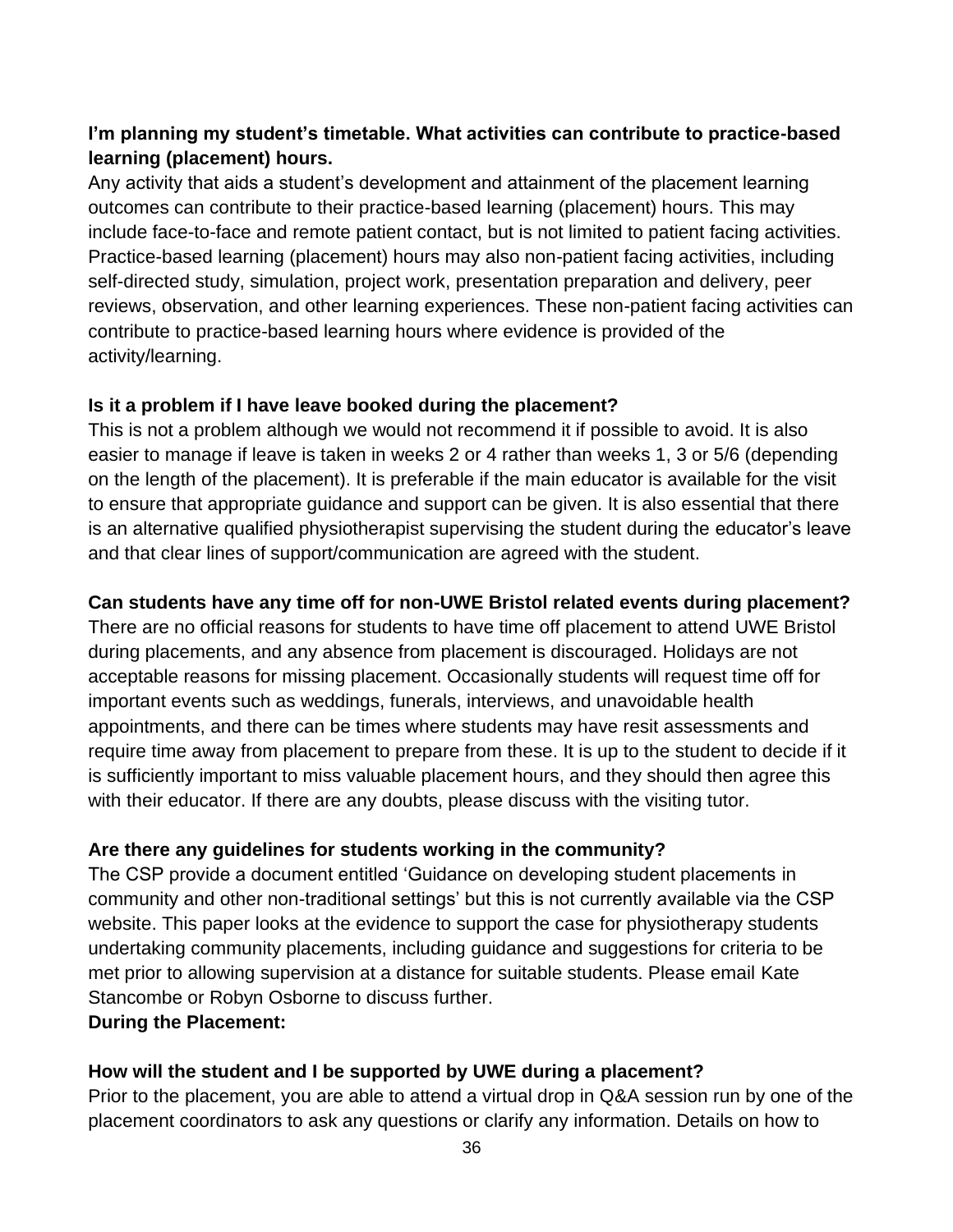access these sessions can be found on the Practice Support Net.

Both you and the student will have access to a named link tutor from the physiotherapy programme during the placement. The link tutor will contact you in the weeks before the placement starts to arrange to meet with you and the student during their placement. This meeting usually happens in the middle of placement, but may be slightly earlier if needed.

# **What usually happens in the link tutor placement support meeting?**

UWE Bristol staff members have different approaches to the midway meeting, but usually the link tutor will usually want to talk to the educator responsible for the student first. This is to find out how the student is progressing, ensure sufficient support/feedback/learning opportunities are being provided, that your expectations and marking are appropriate, and to establish if any problems have been encountered. This is an opportunity for you to get clarification about any issues you may have relating to the student or the course. The link tutor will then talk to the student independently and will need to go through their goals for the placement and other self-directed work they should be completing, such as reflections and clinical pattern sheets.

If any issues are raised by either the educator or student, it may be necessary to meet together to discuss and make an action plan.

# **When should I contact the link tutor?**

The link tutor will contact you before the placement begins. Please contact them if:

- you would like help with planning, advice, or support prior to the placement
- you have concerns regarding the student.

If the link tutor has not contacted the week before the placement starts, or you are not able to reach them during the placement, please contact one of the two placement coordinators: Kate Stancombe or Robyn Osborne.

# **How many hours does a student need to complete on placement? Is there a minimum number of hours a student needs to complete for the placement?**

Students should work a 37.5-hour week, giving a total of 187.5 hours for a 5-week placement, and 225 for a 6-week placement (if there are no bank holidays (BH). Students need to complete 75% of the available placement hours (140 for a 5-week placement, and 169 for a 6-week placement) in order to have had sufficient experience to be assessed. Generally, if a student is not able to achieve this for any reason (excepting Covid-19 related absence (see below)), they will be required to re-sit the placement. If the student you are supporting is unlikely to achieve the minimum required hours, please let the link tutor know so they can look assist you to manage the placement.

If students are absent from placement due to Covid-19 related issues, there are no minimum required hours. If students have met the learning outcomes for the placement, they will not be required to re-sit, even if they have not met the minimum 75% required hours.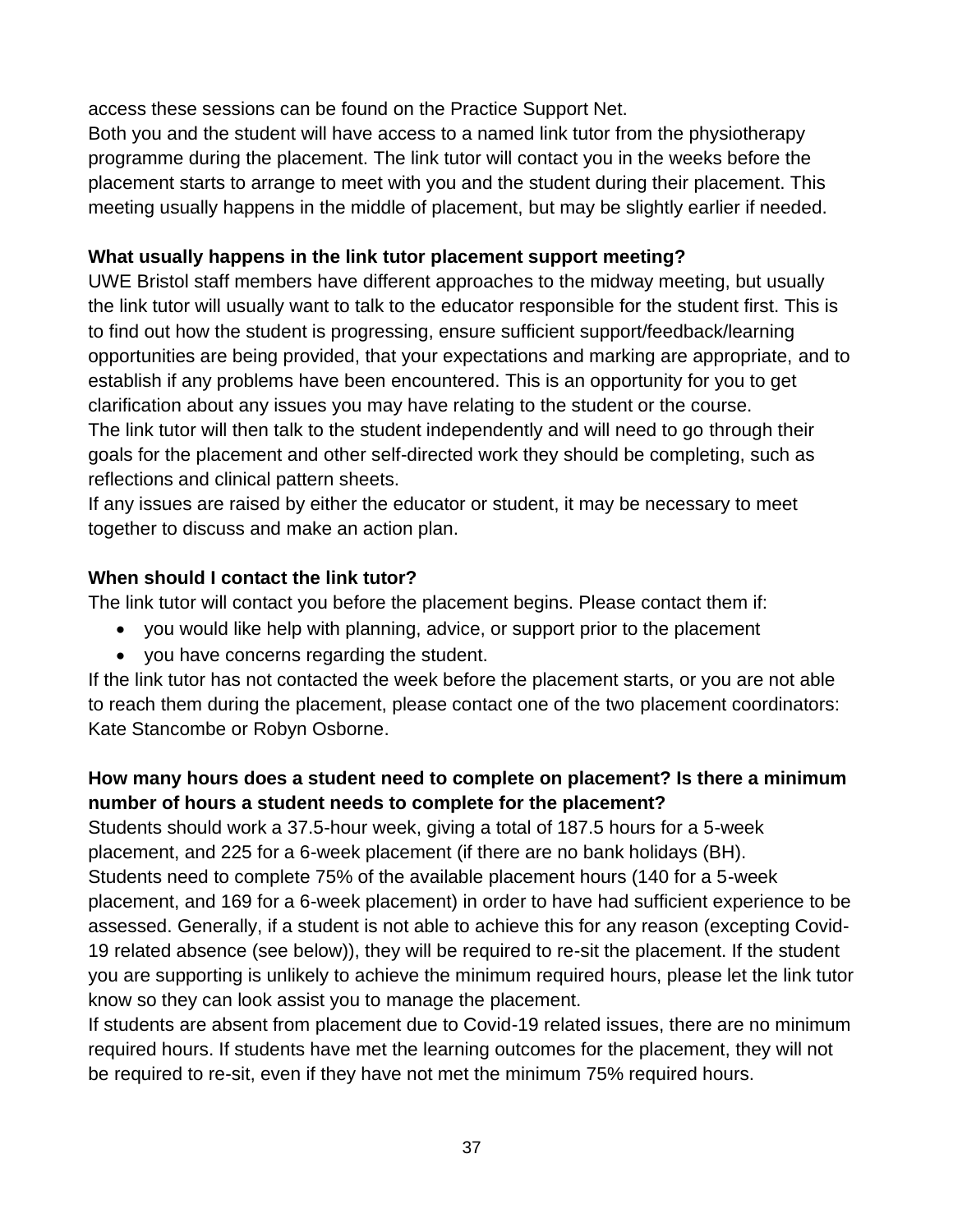# **A student is unable to attend the placement. Who should I inform and how do I record this?**

It is the student's responsibility to notify you of their absence from placement in the manner you have asked, and it is a good idea to establish the mechanism for reporting absence during their induction. As well as letting you know, they need to leave a message on the UWE Practice Absence Reporting Line (01173283283).

Any absence should be recorded on the CPA form at the end of the placement. Completed placement hours are collaged by UWE to monitor student's total placement hours during their enrolment on the physiotherapy programme.

# **A student is not able to come to placement because of Covid-19. How is this managed?**

If students need to miss placement hours due to government guidance on [COVID-19 self](https://www.gov.uk/coronavirus)[isolation](https://www.gov.uk/coronavirus) related to a positive test, track and trace notification or known contact with someone who is symptomatic/tested positive, the following guidance can be followed:

- Students can be allocated a maximum of up to 25 hours (for five-week placements) or 30 hours (for six-week placements) of self-directed work at home during the placement. This is equivalent to one hour/day but can be completed at any time. They need to provide evidence of this work to their educators and it can include work such as clinical pattern sheets, written reflection, review of evidence, creation of problem lists and treatment plans, virtual interactions with you, and preparation for a presentation.
- Educators will need to record the total number of hours for the placement on the CPA form (including those allocated for self-study).
- It is not expected that these additional self-study hours will necessarily enable students to achieve the usual minimum requirement for hours (75% of expected), but will mitigate against loss of overall placement hours during the programme.
- Where students have met the placement outcomes and passed a placement, but not met the minimum requirement for assessment (75% of expected) due to COVIDrelated absence, they will not be required to re-sit the placement.

These recommendations do not apply to students who have other reasons for their absence; the ability to pass the placement when not meeting the minimum hours relates only to COVID absence.

# **Do I need to let the link tutor know about absences?**

You do not need to let the link tutor know about all absences, but where this is for an extended period of time, or there are issues with the reporting of absence, please contact the link tutor. There is a minimum number of hours that students need to complete during each placement to be assessed (see earlier information), and where there is a concern that this may not be met, the link tutor can help you to manage the situation. If the link tutor has arranged the midway meeting on a day that the student is absent, please let them know.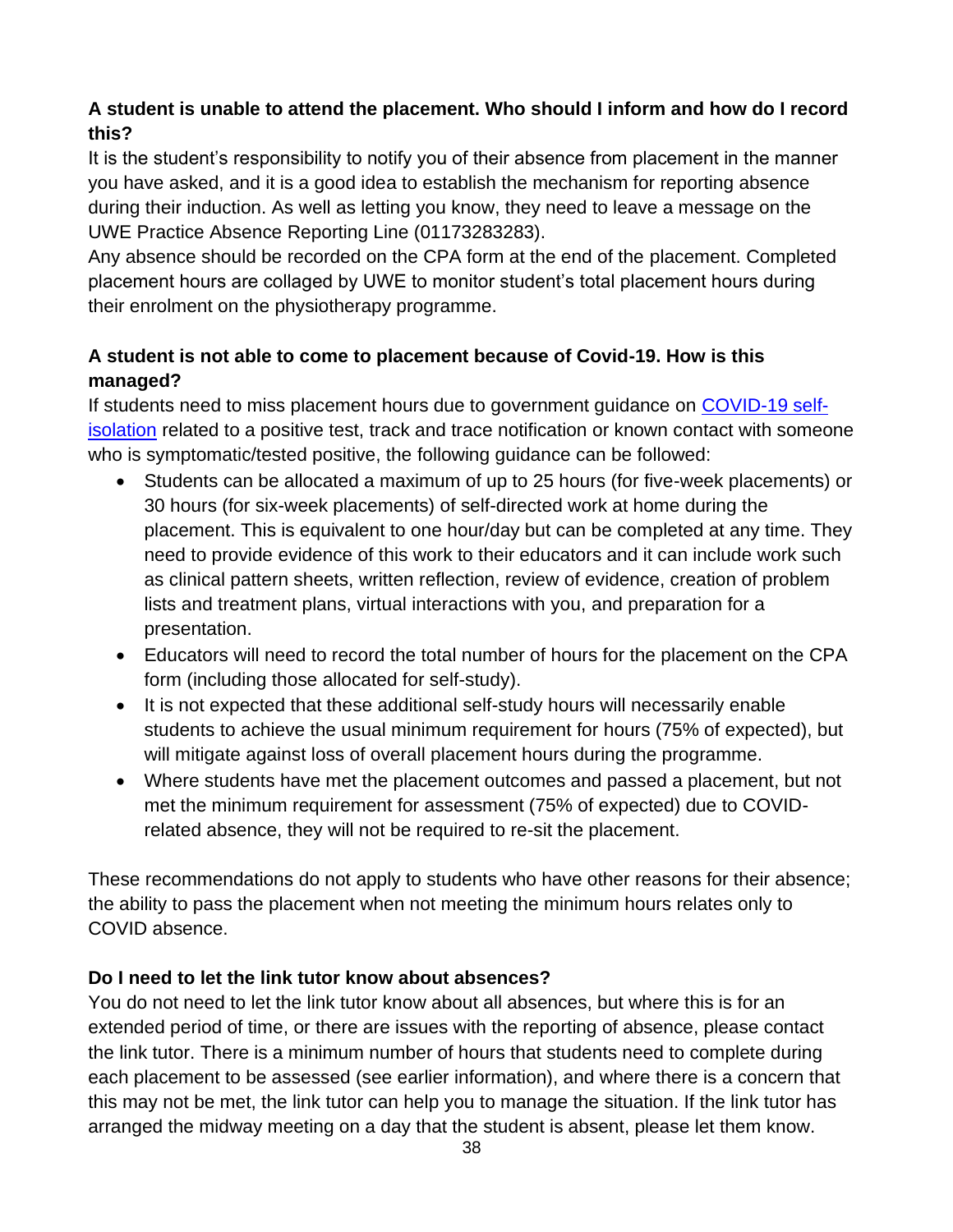# **Can the student do additional hours if they want to, or extend their placement?**

Students cannot do more than the expected hours of 187.5 hours for a 5-week placement, and 225 for a 6-week placement. This would unfairly advantage them compared to their peers as they will have longer to demonstrate their skills and learning.

Where students have had a period of absence and where this can be supported by the placement, they may make up the hours they missed. This might be done through extended days, weekend work, and occasionally through extending the placement dates. This is not expected of placement providers, and it is not possible where students have timetabled teaching or would mean they are not able to submit their CPA form in time for the submission deadline.

If this is being considered, and/or you are concerned about a student achieving the minimum required hours for assistance in managing the situation.

#### **What paperwork do I need to complete during the placement?**

The paperwork you need to complete can be downloaded from the [PSN website:](http://www1.uwe.ac.uk/students/practicesupportnet/guidancebyprogramme/physiotherapy.aspx)

- For placement 1, 2a and 2b (placements at level 4 and level 5), you need to complete the Common Practice Assessment Form (CPAF).
- For placements 3a and 3b (placements at level 6), you need to complete UWE's Continuous Practice Assessment form (CPA).

These forms should be completed electronically and signed/dated by the educator. A signature is required in order to verify the hours and marks awarded on the placement. A copy of the form should be given to the student form them to submit.

# **Do we need to give a percentage mark for each placement?**

All placements should be marked out of 100, using the marking descriptors available for each placement (located on the [PSN website\)](http://www1.uwe.ac.uk/students/practicesupportnet/guidancebyprogramme/physiotherapy.aspx), although only placements 3a and 3b contribute to a student's degree classification.

Part 1 of the CPAF (Professional Behaviours and Responsibilities) and Section A of the CPA form (Safety and Professionalism) are pass/fail for all students.

Part 2 of the CPAF (Learning Outcomes) and Section B of the CPA form (Communication, Clinical Reasoning, Practical Skills and Organisation/Learning Behaviour) are each marked out of 100, and the average of these four marks is the mark for the placement.

If the student does not pass any part of the placement, they are unable to pass overall. Their mark is an average of any marks below 40%. For example, if they fail the communication section with a mark of 36% but pass all other parts, their overall placement mark is 36%. If they fail both communication (36%) and clinical reasoning (38%) their overall placement mark would be 37%.

If there are significant or repeated concerns regarding safety or professionalism despite feedback, you should complete a first warning on the 'Record of Warnings' form available on the [PSN website.](http://www1.uwe.ac.uk/students/practicesupportnet/guidancebyprogramme/physiotherapy.aspx) Please discuss this with your visiting tutor so that they are aware and can advise and support you as necessary.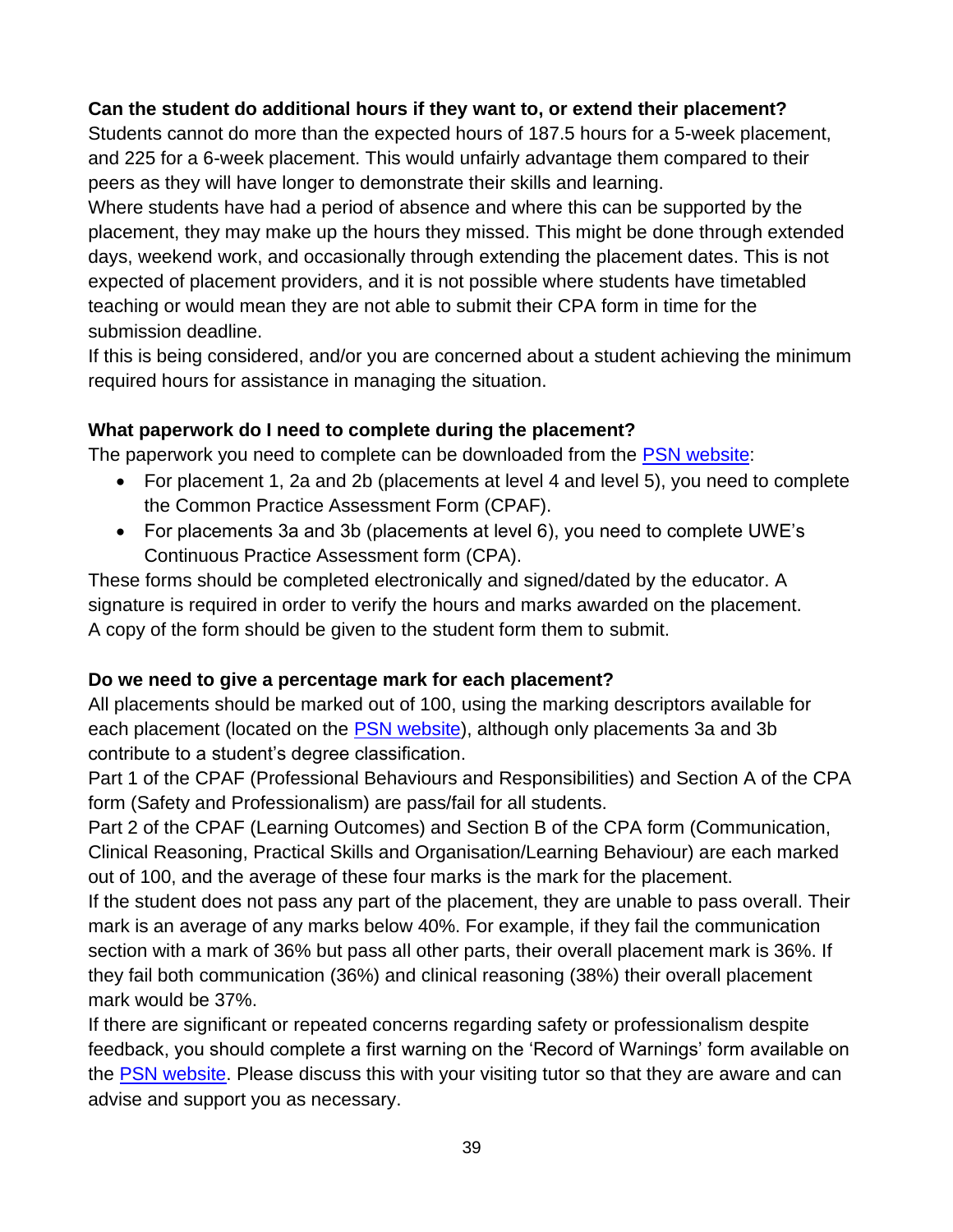#### **Do academic assignment submission dates occur during placement?**

Assignment submission dates are set at the beginning of each academic year and have to fall with UWE assessment weeks. On occasion, these deadlines may fall during placement weeks, and students may have submissions either closely before or after placements.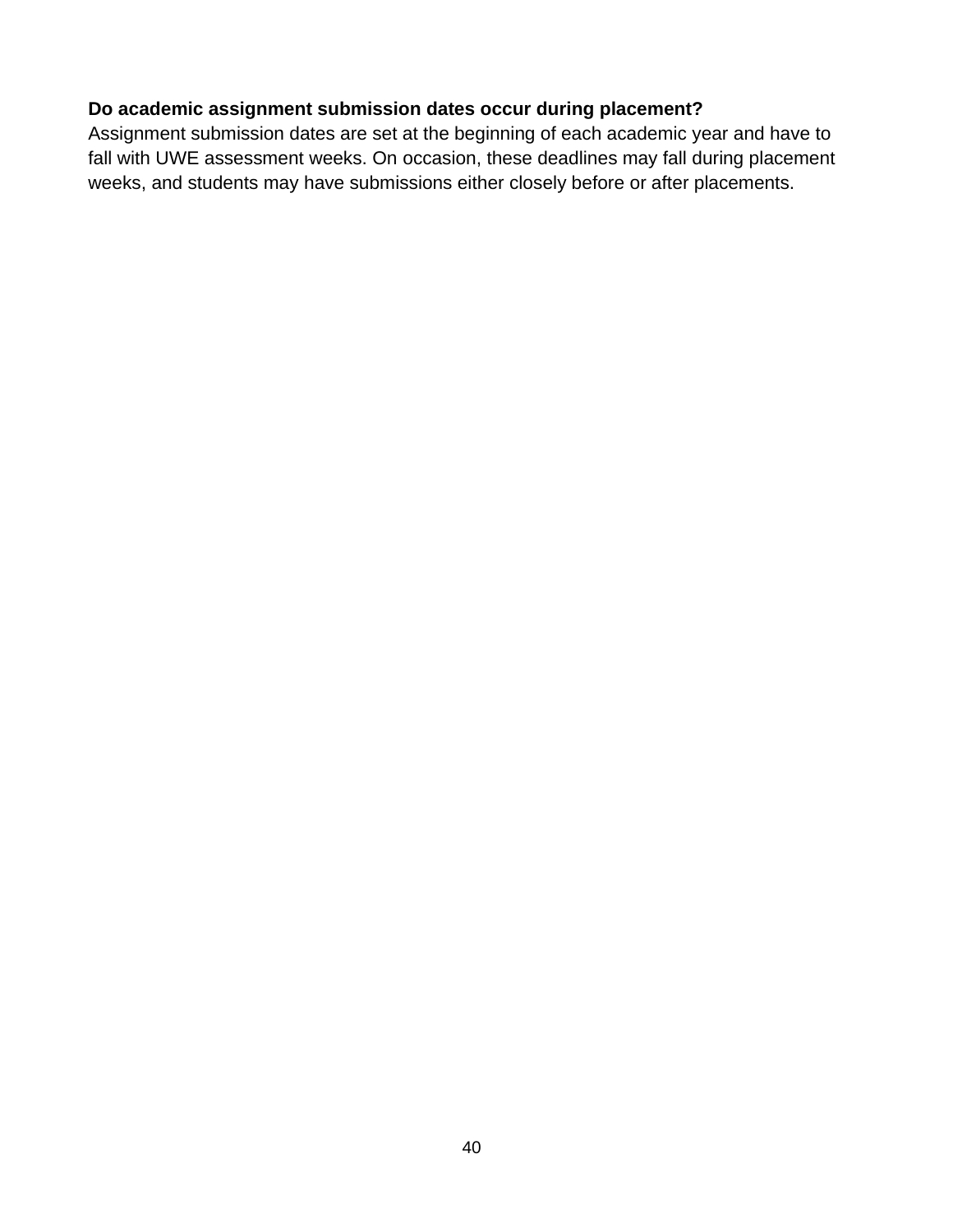# **APPENDICES**

Appendix 1

| <b>AWARD</b>         | A university qualification granted to a student for successful         |
|----------------------|------------------------------------------------------------------------|
|                      | completion of prescribed and assessed learning at a specified level    |
|                      | confirming with the relevant provisions of the Regulations.            |
| <b>AWARD/EXAM</b>    | The body of approved examiners constituted in accordance with the      |
| <b>BOARD</b>         | assessment regulations and solely responsible for making decisions     |
|                      | on student's performance for the award of credit or for                |
|                      | recommendations for awards of the university.                          |
| <b>PERSONAL</b>      | Evidence submitted by a student to an exam board in explanation        |
| <b>CIRCUMSTANCES</b> | for absence from study, attendance, assessment or examination, or      |
|                      | for poor performance in assessment. The board may, at its              |
|                      | discretion and as the regulations of the programme allow, accept       |
|                      | and take these into account when recommending an award for a           |
|                      | student.                                                               |
| <b>FIELD BOARD</b>   | The body of approved examiners constituted in accordance with the      |
|                      | assessment regulations and solely responsible for the award of         |
|                      | credit.                                                                |
| <b>FIELD</b>         | A group of related modules within the University Modular Scheme. A     |
|                      | field may represent a subject or disciplinary area, or group of        |
|                      | disciplinary or professionally-related modules, within which learning, |
|                      | teaching and assessment are organized. All modules are assigned        |
|                      | to named fields.                                                       |
| <b>FORMATIVE</b>     | Pertains to ongoing assessment/feedback which supports student         |
|                      | development throughout the placement. Does not form part of the        |
|                      | formal module assessment.                                              |
| <b>LEVEL</b>         | Equates to the level of the programme, eg Level $4 =$ Year 1, Level 5  |
|                      | $=$ Year 2, Level 6 = Year 3.                                          |
| <b>MODULE</b>        | The smallest sub-division of teaching and assessment within the        |
|                      | University's Modular Scheme for which credit is awarded.               |
| <b>PROGRAMME</b>     | Previously: award or course. The programme constitutes all             |
|                      | modules and levels that contribute to the award.                       |
| <b>SUMMATIVE</b>     | Final marked assessment and feedback on completion of the              |
|                      | placement - formal assessment of a module.                             |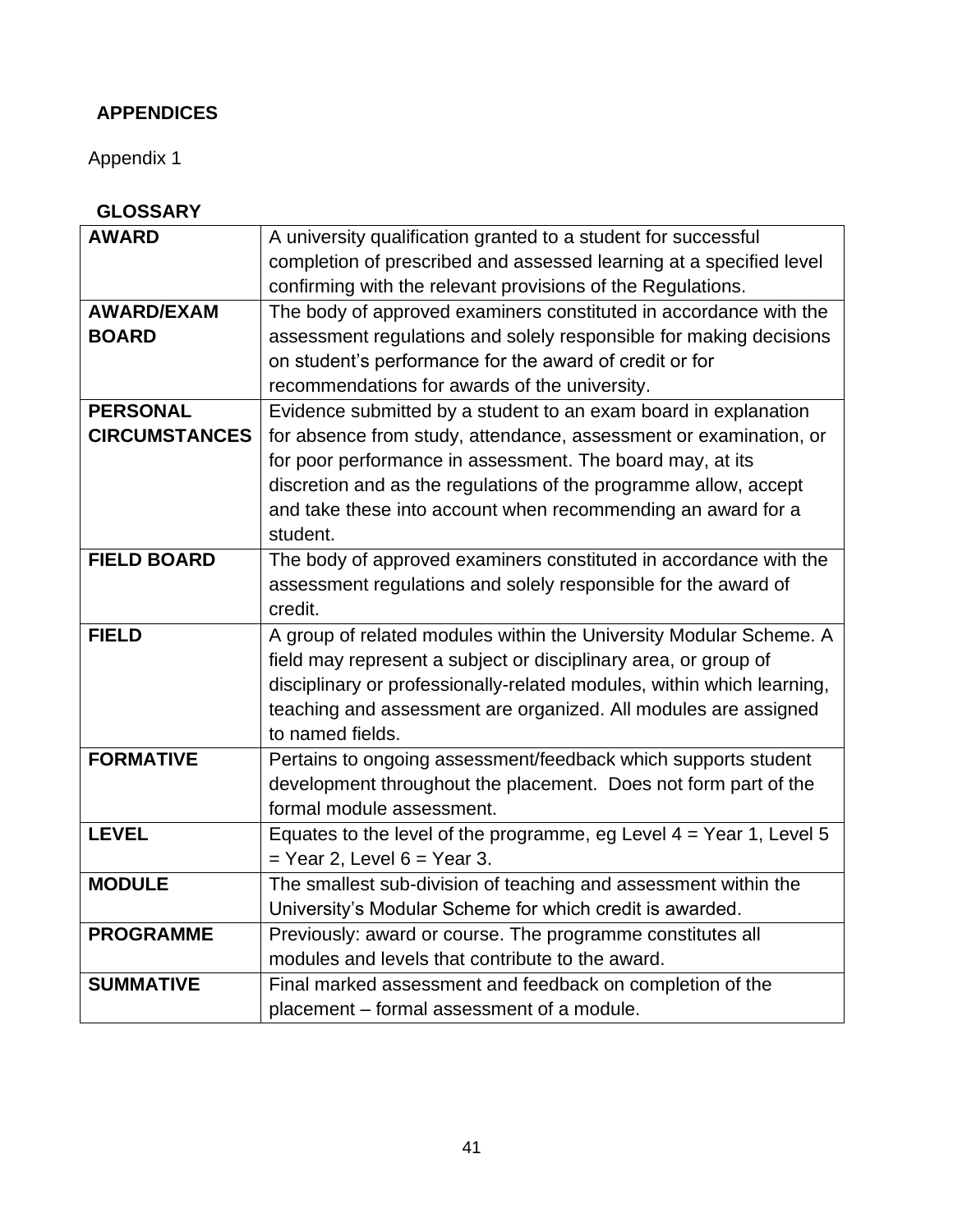# Appendix 2

# **Difficulties and suggested strategies for helping dyslexic students on placement**

| <b>Difficulty</b>                                          | <b>Strategies for supervisors</b>                                                                                                                                                                                                                                                                                                                                                                                                                                                              |
|------------------------------------------------------------|------------------------------------------------------------------------------------------------------------------------------------------------------------------------------------------------------------------------------------------------------------------------------------------------------------------------------------------------------------------------------------------------------------------------------------------------------------------------------------------------|
| <b>Memory difficulties</b>                                 | Do not give too many instructions at once particularly if only verbal<br>$\bullet$<br>Give instructions in both verbal and written where possible<br>$\bullet$<br>Explain tasks more than once at the beginning of a supervisory<br>session and allow additional time.<br>Give lots of opportunities for observation of self/other staff with<br>$\bullet$<br>patients in the first few days<br>Encourage reflection.                                                                          |
| Difficulty with<br>writing and spelling                    | Allow extra time for note writing<br>$\bullet$<br>Allow students to write in rough before writing up<br>٠<br>Help the student to summarise the main points that should be<br>$\bullet$<br>covered – using a mind map, spider diagram or flow chart may<br>help<br>Provide templates for forms, letters or reports.                                                                                                                                                                             |
| Language                                                   | If possible, provide a glossary of terms or audio tape of specific<br>$\bullet$<br>language, medical terms etc<br>Give clear oral instructions. Positive statements are important as<br>some dyslexic people are not able to read between the lines or<br>pick up on implied meaning<br>Be willing to repeat instructions or allow the student to have the<br>confidence to ask questions<br>Encourage the student to repeat instructions back to you to ensure<br>$\bullet$<br>understanding. |
| Documentation                                              | Arial font<br>Cream coloured paper where possible.                                                                                                                                                                                                                                                                                                                                                                                                                                             |
| Difficulty in listening<br>and writing at the<br>same time | Provision of hand outs in advance.<br>$\bullet$                                                                                                                                                                                                                                                                                                                                                                                                                                                |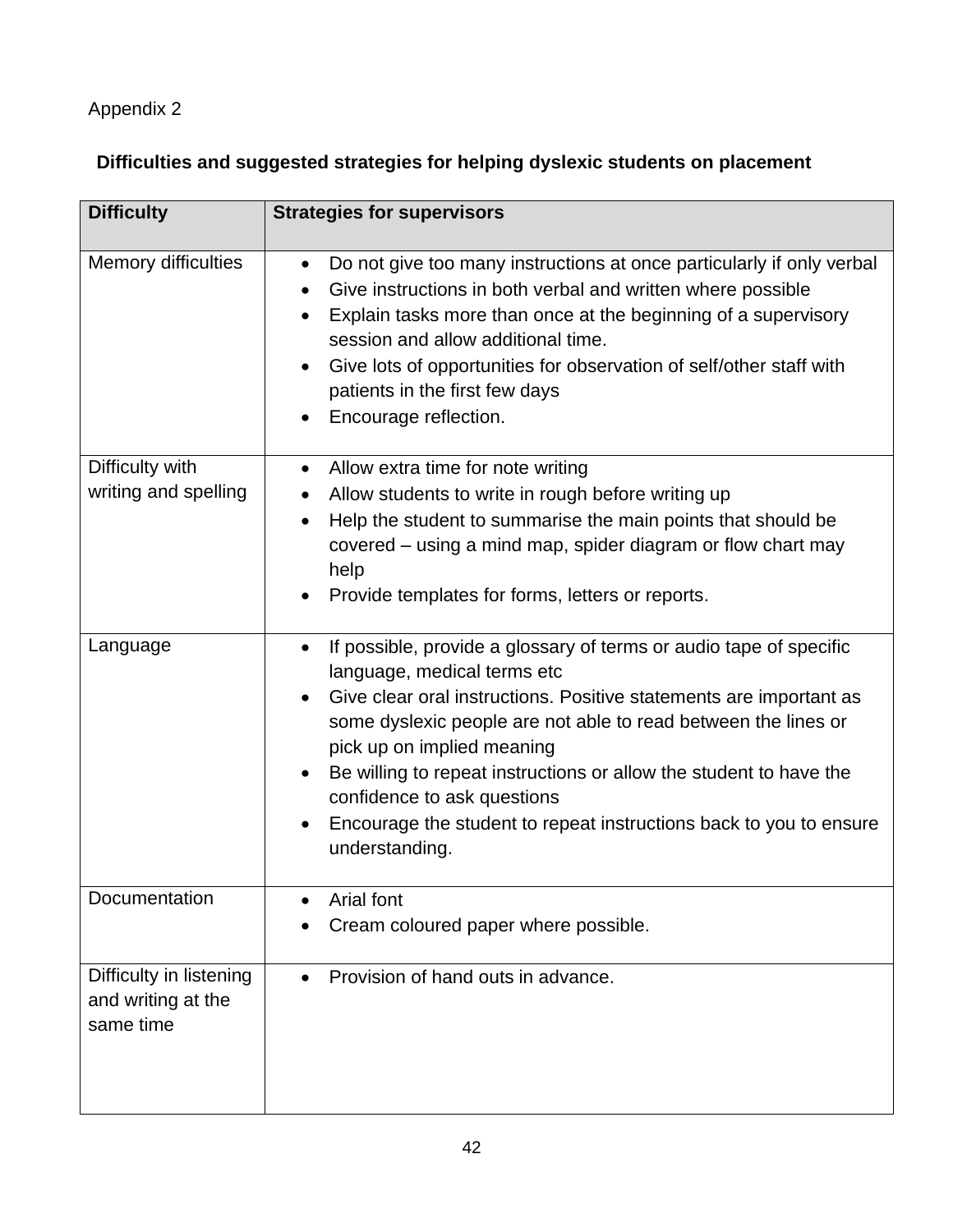| Difficulty with<br>reading                                         | Provide opportunities to discuss reading<br>$\bullet$<br>Allow extra time for reading.<br>Present the student with essential reading well in advance of<br>meetings, highlighting important parts if appropriate<br>Any written information specifically produced for the students<br>would benefit from being 'dyslexia friendly': write in a logical<br>sequence; avoid small print; use bullet points in preference to<br>sentences; use simple words, and space the information so it is not<br>cramped; avoid overuse of jargon or uncommon words<br>Use colour and space on whiteboards to differentiate sections. |
|--------------------------------------------------------------------|--------------------------------------------------------------------------------------------------------------------------------------------------------------------------------------------------------------------------------------------------------------------------------------------------------------------------------------------------------------------------------------------------------------------------------------------------------------------------------------------------------------------------------------------------------------------------------------------------------------------------|
| Carrying out<br>procedures                                         | If a task involves following a sequence, this could be set out clearly<br>$\bullet$<br>on a wall chart or instruction sheet.<br>Demonstrate skills more than once at the beginning of the<br>$\bullet$<br>placement<br>Supervise practice until the student is secure<br>Diagrams can help.                                                                                                                                                                                                                                                                                                                              |
| Difficulty with<br>numeracy                                        | Encourage use of calculator or other preferred learning aid<br>$\bullet$<br>Supervise drug administration.                                                                                                                                                                                                                                                                                                                                                                                                                                                                                                               |
| Lack of confidence /<br>low self-esteem                            | Demonstrate understanding of difficulties experienced<br>$\bullet$<br>Indicate what is in place to help                                                                                                                                                                                                                                                                                                                                                                                                                                                                                                                  |
| Has difficulty<br>dealing with more<br>than one thing at a<br>time | Avoid overloading with information<br>$\bullet$<br>Encourage to make to do lists taking in to account priorities                                                                                                                                                                                                                                                                                                                                                                                                                                                                                                         |
| Time management                                                    | <b>Suggest timescales</b><br>Check they have a watch                                                                                                                                                                                                                                                                                                                                                                                                                                                                                                                                                                     |
| Other                                                              | Provide a map of the hospital/building/unit<br>$\bullet$<br>Provide a placement pack setting out useful information                                                                                                                                                                                                                                                                                                                                                                                                                                                                                                      |